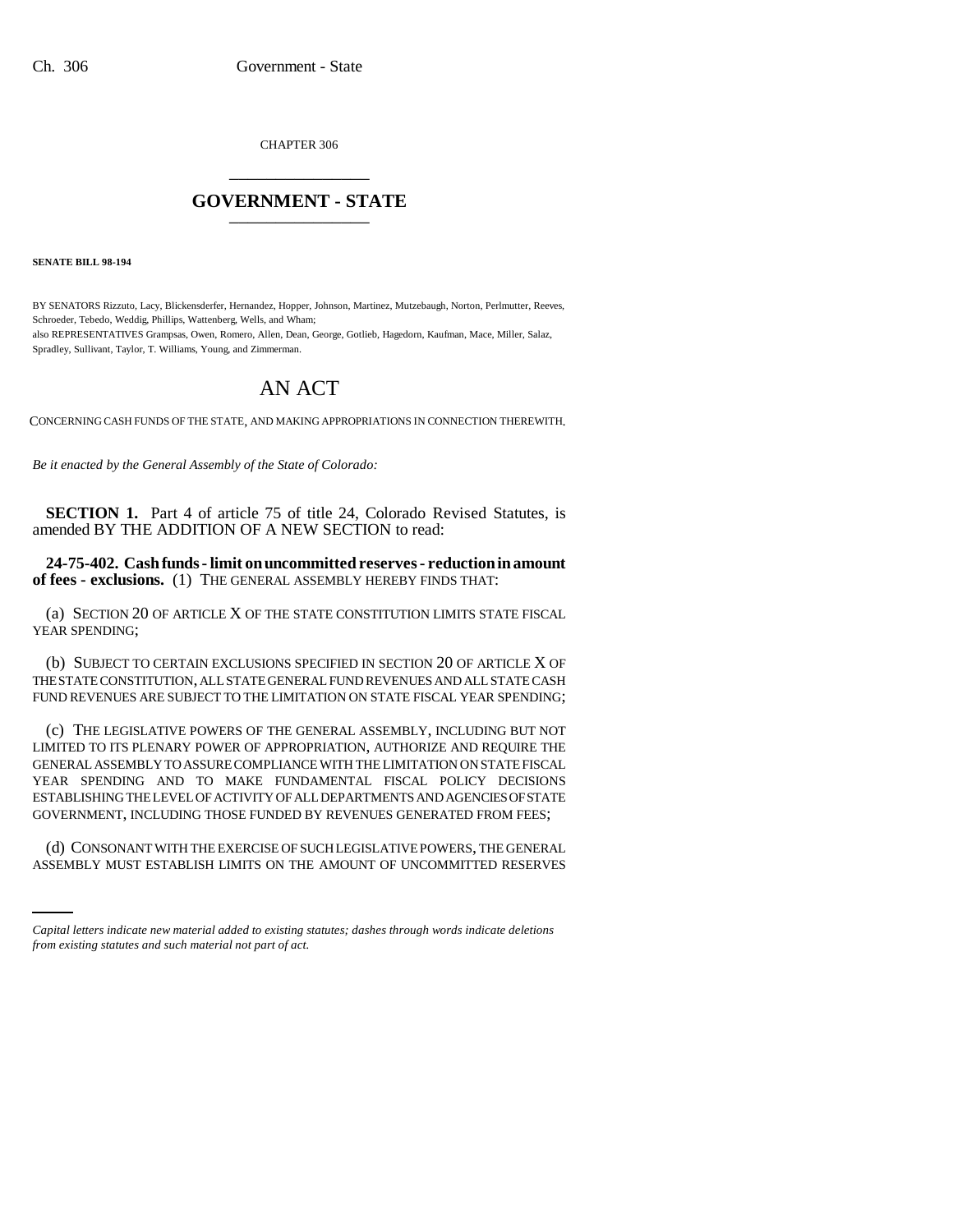THAT MAY BE MAINTAINED BY STATE AGENCIES FOR CASH FUNDS AND EXERCISE ANY OTHER NECESSARY CONTROLS ON CASH FUND REVENUES, INCLUDING BUT NOT LIMITED TO THE POWER OF APPROPRIATION;

(e) IN ORDER TO ENSURE COMPLIANCE WITH THE LIMITATIONS ON THE AMOUNT OF UNCOMMITTED RESERVES THAT MAY BE MAINTAINED FOR ANY CASH FUND, THE GENERAL ASSEMBLY MAY REQUIRE REDUCTIONS IN THE AMOUNT OF FEES COLLECTED BY STATE AGENCIES, EVEN THOUGH SUCH REDUCTIONS MAY RESULT IN SOME PERSONS PAYING MORE THAN OTHER PERSONS TO RECEIVE STATE AGENCY SERVICES.

(2) FOR PURPOSES OF THIS SECTION, UNLESS THE CONTEXT OTHERWISE REQUIRES:

(a) "ALTERNATIVE RESERVE BALANCE" MEANS A MINIMUM RESERVE BALANCE THAT EXCEEDS THE TARGET RESERVE, A MAXIMUM RESERVE BALANCE THAT IS LESS THAN THE TARGET RESERVE, OR A MAXIMUM RESERVE BALANCE THAT EXCEEDS THE TARGET RESERVE.

(b) "CASH FUND" MEANS ANY FUND, OTHER THAN THE STATE GENERAL FUND CREATED BY SECTION 24-75-201 AND ANY FEDERAL FUND, ESTABLISHED BY LAW FOR A SPECIFIC PROGRAM OR PURPOSE.

(c) (I) "ENTITY" MEANS ANY ORGAN OF THE LEGISLATIVE, EXECUTIVE, OR JUDICIAL BRANCH OF THE GOVERNMENT OF THE STATE OF COLORADO, INCLUDING BUT NOT LIMITED TO:

(A) THE DEPARTMENTS OF THE EXECUTIVE BRANCH;

(B) THE LEGISLATIVE HOUSES AND AGENCIES;

(C) THE APPELLATE AND TRIAL COURTS AND COURT PERSONNEL; AND

(D) STATE INSTITUTIONS OF HIGHER EDUCATION.

(II) "ENTITY" DOES NOT INCLUDE ANY ENTERPRISE, AS DEFINED IN SECTION 24-77-102 (3), OR ANY SPECIAL PURPOSE AUTHORITY.

(d) "EXCESS UNCOMMITTED RESERVES" MEANS THE AMOUNT OF UNCOMMITTED RESERVES FOR A CASH FUND THAT EXCEEDS THE TARGET RESERVE AMOUNT FOR THAT CASH FUND.

(e) "FEES" MEANS ANY MONEYS COLLECTED BY AN ENTITY; EXCEPT THAT "FEES" DOES NOT INCLUDE:

(I) ANY MONEYS COLLECTED FROM SOURCES EXCLUDED FROM STATE FISCAL YEAR SPENDING, AS DEFINED IN SECTION 24-77-102 (17);

(II) ANY MONEYS RECEIVED THROUGH THE IMPOSITION OF PENALTIES OR FINES OR SURCHARGES IMPOSED ON ANY PERSON CONVICTED OF A CRIME;

(III) ANY MONEYS APPROPRIATED FROM THE STATE GENERAL FUND;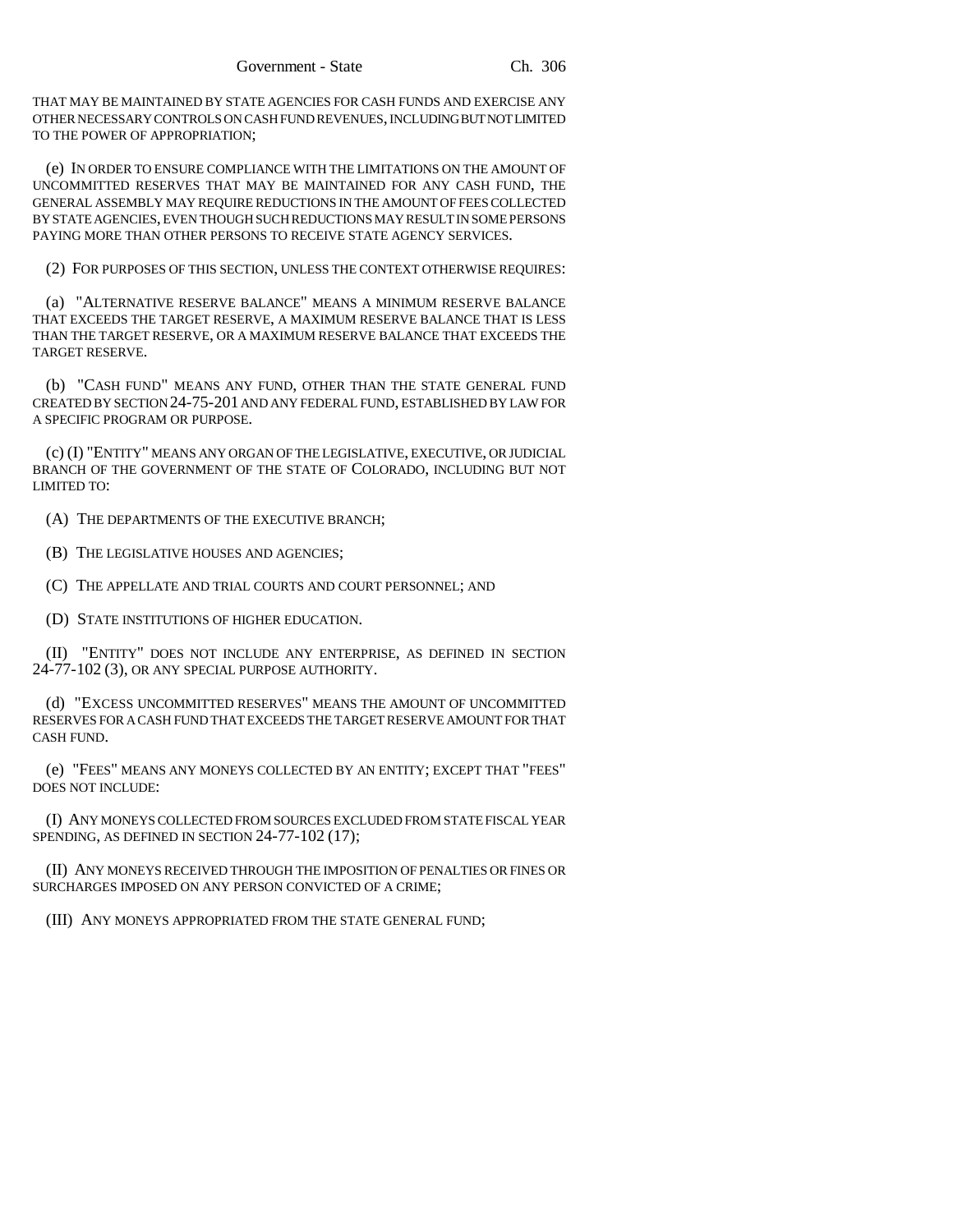#### Ch. 306 Government - State

(IV) ANY MONEYS RECEIVED THROUGH THE IMPOSITION OF TAXES;

(V) ANY MONEYS RECEIVED FROM CHARGES OR ASSESSMENTS, THE AMOUNT OF WHICH ARE NOT DETERMINED BY THE ENTITY;

(VI) ANY MONEYS RECEIVED FROM GIFTS OR DONATIONS;

(VII) ANY MONEYS RECEIVED FROM LOCAL GOVERNMENT GRANTS OR CONTRACTS;

(VIII) ANY MONEYS RECEIVED THROUGH DIRECT TRANSFERS FROM ANOTHER ENTITY, AN ENTERPRISE, OR A SPECIAL PURPOSE AUTHORITY;

(IX) ANY MONEYS RECEIVED AS INTEREST OR OTHER INVESTMENT INCOME.

(f) "NONMONETARY CURRENT ASSET" MEANS AN ASSET THAT EITHER CANNOT BE CONVERTED TO CASH OR IS HELD WITH THE INTENT OF BEING USED RATHER THAN BEING CONVERTED TO CASH.

(g) "TARGET RESERVE" MEANS SIXTEEN AND FIVE-TENTHS PERCENT OF THE AMOUNT EXPENDED FROM A CASH FUND DURING THE FISCAL YEAR.

(h) "UNCOMMITTED RESERVES" MEANS THE FUND BALANCE OF A CASH FUND AS OF JUNE 30 OF ANY FISCAL YEAR, MINUS THE FOLLOWING:

(I) ANY LONG-TERM ASSETS CREDITED TO THE CASH FUND;

(II) ANY UNENCUMBERED FUND BALANCE PREVIOUSLY APPROPRIATED FOR CAPITAL CONSTRUCTION OR OTHER MULTIYEAR PURPOSES;

(III) ANY NONMONETARY CURRENT ASSETS CREDITED TO THE CASH FUND, INCLUDING BUT NOT LIMITED TO CONSUMABLE INVENTORY AND PREPAID EXPENSES;

(IV) ANY PORTION OF THE REVENUES CREDITED TO THE CASH FUND THAT IS ESTIMATED TO BE DERIVED FROM NON-FEE SOURCES. THE ESTIMATE SHALL BE EQUAL TO THE PORTION OF TOTAL REVENUES RECEIVED FROM NON-FEE SOURCES IN THE PRIOR FISCAL YEAR.

(3) (a) AT THE END OF THE 1997-98 FISCAL YEAR, IF THE UNCOMMITTED RESERVES OF A CASH FUND EXCEED THE TARGET RESERVE, EACH ENTITY THAT COLLECTS ONE OR MORE OF THE FEES DEPOSITED IN THE CASH FUND SHALL BY RULE OR AS OTHERWISE PROVIDED BY LAW REDUCE THE AMOUNT OF SAID FEES AS FOLLOWS:

(I) IF THE UNCOMMITTED RESERVES EXCEED SIXTEEN AND FIVE-TENTHS PERCENT OF THE AMOUNT EXPENDED FROM THE CASH FUND DURING THE 1997-98 FISCAL YEAR BUT ARE LESS THAN FIFTY PERCENT OF THE AMOUNT EXPENDED FROM THE CASH FUND DURING THE 1997-98 FISCAL YEAR, THE FEES SHALL BE REDUCED BY AN AMOUNT CALCULATED TO RESULT IN AN AMOUNT OF UNCOMMITTED RESERVES BY THE END OF THE 2000-01 FISCAL YEAR THAT DOES NOT EXCEED THE TARGET RESERVE FOR THE 2000-01 FISCAL YEAR;

(II) IF THE UNCOMMITTED RESERVES EQUAL FIFTY PERCENT OR MORE OF THE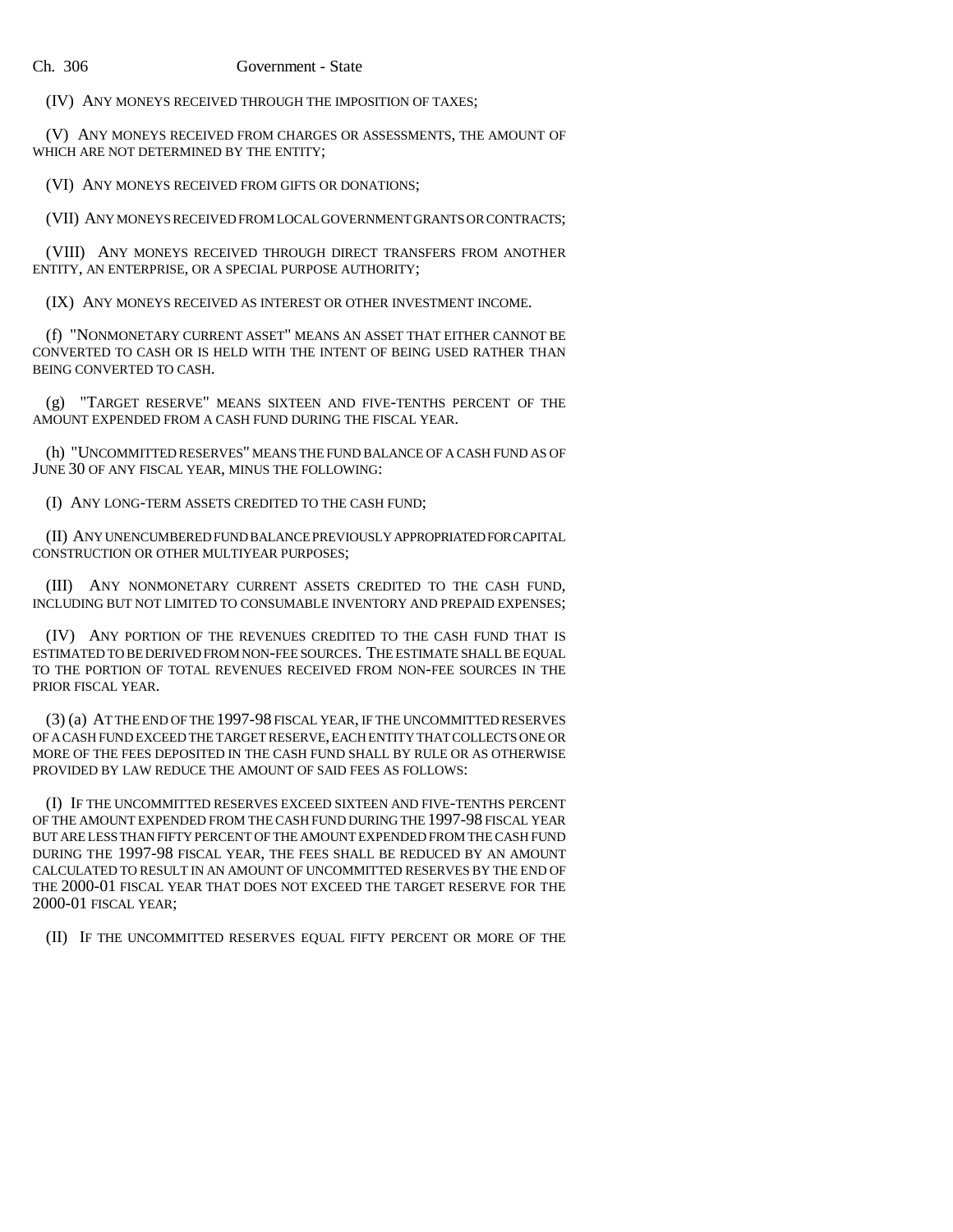AMOUNT EXPENDED FROM THE CASH FUND DURING THE 1997-98 FISCAL YEAR, THE FEES SHALL BE REDUCED BY AN AMOUNT CALCULATED TO RESULT IN AN AMOUNT OF UNCOMMITTED RESERVES BY THE END OF THE 2002-03 FISCAL YEAR THAT DOES NOT EXCEED THE TARGET RESERVE FOR THE 2002-03 FISCAL YEAR.

(b) NOTWITHSTANDING ANY PROVISIONS OF THIS SUBSECTION (3) TO THE CONTRARY, THE PROVISIONS OF PARAGRAPH (a) OF THIS SUBSECTION (3) SHALL NOT APPLY TO ANY CASH FUND FOR WHICH AN ALTERNATIVE RESERVE BALANCE IS SPECIFIED IN THE CONSTITUTION OR FOR WHICH AN ALTERNATIVE RESERVE BALANCE IS OTHERWISE ESTABLISHED BY LAW. IF THE ACTUAL AMOUNT OF UNCOMMITTED RESERVES EXCEEDS THE ALTERNATIVE RESERVE BALANCE OTHERWISE SPECIFIED FOR ANY CASH FUND, EACH ENTITY THAT COLLECTS ONE OR MORE OF THE FEES DEPOSITED IN THE CASH FUND SHALL BY RULE OR AS OTHERWISE PROVIDED BY LAW REDUCE THE AMOUNT OF SAID FEES. THE AMOUNT OF FEE REDUCTION SHALL BE CALCULATED TO REDUCE THE UNCOMMITTED RESERVES TO NOT MORE THAN THE ALTERNATIVE RESERVE BALANCE OTHERWISE SPECIFIED FOR THE CASH FUND BY THE END OF THE 2000-01 FISCAL YEAR.

(c) FOR THE 2002-03 FISCAL YEAR AND FOR EACH FISCAL YEAR THEREAFTER, THE UNCOMMITTED RESERVES OF ANY CASH FUND AT THE CONCLUSION OF ANY GIVEN FISCAL YEAR SHALL NOT EXCEED THE TARGET RESERVE FOR THAT FISCAL YEAR; EXCEPT THAT, FOR ANY CASH FUND FOR WHICH AN ALTERNATIVE RESERVE BALANCE IS OTHERWISE SPECIFIED IN THE CONSTITUTION OR BY LAW, THE UNCOMMITTED RESERVES OF SAID CASH FUND SHALL NOT EXCEED THE ALTERNATIVE RESERVE BALANCE OTHERWISE SPECIFIED. IF THE AMOUNT OF UNCOMMITTED RESERVES OF ANY CASH FUND AT THE CONCLUSION OF ANY GIVEN FISCAL YEAR EXCEEDS THE TARGET RESERVE OR AN ALTERNATIVE RESERVE BALANCE OTHERWISE SPECIFIED FOR THE CASH FUND IN THE CONSTITUTION OR BY LAW, EACH ENTITY THAT COLLECTS ONE OR MORE OF THE FEES DEPOSITED IN THE CASH FUND SHALL BY RULE OR AS OTHERWISE PROVIDED BY LAW REDUCE THE AMOUNT OF ONE OR MORE OF SAID FEES TO AN AMOUNT CALCULATED TO RESULT IN AN AMOUNT OF UNCOMMITTED RESERVES OF THE CASH FUND FOR THE CURRENT FISCAL YEAR THAT DOES NOT EXCEED THE TARGET RESERVE OR THE ALTERNATIVE RESERVE BALANCE OTHERWISE SPECIFIED FOR THE CASH FUND IN THE CONSTITUTION OR BY LAW.

(d) IF MORE THAN ONE ENTITY COLLECTS THE FEES THAT ARE DEPOSITED IN A CASH FUND AND THE AMOUNT OF SAID FEES ARE REQUIRED TO BE REDUCED PURSUANT TO THIS SUBSECTION (3), THE REDUCTION IN FEES FOR EACH ENTITY SHALL BE PROPORTIONAL TO THE AMOUNT OF FEES CONTRIBUTED BY EACH ENTITY TO THE EXCESS UNCOMMITTED RESERVES.

(e) IN CALCULATING THE REDUCTION IN FEES UNDER THIS SUBSECTION (3), AN ENTITY MAY TAKE INTO ACCOUNT INCREASES IN EXPENDITURES FROM THE CASH FUND.

(4) (a) IF AN ENTITY REDUCES THE AMOUNT OF A FEE PURSUANT TO SUBSECTION (3) OF THIS SECTION, THE ENTITY BY RULE OR AS OTHERWISE PROVIDED BY LAW MAY SUBSEQUENTLY RAISE THE AMOUNT OF THE FEE SO LONG AS THE PROJECTED AMOUNT OF UNCOMMITTED RESERVES OF THE CASH FUND DOES NOT EXCEED THE LIMITATIONS SPECIFIED IN SUBSECTION (3) OF THIS SECTION.ANY SUCH FEE INCREASE BY AN ENTITY IN THE EXECUTIVE BRANCH, PRIOR TO PROMULGATION OR ADOPTION, SHALL BE SUBJECT TO APPROVAL BY THE OFFICE OF STATE PLANNING AND BUDGETING. THE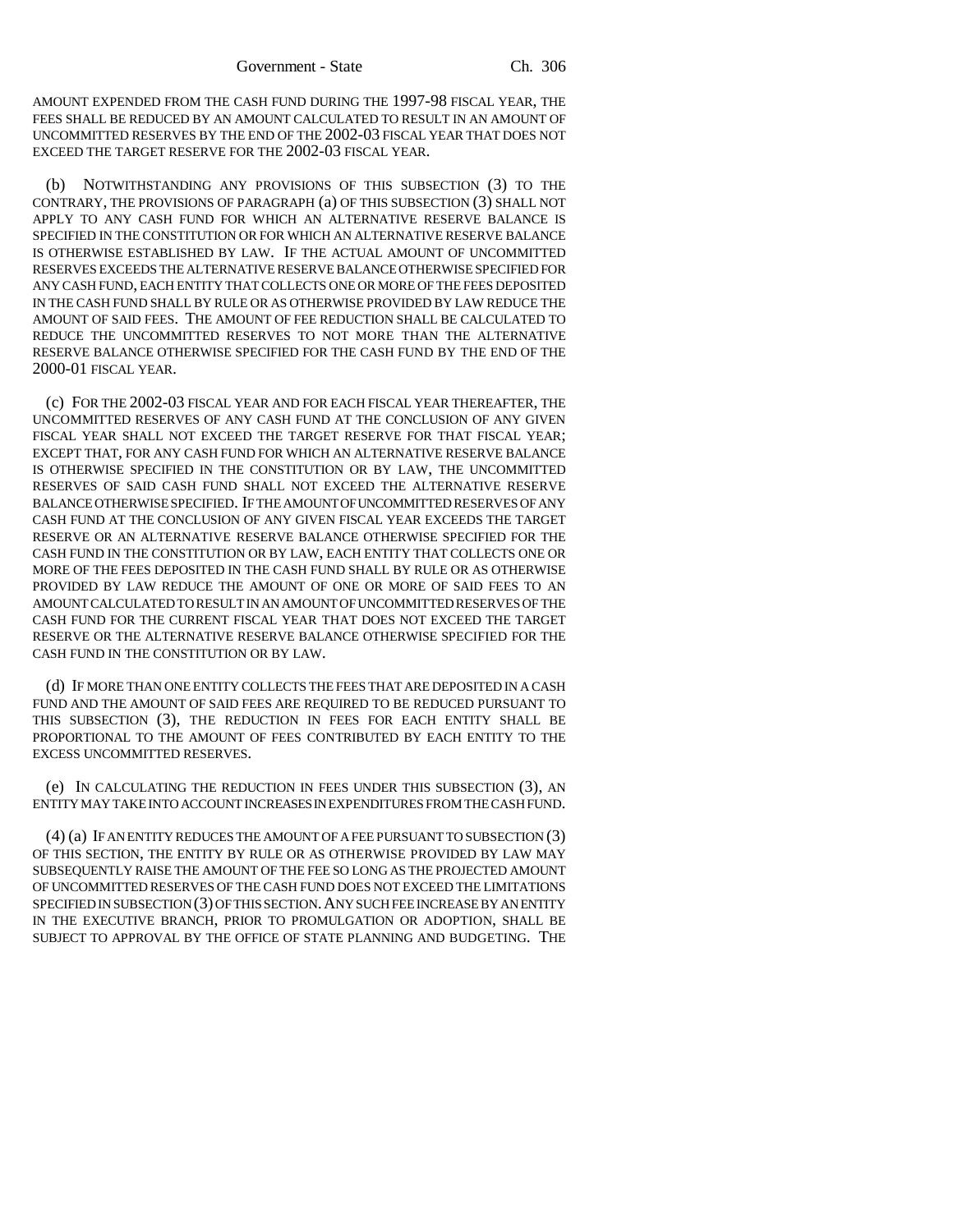ENTITY SHALL NOT INCREASE THE FEE BEYOND ANY AMOUNT SPECIFIED IN STATUTE FOR THE FEE.

(b) ANY RULE ADOPTED BY AN ENTITY IN THE EXECUTIVE BRANCH THAT REDUCES THE AMOUNT OF A FEE PURSUANT TO SUBSECTION (3) OF THIS SECTION OR INCREASES THE AMOUNT OF A FEE PURSUANT TO THIS SUBSECTION (4) SHALL BE SUBJECT TO THE REQUIREMENTS OF THE "STATE ADMINISTRATIVE PROCEDURE ACT", ARTICLE 4 OF THIS TITLE.

(5) NOTWITHSTANDING ANY PROVISION OF THIS SECTION TO THE CONTRARY, THE FOLLOWING CASH FUNDS ARE EXCLUDED FROM THE LIMITATIONS SPECIFIED IN THIS SECTION:

(a) ANY CASH FUND FOR WHICH REVENUES ARE DERIVED SOLELY FROM FEES, THE AMOUNTS OF WHICH ARE ESTABLISHED BY THE FEDERAL GOVERNMENT;

(b) ANY CASH FUND FOR WHICH REVENUES ARE DERIVED SOLELY FROM FEES SET BY THE COLORADO SUPREME COURT IN THE EXERCISE OF ITS EXCLUSIVE AUTHORITY TO REGULATE THE PRACTICE OF LAW;

(c) ANY CASH FUND FOR WHICH REVENUES ARE DERIVED SOLELY FROM FEES SET BY AN ENTERPRISE, AS DEFINED IN SECTION 24-77-102 (3), OR A SPECIAL PURPOSE AUTHORITY;

(d) ANY CASH FUND THAT IS ESTABLISHED TO FUND CAPITAL CONSTRUCTION;

(e) ANY CASH FUND FOR WHICH THE RESERVE AMOUNTS ARE BASED ON ACTUARIAL REQUIREMENTS;

(f) ANY TRUST FUND;

(g) ANY CASH FUND WITH UNCOMMITTED RESERVES OF LESS THAN FIFTY THOUSAND DOLLARS;

(h) THE HIGHWAY USERS' TAX FUND AND THE STATE HIGHWAY FUND; EXCEPT THAT THE EMERGENCY MEDICAL SERVICES ACCOUNT CREATED IN SECTION 25-3.5-603, C.R.S., THE DISTRIBUTED DATA PROCESSING SYSTEM SPECIAL PURPOSE ACCOUNT CREATED IN SECTION 42-1-211 (2), C.R.S., AND THE AIR ACCOUNT CREATED IN SECTION 42-3-134 (26), C.R.S., INCLUDED IN THE HIGHWAY USERS' TAX FUND SHALL BE SUBJECT TO THE PROVISIONS OF THIS SECTION;

(i) THE PETROLEUM STORAGE TANK FUND CREATED IN SECTION 8-20.5-103,C.R.S.;

(j) THE HAZARDOUS SUBSTANCE RESPONSE FUND CREATED IN SECTION 25-16-104.6, C.R.S.;

(k) THE LAND AND WATER MANAGEMENT FUND CREATED IN SECTION 36-1-148, C.R.S.;

(l) THE BRAND INSPECTION FUND CREATED IN SECTION 35-41-102, C.R.S.;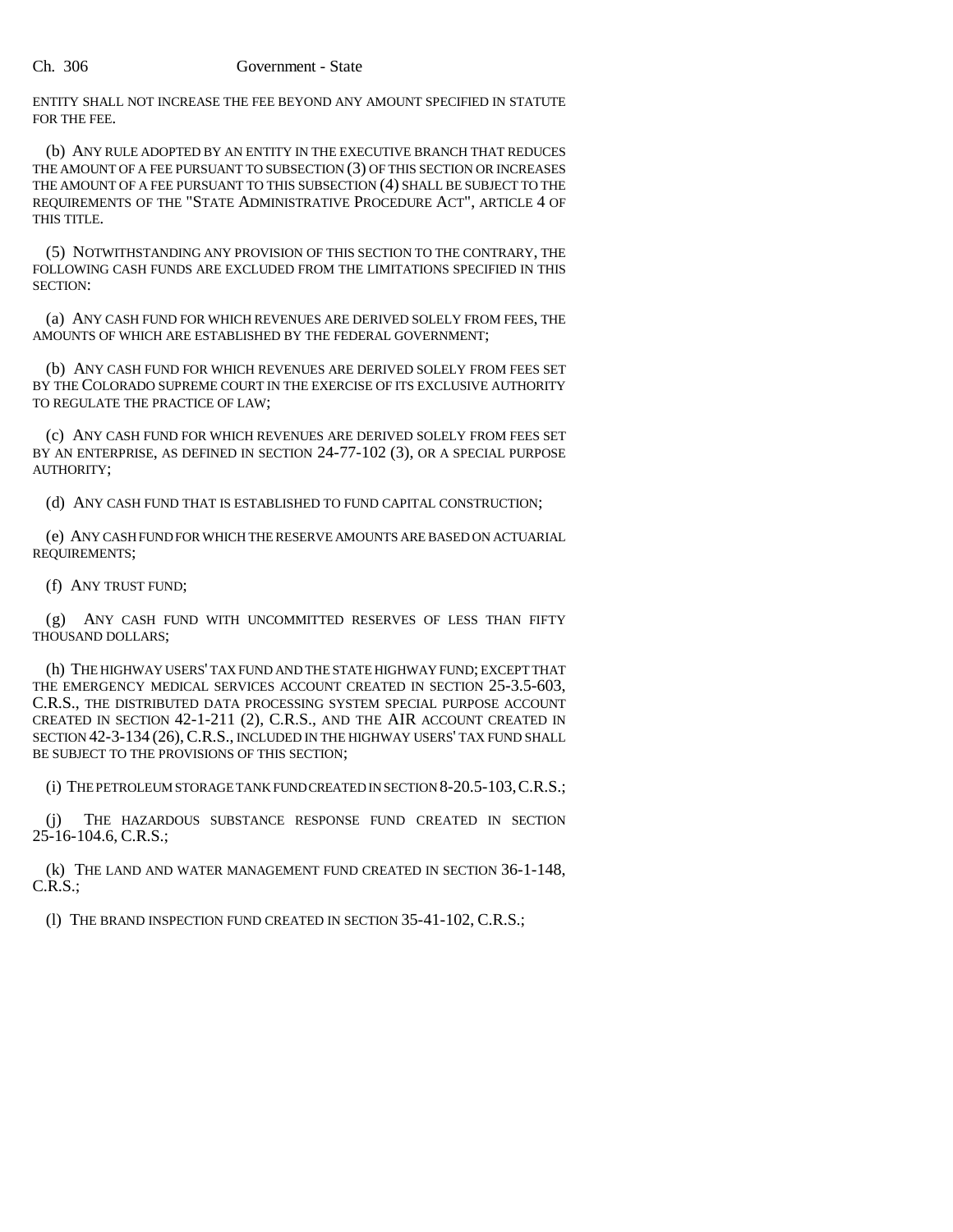(m) THE COLORADO STATE FAIR AUTHORITY CASH FUND CREATED IN SECTION 35-65-107, C.R.S.

(6) NOTWITHSTANDING ANY PROVISION OF THIS SECTION TO THE CONTRARY, THE LIMITATIONS SPECIFIED IN THIS SECTION SHALL NOT APPLY TO ANY CASH FUND USED TO FUND A SINGLE PROGRAM IF THE PROGRAM HAS BEEN IN EXISTENCE LESS THAN TWO FULL FISCAL YEARS.

(7) THE OFFICE OF STATE PLANNING AND BUDGETING SHALL ANNUALLY REVIEW THE TOTAL AMOUNT OF REVENUES CREDITED TO CASH FUNDS, INCLUDING BUT NOT LIMITED TO THE AMOUNTS RECEIVED FROM FEES AND FROM OTHER SOURCES, AND THE REPORT OF UNCOMMITTED RESERVES PREPARED BY THE STATE CONTROLLER PURSUANT TO SECTION 24-30-207 (3).

(8) (a) NOTWITHSTANDING THE TARGET RESERVE LIMITATION IMPOSED PURSUANT TO PARAGRAPH (C) OF SUBSECTION (3) OF THIS SECTION, FOR FISCAL YEARS BEGINNING ON OR AFTER JULY 1, 2002, THE GENERAL ASSEMBLY MAY GRANT A WAIVER OF THE TARGET RESERVE REQUIREMENT SPECIFIED IN SUBSECTION (3) OF THIS SECTION FOR AN ENTITY THAT DEMONSTRATES A SPECIFIC PURPOSE FOR WHICH THE ENTITY NEEDS TO MAINTAIN UNCOMMITTED RESERVES IN AN AMOUNT GREATER THAN THE TARGET RESERVE FOR A SPECIFIED, LIMITED PERIOD OF TIME. A SPECIFIC PURPOSE THAT MAY WARRANT A WAIVER PURSUANT TO THIS SUBSECTION (8) INCLUDES, BUT IS NOT LIMITED TO, PURCHASE OF A PARTICULAR ITEM OF EQUIPMENT OR OPERATION OF A SHORT-TERM PROGRAM.

(b) TO REQUEST A WAIVER PURSUANT TO THIS SUBSECTION (8), AN ENTITY, DURING THE ANNUAL BUDGET-SETTING PROCESS, SHALL PRESENT A PLAN TO THE JOINT BUDGET COMMITTEE THAT AT A MINIMUM SPECIFIES THE SPECIFIC PURPOSE FOR WHICH THE ENTITY NEEDS TO MAINTAIN A GREATER AMOUNT OF UNCOMMITTED RESERVES, THE GREATER AMOUNT OF UNCOMMITTED RESERVES REQUESTED, THE TIME PERIOD FOR THE WAIVER, AND THE PLAN FOR REDUCING ANY EXCESS UNCOMMITTED RESERVES THAT MAY REMAIN ON COMPLETION OF THE WAIVER PERIOD. THE JOINT BUDGET COMMITTEE, IN DETERMINING WHETHER TO RECOMMEND A WAIVER PURSUANT TO THIS SUBSECTION (8), SHALL CONSIDER THE PURPOSE FOR WHICH THE ENTITY HAS REQUESTED THE WAIVER, THE REASONABLENESS OF THE TIME PERIOD FOR THE WAIVER, AND THE EFFECT THE WAIVER MAY HAVE ON THE STATE'S ABILITY TO COMPLY WITH THE LIMITATIONS ON STATE FISCAL YEAR SPENDING IMPOSED PURSUANT TO SECTION 20 OF ARTICLE X OF THE STATE CONSTITUTION.

(c) THE JOINT BUDGET COMMITTEE SHALL RECOMMEND LEGISLATION TO GRANT ANY WAIVER REQUESTED PURSUANT TO THIS SUBSECTION (8) THAT THE COMMITTEE DEEMS APPROPRIATE. THE LEGISLATION, AT A MINIMUM, SHALL SPECIFY THE FUND FOR WHICH THE WAIVER IS GRANTED, THE GREATER AMOUNT OF UNCOMMITTED RESERVES AUTHORIZED, AND THE TIME PERIOD FOR THE WAIVER.

**SECTION 2.** 24-30-207, Colorado Revised Statutes, is amended BY THE ADDITION OF A NEW SUBSECTION to read:

**24-30-207. Reports of revenue and expenditures.** (3) FOR THE 1997-98 FISCAL YEAR AND FOR EACH FISCAL YEAR THEREAFTER, THE CONTROLLER SHALL PREPARE A REPORT FOR THE STATE ASCERTAINING THE AMOUNT OF UNCOMMITTED RESERVES, AS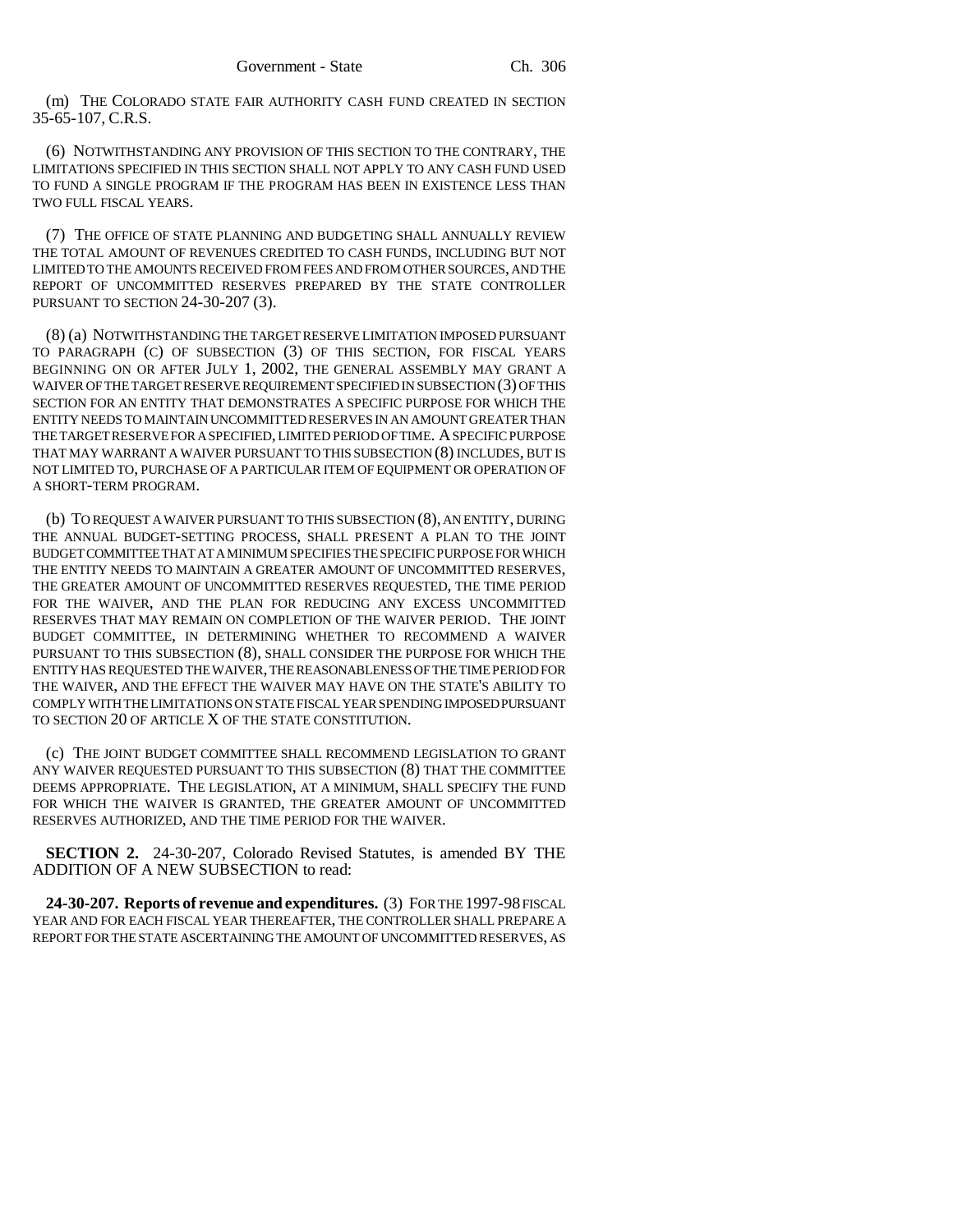DEFINED IN SECTION 24-75-402(2), CREDITED TO EACH STATE CASH FUND, AS DEFINED BY SECTION 24-75-402 (2) (b). SUCH REPORT SHALL BE AUDITED BY THE STATE AUDITOR. SUCH REPORT SHALL BE DELIVERED TO THE OFFICE OF STATE PLANNING AND BUDGETING AND TO THE JOINT BUDGET COMMITTEE OF THE GENERAL ASSEMBLY ON OR BEFORE SEPTEMBER 20 OF EACH YEAR.

**SECTION 3.** 1-1-107 (2) (a), Colorado Revised Statutes, is amended to read:

**1-1-107. Powers and duties of secretary of state - penalty.** (2) In addition to any other powers prescribed by law, the secretary of state shall have the following powers:

(a) To promulgate, publish, and distribute, either in conjunction with copies of the election laws pursuant to section 1-1-108 or separately, such rules and regulations as the secretary of state finds necessary for the proper administration and enforcement of the election laws, INCLUDING BUT NOT LIMITED TO RULES ESTABLISHING THE AMOUNT OF FEES AS PROVIDED IN THIS CODE;

**SECTION 4.** 1-4-303, Colorado Revised Statutes, is amended to read:

**1-4-303. Nomination of unaffiliated candidates.** (1) Any persons who have submitted to the secretary of state, on the twenty-eighth day preceding the primary election, a notarized candidate's statement of intent together with a nonrefundable filing fee of five hundred dollars or nominated as candidates for the offices of president and vice president of the United States by a petition for nomination of an unaffiliated candidate pursuant to the provisions of section 1-4-802 shall include either on the petition or with the filing fee the names of registered electors who are thus nominated as presidential electors. The acceptance of each of the electors shall be endorsed as appended to the first or last page of the nominating petition or the filing fee.

(2) NOTWITHSTANDING THE AMOUNT SPECIFIED FOR THE FEE IN SUBSECTION (1) OF THIS SECTION, THE SECRETARY OF STATE BY RULE OR AS OTHERWISE PROVIDED BY LAW MAY REDUCE THE AMOUNT OF THE FEE IF NECESSARY PURSUANT TO SECTION 24-75-402 (3), C.R.S., TO REDUCE THE UNCOMMITTED RESERVES OF THE FUND TO WHICH ALL OR ANY PORTION OF THE FEE IS CREDITED. AFTER THE UNCOMMITTED RESERVES OF THE FUND ARE SUFFICIENTLY REDUCED, THE SECRETARY OF STATE BY RULE OR AS OTHERWISE PROVIDED BY LAW MAY INCREASE THE AMOUNT OF THE FEE AS PROVIDED IN SECTION 24-75-402 (4), C.R.S.

**SECTION 5.** 1-4-1203, Colorado Revised Statutes, is amended BY THE ADDITION OF A NEW SUBSECTION to read:

**1-4-1203. Names on ballots.** (1.5) NOTWITHSTANDING THE AMOUNT SPECIFIED FOR THE FEE IN PARAGRAPH (c) OF SUBSECTION (1) OF THIS SECTION, THE SECRETARY OF STATE BY RULE OR AS OTHERWISE PROVIDED BY LAW MAY REDUCE THE AMOUNT OF THE FEE IF NECESSARY PURSUANT TO SECTION 24-75-402 (3), C.R.S., TO REDUCE THE UNCOMMITTED RESERVES OF THE FUND TO WHICH ALL OR ANY PORTION OF THE FEE IS CREDITED. AFTER THE UNCOMMITTED RESERVES OF THE FUND ARE SUFFICIENTLY REDUCED, THE SECRETARY OF STATE BY RULE OR AS OTHERWISE PROVIDED BY LAW MAY INCREASE THE AMOUNT OF THE FEE AS PROVIDED IN SECTION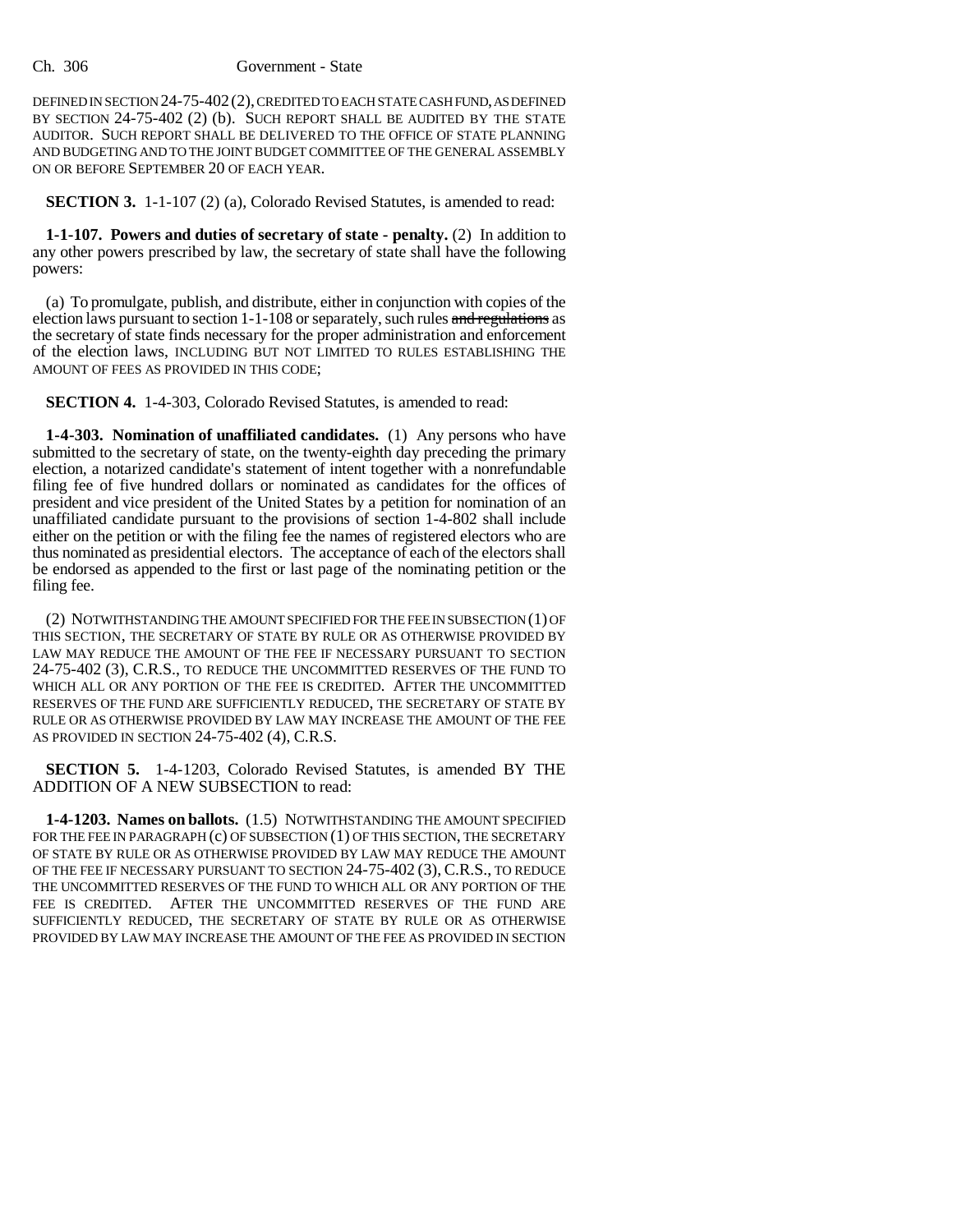24-75-402 (4), C.R.S.

**SECTION 6.** 1-4-1205, Colorado Revised Statutes, is amended to read:

**1-4-1205. Write-in candidate affidavit for presidential primary.** (1) No write-in vote for any candidate in the presidential primary election shall be counted unless the candidate for whom the write-in vote was cast has filed an affidavit of intent indicating that the write-in candidate desires the office and is qualified to assume the duties of the office if elected. Affidavits shall be accompanied by a nonrefundable fee of five hundred dollars and shall be filed with the secretary of state more than eight days before the day of the presidential primary.

(2) NOTWITHSTANDING THE AMOUNT SPECIFIED FOR THE FEE IN SUBSECTION (1) OF THIS SECTION, THE SECRETARY OF STATE BY RULE OR AS OTHERWISE PROVIDED BY LAW MAY REDUCE THE AMOUNT OF THE FEE IF NECESSARY PURSUANT TO SECTION 24-75-402 (3), C.R.S., TO REDUCE THE UNCOMMITTED RESERVES OF THE FUND TO WHICH ALL OR ANY PORTION OF THE FEE IS CREDITED. AFTER THE UNCOMMITTED RESERVES OF THE FUND ARE SUFFICIENTLY REDUCED, THE SECRETARY OF STATE BY RULE OR AS OTHERWISE PROVIDED BY LAW MAY INCREASE THE AMOUNT OF THE FEE AS PROVIDED IN SECTION 24-75-402 (4), C.R.S.

**SECTION 7.** 4-9.3-103 (3) (b), Colorado Revised Statutes, is amended to read:

**4-9.3-103. Central indexing system board.** (3) In performing its duties pursuant to this article, the board has the power to:

(b) Adopt, rescind, modify, or amend rules, orders, and resolutions for the exercise of its powers and duties, INCLUDING BUT NOT LIMITED TO RULES LOWERING OR INCREASING THE AMOUNT OF THE SURCHARGE IMPOSED PURSUANT TO SECTION 4-9.3-105 (3), subject to article 4 of title 24, C.R.S.;

**SECTION 8.** 4-9.3-105 (3), Colorado Revised Statutes, is amended to read:

**4-9.3-105. Central indexing system cash fund - creation - repeal.** (3) (a) A one-dollar surcharge shall be imposed on any and all filings and recordings made with the division of commercial recordings in the office of the secretary of state or any office of a county clerk and recorder, regardless of the statute under which the filing or recording is made; except that such surcharge shall not be imposed on filings and recordings for which there is no charge.

(b) NOTWITHSTANDING THE AMOUNT SPECIFIED FOR THE SURCHARGE IN PARAGRAPH (a) OF THIS SUBSECTION (3), THE BOARD BY RULE OR AS OTHERWISE PROVIDED BY LAW MAY REDUCE THE AMOUNT OF THE SURCHARGE IF NECESSARY PURSUANT TO SECTION 24-75-402 (3), C.R.S., TO REDUCE THE UNCOMMITTED RESERVES OF THE FUND TO WHICH ALL OR ANY PORTION OF THE SURCHARGE IS CREDITED. AFTER THE UNCOMMITTED RESERVES OF THE FUND ARE SUFFICIENTLY REDUCED, THE BOARD BY RULE OR AS OTHERWISE PROVIDED BY LAW MAY INCREASE THE AMOUNT OF THE SURCHARGE AS PROVIDED IN SECTION 24-75-402 (4), C.R.S.

**SECTION 9.** 4-11-102, Colorado Revised Statutes, is amended BY THE ADDITION OF A NEW SUBSECTION to read: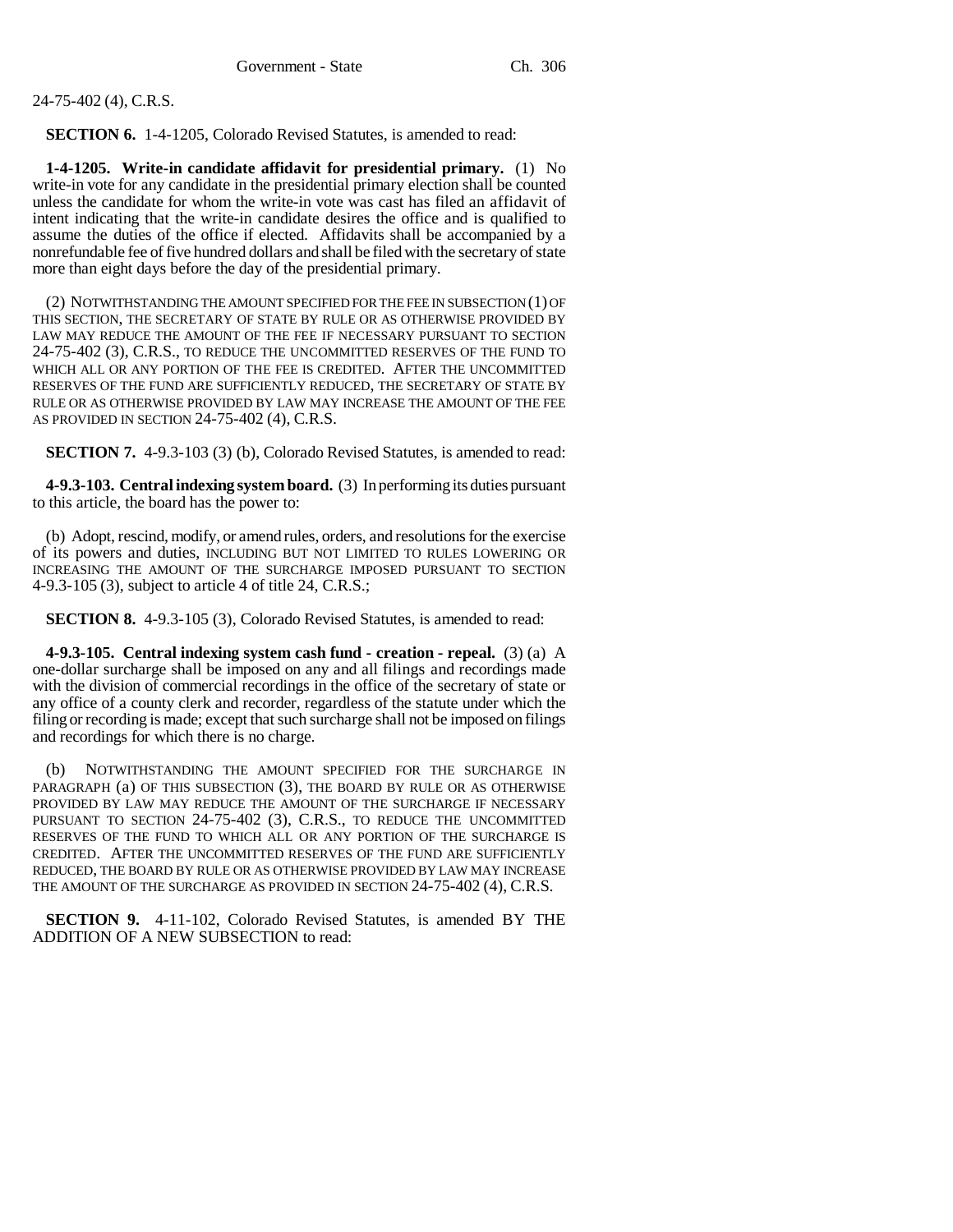**4-11-102. Fees for filing, indexing, and furnishing data.** (4) NOTWITHSTANDING THE AMOUNT SPECIFIED FOR ANY FEE IN SUBSECTION (1) OF THIS SECTION, THE SECRETARY OF STATE BY RULE OR AS OTHERWISE PROVIDED BY LAW MAY REDUCE THE AMOUNT OF ONE OR MORE OF THE FEES IF NECESSARY PURSUANT TO SECTION 24-75-402 (3), C.R.S., TO REDUCE THE UNCOMMITTED RESERVES OF THE FUND TO WHICH ALL OR ANY PORTION OF ONE OR MORE OF THE FEES IS CREDITED. AFTER THE UNCOMMITTED RESERVES OF THE FUND ARE SUFFICIENTLY REDUCED, THE SECRETARY OF STATE BY RULE OR AS OTHERWISE PROVIDED BY LAW MAY INCREASE THE AMOUNT OF ONE OR MORE OF THE FEES AS PROVIDED IN SECTION 24-75-402 (4), C.R.S.

**SECTION 10.** 5-6-104 (1) (e), Colorado Revised Statutes, is amended to read:

**5-6-104. Powers of administrator - harmony with federal regulations reliance on rules - duty to report.** (1) In addition to other powers granted by this code, the administrator, within the limitations provided by law, may:

(e) With approval of the commission on consumer credit, adopt, amend, and repeal substantive rules and regulations to carry out the specific provisions of this code, INCLUDING BUT NOT LIMITED TO LOWERING OR INCREASING THE AMOUNT OF FILING FEES REQUIRED PURSUANT TO SECTIONS 5-6-203 AND 5-10-805, but not with respect to unconscionable agreements or fraudulent or unconscionable conduct, and adopt, amend, and repeal procedural rules to carry out the provisions of this code;

**SECTION 11.** 5-6-203, Colorado Revised Statutes, is amended BY THE ADDITION OF A NEW SUBSECTION to read:

**5-6-203. Fees.** (7) NOTWITHSTANDING THE AMOUNT SPECIFIED FOR ANY FEE IN THIS SECTION, THE ADMINISTRATOR BY RULE OR AS OTHERWISE PROVIDED BY LAW MAY REDUCE THE AMOUNT OF ONE OR MORE OF THE FEES IF NECESSARY PURSUANT TO SECTION 24-75-402 (3), C.R.S., TO REDUCE THE UNCOMMITTED RESERVES OF THE FUND TO WHICH ALL OR ANY PORTION OF ONE OR MORE OF THE FEES IS CREDITED. AFTER THE UNCOMMITTED RESERVES OF THE FUND ARE SUFFICIENTLY REDUCED, THE ADMINISTRATOR BY RULE OR AS OTHERWISE PROVIDED BY LAW MAY INCREASE THE AMOUNT OF ONE OR MORE OF THE FEES AS PROVIDED IN SECTION 24-75-402 (4), C.R.S.

**SECTION 12.** 5-10-805, Colorado Revised Statutes, is amended BY THE ADDITION OF A NEW SUBSECTION to read:

**5-10-805. Fees.** (3) NOTWITHSTANDING THE AMOUNT SPECIFIED FOR ANY FEE IN THIS SECTION, THE ADMINISTRATOR BY RULE OR AS OTHERWISE PROVIDED BY LAW MAY REDUCE THE AMOUNT OF ONE OR MORE OF THE FEES IF NECESSARY PURSUANT TO SECTION 24-75-402 (3), C.R.S., TO REDUCE THE UNCOMMITTED RESERVES OF THE FUND TO WHICH ALL OR ANY PORTION OF ONE OR MORE OF THE FEES IS CREDITED. AFTER THE UNCOMMITTED RESERVES OF THE FUND ARE SUFFICIENTLY REDUCED, THE ADMINISTRATOR BY RULE OR AS OTHERWISE PROVIDED BY LAW MAY INCREASE THE AMOUNT OF ONE OR MORE OF THE FEES AS PROVIDED IN SECTION 24-75-402 (4), C.R.S.

**SECTION 13.** 7-28-103 (2), Colorado Revised Statutes, is amended to read: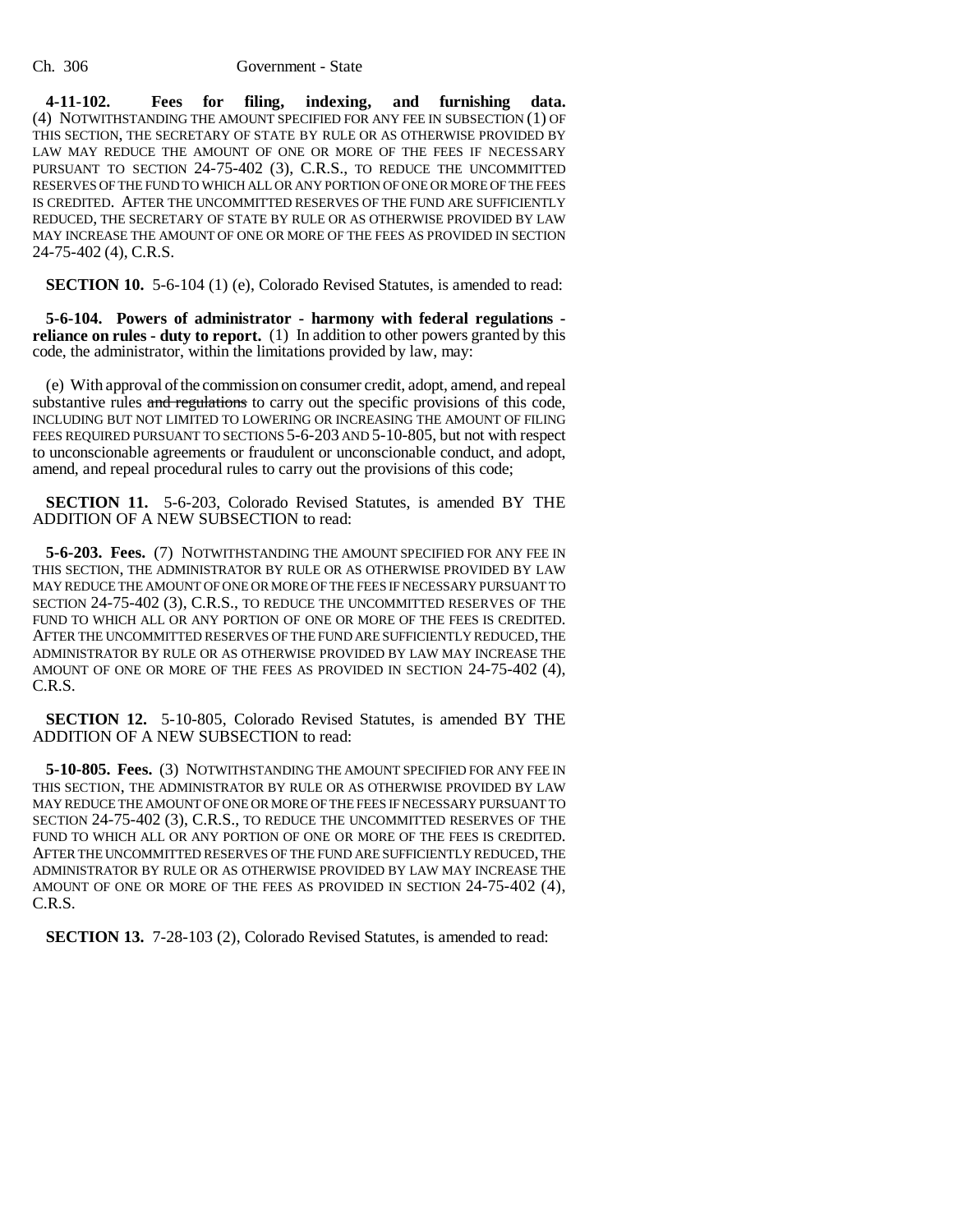**7-28-103. Filing, service, and copying fees.** (2) (a) The secretary of state shall charge and collect, at the time of service of any subpoena upon him OR HER or any of his THE SECRETARY OF STATE'S deputies or employees, a fee of fifty dollars, an allowance of ten dollars for meals, and a charge for mileage at the rate prescribed by section 24-9-104, C.R.S., for each mile from the state capitol to the place named in the subpoena. The fee is to be paid to the secretary of state; said meal allowance and mileage charge are to be paid to the person named in the subpoena. If the person named in the subpoena is required to appear at the place named in the subpoena for more than one day, he OR SHE shall be paid in advance a per diem allowance of forty-four dollars for each day of attendance in addition to the other fees, allowances, and charges.

(b) NOTWITHSTANDING THE AMOUNT SPECIFIED FOR ANY FEE OR ALLOWANCE IN PARAGRAPH (a) OF THIS SUBSECTION (2), THE SECRETARY OF STATE BY RULE OR AS OTHERWISE PROVIDED BY LAW MAY REDUCE THE AMOUNT OF ONE OR MORE OF THE FEES OR ALLOWANCES IF NECESSARY PURSUANT TO SECTION 24-75-402 (3), C.R.S., TO REDUCE THE UNCOMMITTED RESERVES OF THE FUND TO WHICH ALL OR ANY PORTION OF ONE OR MORE OF THE FEES OR ALLOWANCES IS CREDITED. AFTER THE UNCOMMITTED RESERVES OF THE FUND ARE SUFFICIENTLY REDUCED, THE SECRETARY OF STATE BY RULE OR AS OTHERWISE PROVIDED BY LAW MAY INCREASE THE AMOUNT OF ONE OR MORE OF THE FEES OR ALLOWANCES AS PROVIDED IN SECTION 24-75-402 (4), C.R.S.

**SECTION 14.** 7-40-101 (1), Colorado Revised Statutes, is amended to read:

**7-40-101. Who may organize - certificate - fees.** (1) (a) Any three or more persons, who may or may not be residents of the state of Colorado, may associate themselves together to establish a corporation not for profit for any lawful business or to promote any legitimate object or purpose and may make, sign, and acknowledge and file in the office of the secretary of state of the state of Colorado and record in the office of the recorder of each county in which said corporation owns real estate in the state of Colorado a certificate in writing, setting forth the name of such corporation, the business, objects, or purposes for which it is formed, and the names of the first directors, trustees, or managers. The department of revenue shall collect a fee of five dollars for filing said certificate.

(b) NOTWITHSTANDING THE AMOUNT SPECIFIED FOR THE FEE IN PARAGRAPH (a) OF THIS SUBSECTION (1), THE EXECUTIVE DIRECTOR OF THE DEPARTMENT OF REVENUE BY RULE OR AS OTHERWISE PROVIDED BY LAW MAY REDUCE THE AMOUNT OF THE FEE IF NECESSARY PURSUANT TO SECTION 24-75-402 (3), C.R.S., TO REDUCE THE UNCOMMITTED RESERVES OF THE FUND TO WHICH ALL OR ANY PORTION OF THE FEE IS CREDITED. AFTER THE UNCOMMITTED RESERVES OF THE FUND ARE SUFFICIENTLY REDUCED, THE EXECUTIVE DIRECTOR BY RULE OR AS OTHERWISE PROVIDED BY LAW MAY INCREASE THE AMOUNT OF THE FEE AS PROVIDED IN SECTION 24-75-402 (4), C.R.S.

**SECTION 15.** 7-40-105 (1), Colorado Revised Statutes, is amended to read:

**7-40-105. Amendments - where filed - fees.** (1) (a) All amendments to the certificate of incorporation shall be filed in the office of the secretary of state of Colorado and recorded in the office of the recorder of each county in which said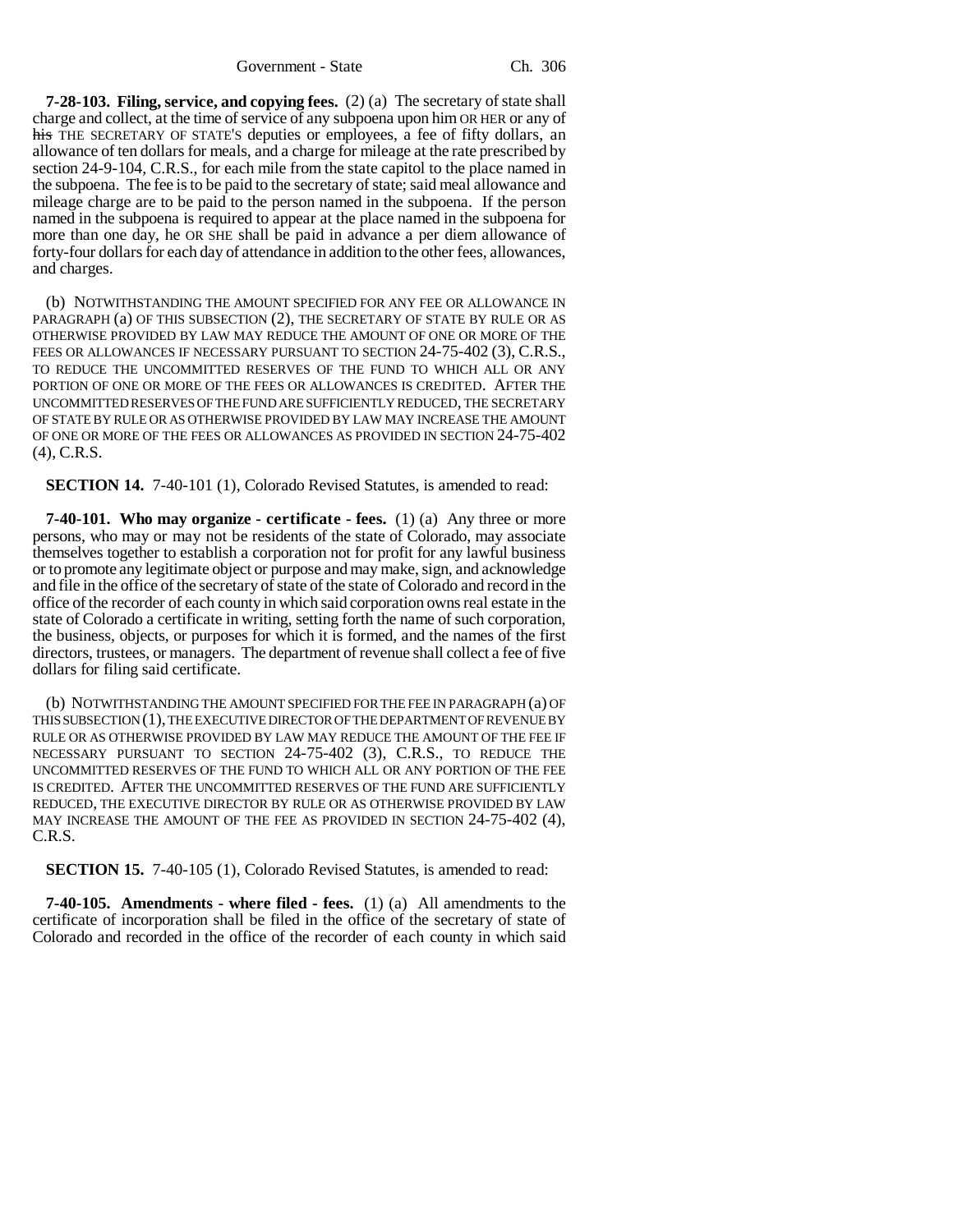corporation owns real estate in the state of Colorado. The department of revenue shall collect a fee of five dollars for the filing of each amendment.

(b) NOTWITHSTANDING THE AMOUNT SPECIFIED FOR THE FEE IN PARAGRAPH (a) OF THIS SUBSECTION (1), THE EXECUTIVE DIRECTOR OF THE DEPARTMENT OF REVENUE BY RULE OR AS OTHERWISE PROVIDED BY LAW MAY REDUCE THE AMOUNT OF THE FEE IF NECESSARY PURSUANT TO SECTION 24-75-402 (3), C.R.S., TO REDUCE THE UNCOMMITTED RESERVES OF THE FUND TO WHICH ALL OR ANY PORTION OF THE FEE IS CREDITED. AFTER THE UNCOMMITTED RESERVES OF THE FUND ARE SUFFICIENTLY REDUCED, THE EXECUTIVE DIRECTOR BY RULE OR AS OTHERWISE PROVIDED BY LAW MAY INCREASE THE AMOUNT OF THE FEE AS PROVIDED IN SECTION 24-75-402 (4), C.R.S.

**SECTION 16.** 7-60-151 (2), Colorado Revised Statutes, is amended to read:

**7-60-151. Filing, service, and copying fees.** (2) (a) The secretary of state shall charge and collect, at the time of service of any subpoena upon the secretary of state or any deputy or employee of the secretary of state's office, a fee of fifty dollars and an allowance of ten dollars for meals and a charge for mileage at the rate prescribed by section 24-9-104, C.R.S., for each mile from the state capitol to the place named in the subpoena. The fee is to be paid to the secretary of state; the meal allowance and mileage charge are to be paid to the person named in the subpoena. If the person named in the subpoena is required to appear at the place named in the subpoena for more than one day, the person shall be paid in advance a per diem allowance of forty-four dollars for each day of attendance in addition to any other fees, allowances, and charges.

(b) NOTWITHSTANDING THE AMOUNT SPECIFIED FOR ANY FEE OR ALLOWANCE IN PARAGRAPH (a) OF THIS SUBSECTION (2), THE SECRETARY OF STATE BY RULE OR AS OTHERWISE PROVIDED BY LAW MAY REDUCE THE AMOUNT OF ONE OR MORE OF THE FEES OR ALLOWANCES IF NECESSARY PURSUANT TO SECTION 24-75-402 (3), C.R.S., TO REDUCE THE UNCOMMITTED RESERVES OF THE FUND TO WHICH ALL OR ANY PORTION OF ONE OR MORE OF THE FEES OR ALLOWANCES IS CREDITED. AFTER THE UNCOMMITTED RESERVES OF THE FUND ARE SUFFICIENTLY REDUCED, THE SECRETARY OF STATE BY RULE OR AS OTHERWISE PROVIDED BY LAW MAY INCREASE THE AMOUNT OF ONE OR MORE OF THE FEES OR ALLOWANCES AS PROVIDED IN SECTION 24-75-402 (4), C.R.S.

**SECTION 17.** 7-62-1201 (2), Colorado Revised Statutes, is amended to read:

**7-62-1201. Fees for filing documents and certificates - other charges.** (2) (a) The secretary of state shall charge and collect, at the time of service of any subpoena upon the secretary of state or any of his OR HER deputies or employees, a fee of fifty dollars and a fee of ten dollars for meals and mileage at the rate prescribed by section 24-9-104, C.R.S., for each mile from the state capitol building to the place named in the subpoena, said meal allowance and mileage fee to be paid to the person named in the subpoena. If the person named in the subpoena is required to attend the place named in the subpoena for more than one day, he OR SHE shall be paid in advance A PER DIEM ALLOWANCE OF forty-four dollars for each day of attendance to cover his OR HER expense.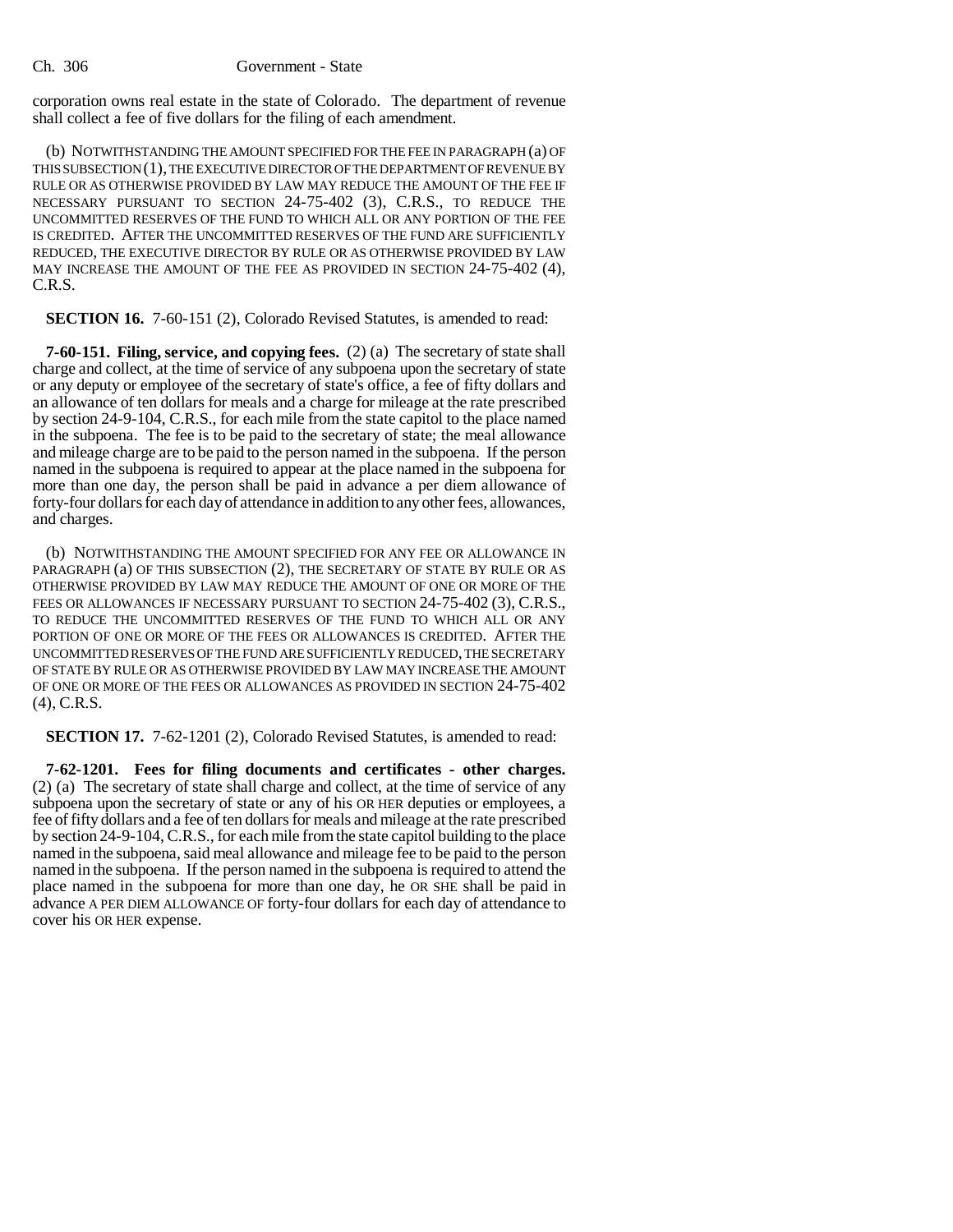(b) NOTWITHSTANDING THE AMOUNT SPECIFIED FOR ANY FEE OR ALLOWANCE IN PARAGRAPH (a) OF THIS SUBSECTION (2), THE SECRETARY OF STATE BY RULE OR AS OTHERWISE PROVIDED BY LAW MAY REDUCE THE AMOUNT OF ONE OR MORE OF THE FEES OR ALLOWANCES IF NECESSARY PURSUANT TO SECTION 24-75-402 (3), C.R.S., TO REDUCE THE UNCOMMITTED RESERVES OF THE FUND TO WHICH ALL OR ANY PORTION OF ONE OR MORE OF THE FEES OR ALLOWANCES IS CREDITED. AFTER THE UNCOMMITTED RESERVES OF THE FUND ARE SUFFICIENTLY REDUCED, THE SECRETARY OF STATE BY RULE OR AS OTHERWISE PROVIDED BY LAW MAY INCREASE THE AMOUNT OF ONE OR MORE OF THE FEES OR ALLOWANCES AS PROVIDED IN SECTION 24-75-402 (4), C.R.S.

**SECTION 18.** 7-64-1105 (2), Colorado Revised Statutes, is amended to read:

**7-64-1105. Filing, service, and copying fees - subpoenas.** (2) (a) The secretary of state shall charge and collect, at the time of service of any subpoena upon the secretary of state or any deputy or employee of the secretary of state's office, a fee of fifty dollars and an allowance of ten dollars for meals and a charge for mileage at the rate prescribed by section 24-9-104, C.R.S., for each mile from the state capitol building to the place named in the subpoena. The fee shall be paid to the secretary of state; the meal allowance and mileage charge shall be paid to the person named in the subpoena. If the person named in the subpoena is required to appear at the place named in the subpoena for more than one day, he or she shall be paid in advance a per diem allowance of forty-four dollars for each day of attendance in addition to any other fees, allowances, and charges.

(b) NOTWITHSTANDING THE AMOUNT SPECIFIED FOR ANY FEE OR ALLOWANCE IN PARAGRAPH (a) OF THIS SUBSECTION (2), THE SECRETARY OF STATE BY RULE OR AS OTHERWISE PROVIDED BY LAW MAY REDUCE THE AMOUNT OF ONE OR MORE OF THE FEES OR ALLOWANCES IF NECESSARY PURSUANT TO SECTION 24-75-402 (3), C.R.S., TO REDUCE THE UNCOMMITTED RESERVES OF THE FUND TO WHICH ALL OR ANY PORTION OF ONE OR MORE OF THE FEES OR ALLOWANCES IS CREDITED. AFTER THE UNCOMMITTED RESERVES OF THE FUND ARE SUFFICIENTLY REDUCED, THE SECRETARY OF STATE BY RULE OR AS OTHERWISE PROVIDED BY LAW MAY INCREASE THE AMOUNT OF ONE OR MORE OF THE FEES OR ALLOWANCES AS PROVIDED IN SECTION 24-75-402 (4), C.R.S.

**SECTION 19.** 7-80-307 (2), Colorado Revised Statutes, is amended to read:

**7-80-307. Filing, service, and copying fees.** (2) (a) The secretary of state shall charge and collect, at the time of service of any subpoena upon the secretary of state or any deputy or employee of the secretary of state's office, a fee of fifty dollars and an allowance of ten dollars for meals and a charge for mileage at the rate prescribed by section 24-9-104, C.R.S., for each mile from the state capitol to the place named in the subpoena. The fee is to be paid to the secretary of state; the meal allowance and mileage charge are to be paid to the person named in the subpoena. If the person named in the subpoena is required to appear at the place named in the subpoena for more than one day, he OR SHE shall be paid in advance a per diem allowance of forty-four dollars for each day of attendance in addition to the other fees, allowances, and charges.

(b) NOTWITHSTANDING THE AMOUNT SPECIFIED FOR ANY FEE OR ALLOWANCE IN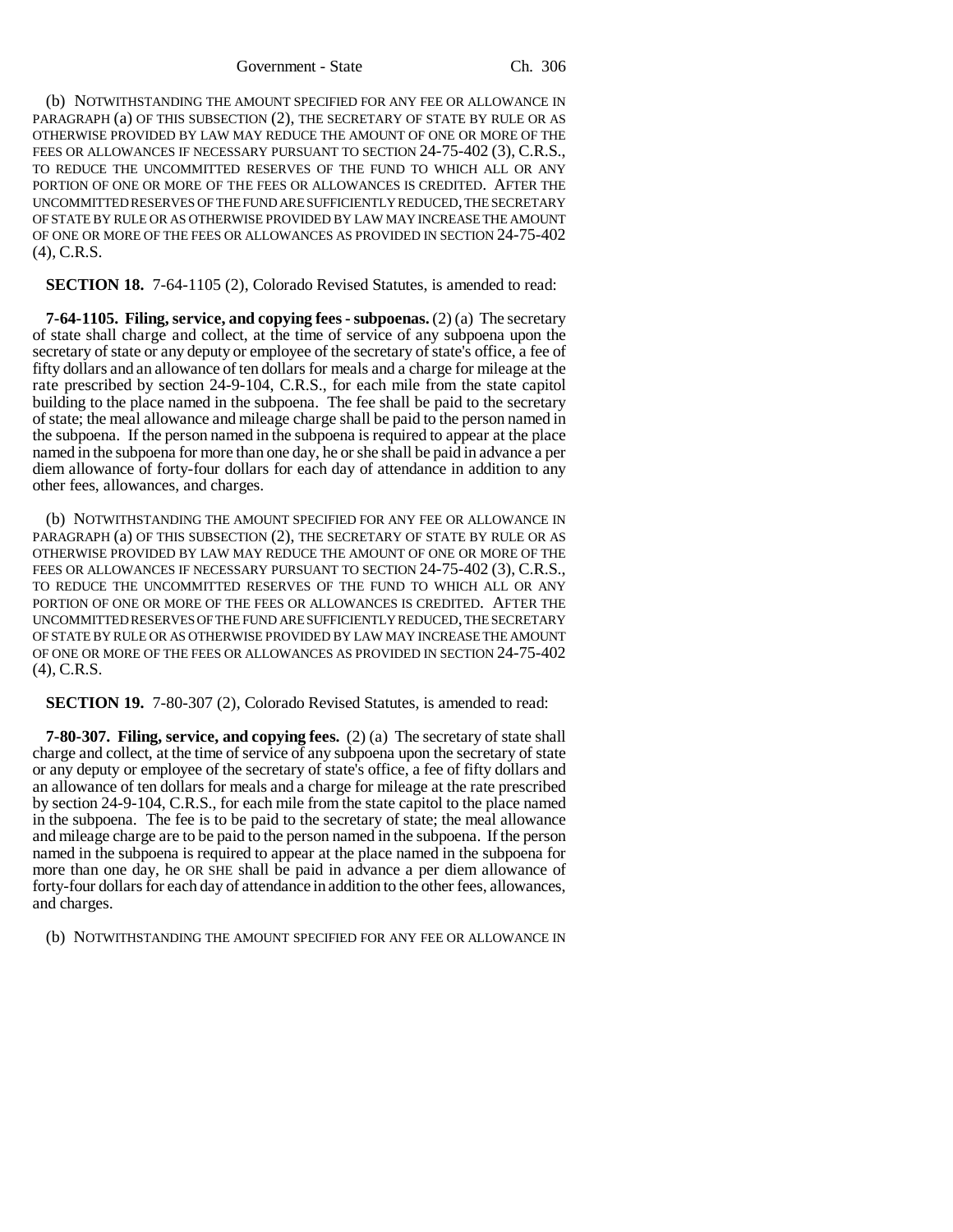#### Ch. 306 Government - State

PARAGRAPH (a) OF THIS SUBSECTION (2), THE SECRETARY OF STATE BY RULE OR AS OTHERWISE PROVIDED BY LAW MAY REDUCE THE AMOUNT OF ONE OR MORE OF THE FEES OR ALLOWANCES IF NECESSARY PURSUANT TO SECTION 24-75-402 (3), C.R.S., TO REDUCE THE UNCOMMITTED RESERVES OF THE FUND TO WHICH ALL OR ANY PORTION OF ONE OR MORE OF THE FEES OR ALLOWANCES IS CREDITED. AFTER THE UNCOMMITTED RESERVES OF THE FUND ARE SUFFICIENTLY REDUCED, THE SECRETARY OF STATE BY RULE OR AS OTHERWISE PROVIDED BY LAW MAY INCREASE THE AMOUNT OF ONE OR MORE OF THE FEES OR ALLOWANCES AS PROVIDED IN SECTION 24-75-402 (4), C.R.S.

**SECTION 20.** 7-90-303 (2), Colorado Revised Statutes, is amended to read:

**7-90-303. Filing, service, and copying fees - subpoenas.** (2) (a) The secretary of state shall charge and collect, at the time of service of any subpoena upon the secretary of state or any deputy or employee of the secretary of state's office, a fee of fifty dollars and an allowance of ten dollars for meals and a charge for mileage at the rate prescribed by section 24-9-104, C.R.S., for each mile from the state capitol building to the place named in the subpoena. The fee shall be paid to the secretary of state; the meal allowance and mileage charge shall be paid to the person named in the subpoena. If the person named in the subpoena is required to appear at the place named in the subpoena for more than one day, he or she shall be paid in advance a per diem allowance of forty-four dollars for each day of attendance in addition to any other fees, allowances, and charges.

(b) NOTWITHSTANDING THE AMOUNT SPECIFIED FOR ANY FEE OR ALLOWANCE IN PARAGRAPH (a) OF THIS SUBSECTION (2), THE SECRETARY OF STATE BY RULE OR AS OTHERWISE PROVIDED BY LAW MAY REDUCE THE AMOUNT OF ONE OR MORE OF THE FEES OR ALLOWANCES IF NECESSARY PURSUANT TO SECTION 24-75-402 (3), C.R.S., TO REDUCE THE UNCOMMITTED RESERVES OF THE FUND TO WHICH ALL OR ANY PORTION OF ONE OR MORE OF THE FEES OR ALLOWANCES IS CREDITED. AFTER THE UNCOMMITTED RESERVES OF THE FUND ARE SUFFICIENTLY REDUCED, THE SECRETARY OF STATE BY RULE OR AS OTHERWISE PROVIDED BY LAW MAY INCREASE THE AMOUNT OF ONE OR MORE OF THE FEES OR ALLOWANCES AS PROVIDED IN SECTION 24-75-402 (4), C.R.S.

**SECTION 21.** 7-101-203 (2), Colorado Revised Statutes, is amended to read:

**7-101-203. Filing, service, and copying fees - subpoenas.** (2) (a) The secretary of state shall charge and collect, at the time of service of any subpoena upon the secretary of state or any deputy or employee of the secretary of state's office, a fee of fifty dollars and an allowance of ten dollars for meals and a charge for mileage at the rate prescribed by section 24-9-104, C.R.S., for each mile from the state capitol building to the place named in the subpoena. The fee shall be paid to the secretary of state; the meal allowance and mileage charge shall be paid to the person named in the subpoena. If the person named in the subpoena is required to appear at the place named in the subpoena for more than one day, he or she shall be paid in advance a per diem allowance of forty-four dollars for each day of attendance in addition to any other fees, allowances, and charges.

(b) NOTWITHSTANDING THE AMOUNT SPECIFIED FOR ANY FEE OR ALLOWANCE IN PARAGRAPH (a) OF THIS SUBSECTION (2), THE SECRETARY OF STATE BY RULE OR AS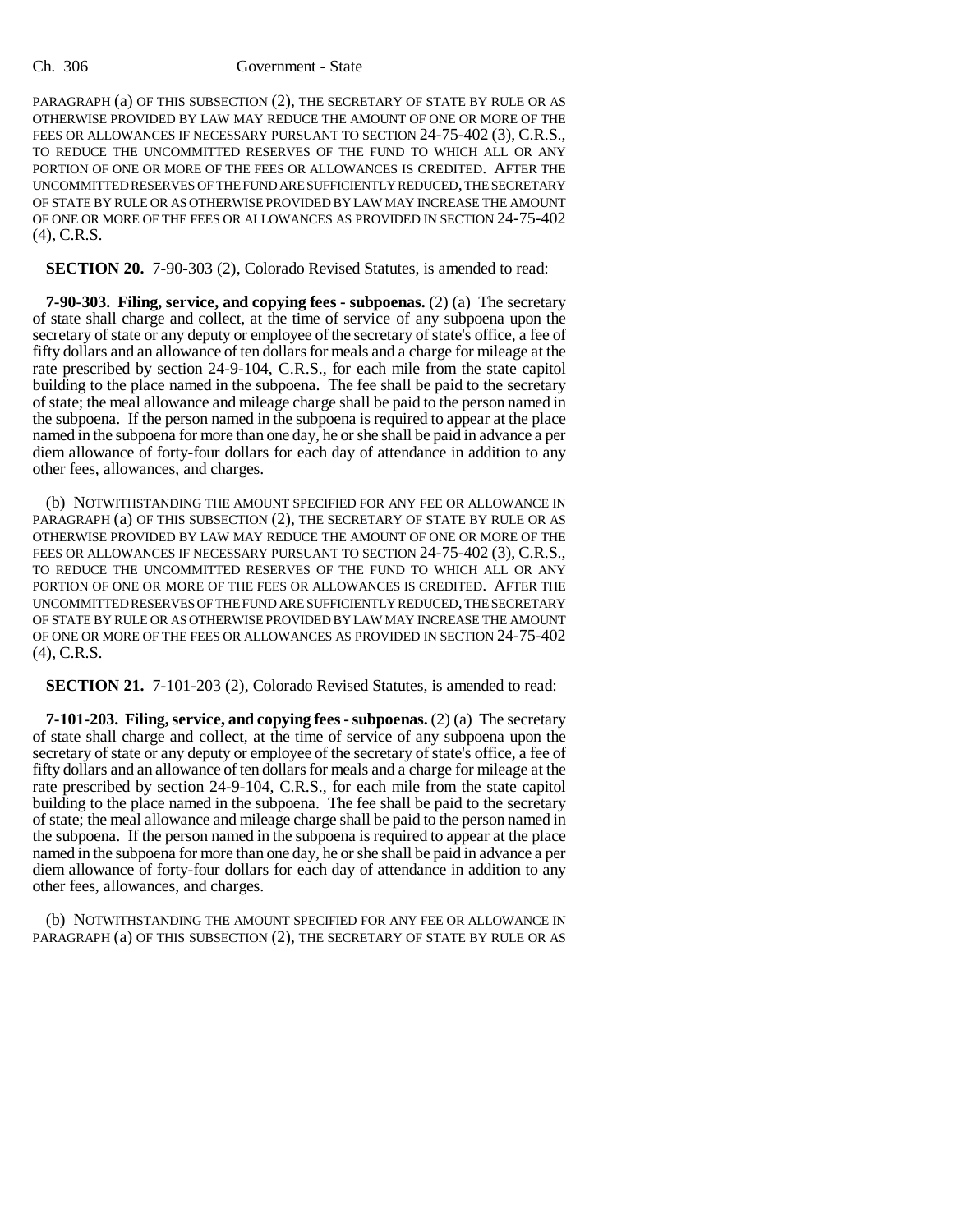OTHERWISE PROVIDED BY LAW MAY REDUCE THE AMOUNT OF ONE OR MORE OF THE FEES OR ALLOWANCES IF NECESSARY PURSUANT TO SECTION 24-75-402 (3), C.R.S., TO REDUCE THE UNCOMMITTED RESERVES OF THE FUND TO WHICH ALL OR ANY PORTION OF ONE OR MORE OF THE FEES OR ALLOWANCES IS CREDITED. AFTER THE UNCOMMITTED RESERVES OF THE FUND ARE SUFFICIENTLY REDUCED, THE SECRETARY OF STATE BY RULE OR AS OTHERWISE PROVIDED BY LAW MAY INCREASE THE AMOUNT OF ONE OR MORE OF THE FEES OR ALLOWANCES AS PROVIDED IN SECTION 24-75-402 (4), C.R.S.

**SECTION 22.** 8-20-206.5, Colorado Revised Statutes, is amended BY THE ADDITION OF A NEW SUBSECTION to read:

**8-20-206.5. Environmental response surcharge.** (1.5) NOTWITHSTANDING THE AMOUNT SPECIFIED FOR ANY FEE OR SURCHARGE IN SUBSECTION (1) OF THIS SECTION, THE EXECUTIVE DIRECTOR BY RULE OR AS OTHERWISE PROVIDED BY LAW MAY REDUCE THE AMOUNT OF ONE OR MORE OF THE FEES OR SURCHARGES IF NECESSARY PURSUANT TO SECTION 24-75-402 (3), C.R.S., TO REDUCE THE UNCOMMITTED RESERVES OF THE FUND TO WHICH ALL OR ANY PORTION OF ONE OR MORE OF THE FEES OR SURCHARGES IS CREDITED. AFTER THE UNCOMMITTED RESERVES OF THE FUND ARE SUFFICIENTLY REDUCED, THE EXECUTIVE DIRECTOR BY RULE OR AS OTHERWISE PROVIDED BY LAW MAY INCREASE THE AMOUNT OF ONE OR MORE OF THE FEES OR SURCHARGES AS PROVIDED IN SECTION 24-75-402 (4), C.R.S.

**SECTION 23.** 9-7-107, Colorado Revised Statutes, is amended to read:

**9-7-107. Fees.** An application for a permit under this article shall be accompanied by a fee of twenty-five dollars; EXCEPT THAT THE DIRECTOR OF THE DIVISION BY RULE OR AS OTHERWISE PROVIDED BY LAW MAY REDUCE THE AMOUNT OF THE FEE IF NECESSARY PURSUANT TO SECTION 24-75-402 (3), C.R.S., TO REDUCE THE UNCOMMITTED RESERVES OF THE FUND TO WHICH ALL OR ANY PORTION OF THE FEE IS CREDITED. AFTER THE UNCOMMITTED RESERVES OF THE FUND ARE SUFFICIENTLY REDUCED, THE DIRECTOR OF THE DIVISION BY RULE OR AS OTHERWISE PROVIDED BY LAW MAY INCREASE THE AMOUNT OF THE FEE AS PROVIDED IN SECTION 24-75-402 (4), C.R.S.

**SECTION 24.** 9-7-108, Colorado Revised Statutes, is amended to read:

**9-7-108. Issuance of permit - renewal.** Permits issued under this article shall be valid for the calendar year after the date of issue unless sooner revoked or suspended. Permits may be renewed on each anniversary date upon the payment of the required fee of twenty-five dollars; EXCEPT THAT THE DIRECTOR OF THE DIVISION BY RULE OR AS OTHERWISE PROVIDED BY LAW MAY REDUCE THE AMOUNT OF THE FEE IF NECESSARY PURSUANT TO SECTION 24-75-402 (3), C.R.S., TO REDUCE THE UNCOMMITTED RESERVES OF THE FUND TO WHICH ALL OR ANY PORTION OF THE FEE IS CREDITED. AFTER THE UNCOMMITTED RESERVES OF THE FUND ARE SUFFICIENTLY REDUCED, THE DIRECTOR OF THE DIVISION BY RULE OR AS OTHERWISE PROVIDED BY LAW MAY INCREASE THE AMOUNT OF THE FEE AS PROVIDED IN SECTION 24-75-402 (4), C.R.S.

**SECTION 25.** 10-2-503 (2), Colorado Revised Statutes, is amended to read: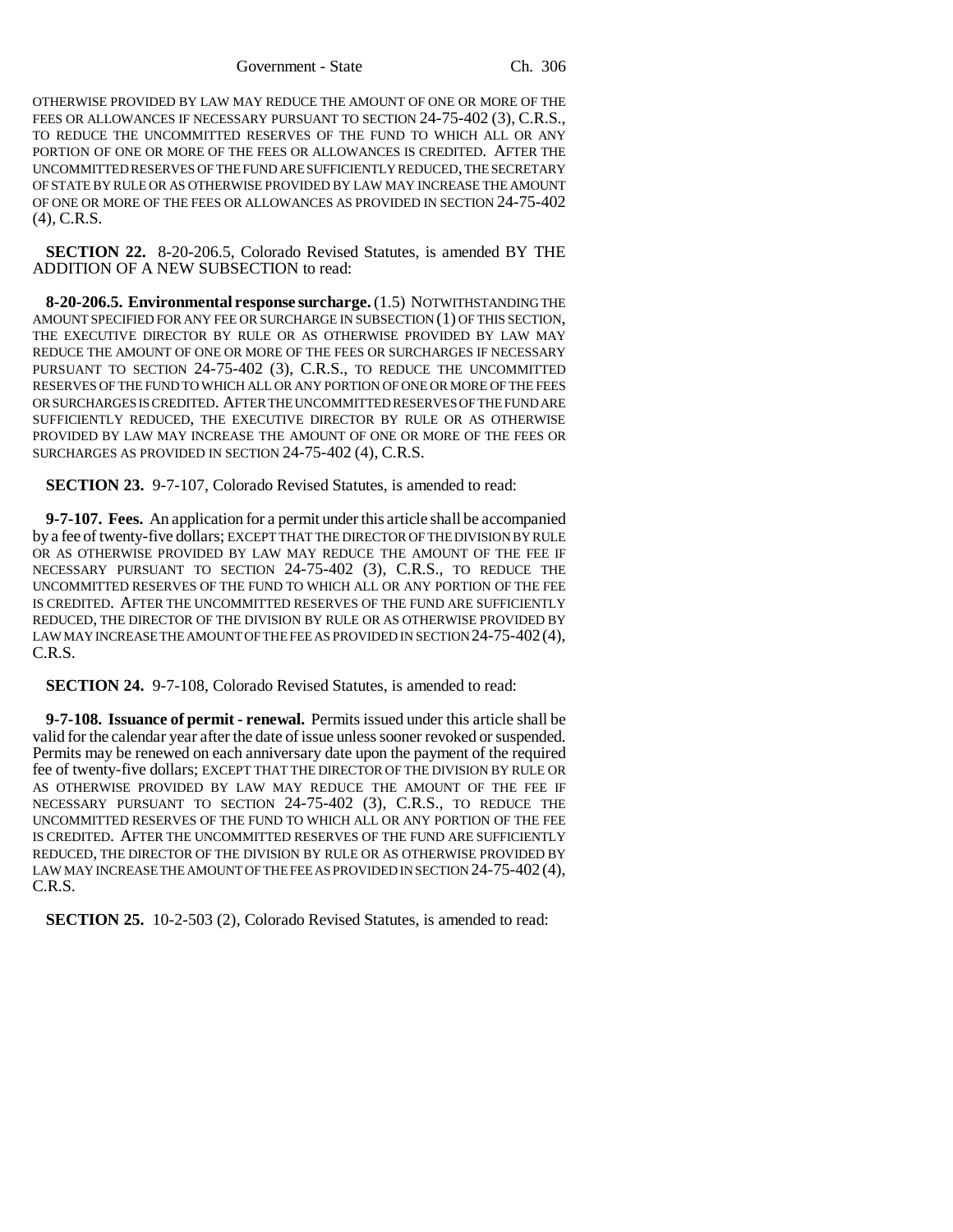**10-2-503. Commissioner as agent for service of process.** (2) (a) The commissioner shall, within ten working days after receiving three copies of the process served and a fee of ten dollars, forward a copy of such process by registered or certified mail to the person for whom the commissioner has received such process at the nonresident individual's address of record, or, if the nonresident is an insurance agency, at the agency's principal place of business. The commissioner shall keep a record of all process so served.

(b) NOTWITHSTANDING THE AMOUNT SPECIFIED FOR THE FEE IN PARAGRAPH (a) OF THIS SUBSECTION (2), THE COMMISSIONER BY RULE OR AS OTHERWISE PROVIDED BY LAW MAY REDUCE THE AMOUNT OF THE FEE IF NECESSARY PURSUANT TO SECTION 24-75-402 (3), C.R.S., TO REDUCE THE UNCOMMITTED RESERVES OF THE FUND TO WHICH ALL OR ANY PORTION OF THE FEE IS CREDITED. AFTER THE UNCOMMITTED RESERVES OF THE FUND ARE SUFFICIENTLY REDUCED, THE COMMISSIONER BY RULE OR AS OTHERWISE PROVIDED BY LAW MAY INCREASE THE AMOUNT OF THE FEE AS PROVIDED IN SECTION 24-75-402 (4), C.R.S.

**SECTION 26.** 10-3-207, Colorado Revised Statutes, is amended BY THE ADDITION OF A NEW SUBSECTION to read:

**10-3-207. Fees paid by insurance companies.** (5) NOTWITHSTANDING THE AMOUNT SPECIFIED FOR ANY FEE IN THIS SECTION, THE COMMISSIONER BY RULE OR AS OTHERWISE PROVIDED BY LAW MAY REDUCE THE AMOUNT OF ONE OR MORE OF THE FEES IF NECESSARY PURSUANT TO SECTION 24-75-402 (3), C.R.S., TO REDUCE THE UNCOMMITTED RESERVES OF THE FUND TO WHICH ALL OR ANY PORTION OF ONE OR MORE OF THE FEES IS CREDITED. AFTER THE UNCOMMITTED RESERVES OF THE FUND ARE SUFFICIENTLY REDUCED, THE COMMISSIONER BY RULE OR AS OTHERWISE PROVIDED BY LAW MAY INCREASE THE AMOUNT OF ONE OR MORE OF THE FEES AS PROVIDED IN SECTION 24-75-402 (4), C.R.S.

**SECTION 27.** 10-3-905 (2), Colorado Revised Statutes, is amended to read:

**10-3-905. Service of process upon unauthorized company.** (2) (a) Service of such process shall be made by delivering and leaving with the commissioner two copies thereof and the payment to the commissioner of a fee of ten dollars. The commissioner shall promptly mail by certified mail one of the copies of such process to such company at its last known principal place of business and shall keep a record of all process so served upon him THE COMMISSIONER. Such process is sufficient service upon such company if notice of such service and a copy of the process are, within ten days thereafter, sent by certified mail, by or on behalf of the commissioner, to such company at its last-known principal place of business, and the return receipt of the company or, in the event the company refuses to accept such certified mail, the certified mail with its refusal thereon and the affidavit of compliance herewith by or on behalf of the commissioner is filed with the clerk of the court in which such action or proceeding is pending. The date of filing of the return receipt or refusal and affidavit of compliance constitutes the effective date of service and sufficient proof thereof.

(b) NOTWITHSTANDING THE AMOUNT SPECIFIED FOR THE FEE IN PARAGRAPH (a) OF THIS SUBSECTION (2), THE COMMISSIONER BY RULE OR AS OTHERWISE PROVIDED BY LAW MAY REDUCE THE AMOUNT OF THE FEE IF NECESSARY PURSUANT TO SECTION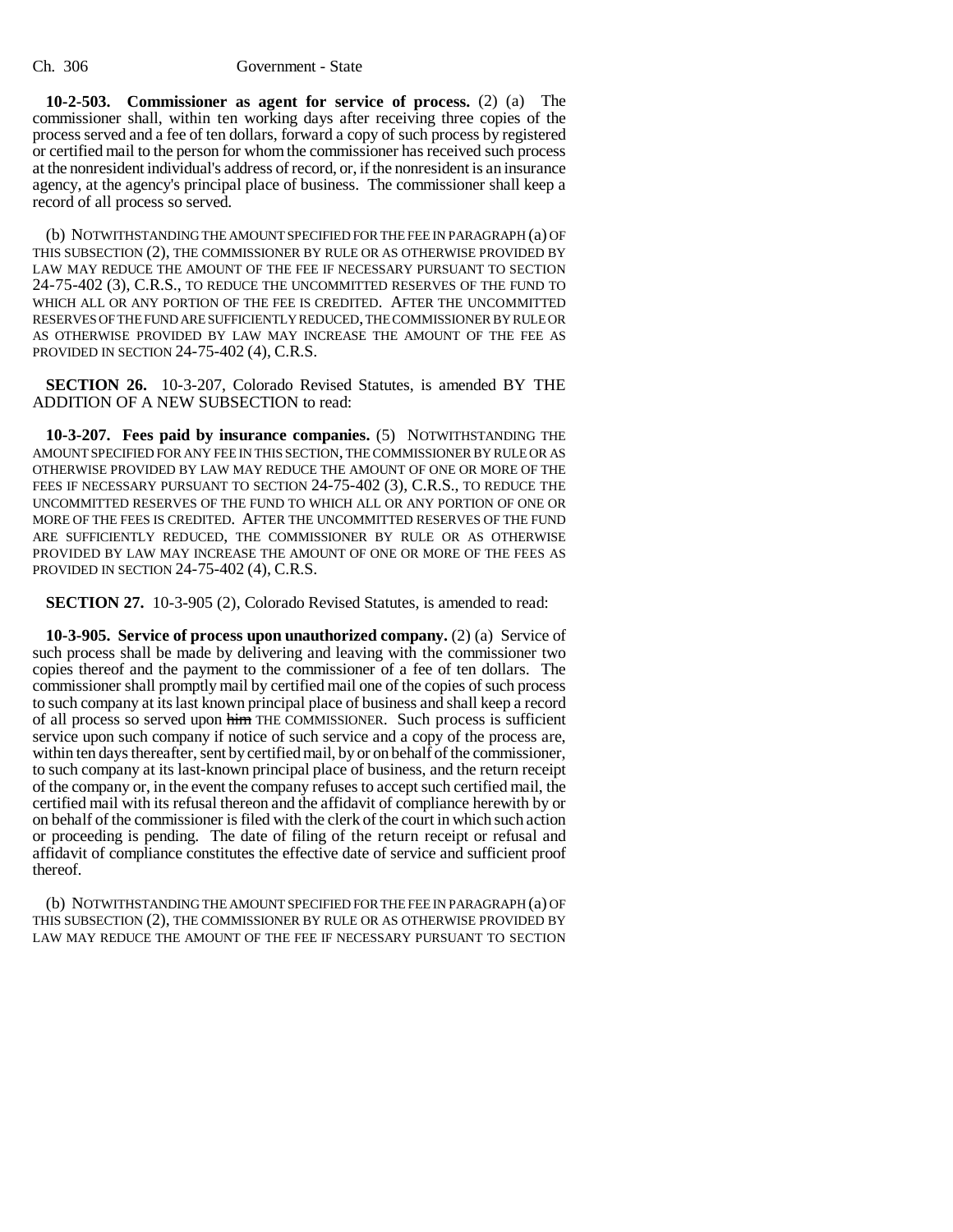24-75-402 (3), C.R.S., TO REDUCE THE UNCOMMITTED RESERVES OF THE FUND TO WHICH ALL OR ANY PORTION OF THE FEE IS CREDITED. AFTER THE UNCOMMITTED RESERVES OF THE FUND ARE SUFFICIENTLY REDUCED, THE COMMISSIONER BY RULE OR AS OTHERWISE PROVIDED BY LAW MAY INCREASE THE AMOUNT OF THE FEE AS PROVIDED IN SECTION 24-75-402 (4), C.R.S.

#### **SECTION 28.** 10-3-910 (3) (a), Colorado Revised Statutes, is amended to read:

**10-3-910. Application of this part 9.** (3) This part 9 shall not apply to any life insurance company organized and operated, without profit to any private shareholder or individual, exclusively for the purpose of aiding educational or scientific institutions organized and operated without profit to any private shareholder or individual by issuing insurance and annuity contracts directly from the home office of the company and without agents or representatives in this state only to or for the benefit of such institutions and to individuals engaged in the services of such institutions, nor to any policy or contract which it issues; but this exemption is conditioned upon any such company complying with the following requirements:

(a) Payment of an annual registration fee of five thousand dollars; EXCEPT THAT THE COMMISSIONER BY RULE OR AS OTHERWISE PROVIDED BY LAW MAY REDUCE THE AMOUNT OF THE FEE IF NECESSARY PURSUANT TO SECTION 24-75-402 (3), C.R.S., TO REDUCE THE UNCOMMITTED RESERVES OF THE FUND TO WHICH ALL OR ANY PORTION OF THE FEE IS CREDITED. AFTER THE UNCOMMITTED RESERVES OF THE FUND ARE SUFFICIENTLY REDUCED, THE COMMISSIONER BY RULE OR AS OTHERWISE PROVIDED BY LAW MAY INCREASE THE AMOUNT OF THE FEE AS PROVIDED IN SECTION 24-75-402 (4), C.R.S.

**SECTION 29.** 10-4-408 (2), Colorado Revised Statutes, is amended to read:

**10-4-408. Rating organization - study of workers' compensation rates premium reductions - adoption of rules.** (2) If the commissioner finds that the applicant is competent, trustworthy, and otherwise qualified to act as a rating organization and that its constitution, articles of agreement or association or its certificate of incorporation, and its bylaws, rules, and regulations governing the conduct of its business conform to the requirements of law, he THE COMMISSIONER shall issue a license specifying the kinds of insurance or subdivisions thereof for which the applicant is authorized to act as a rating organization. Every such application shall be granted or denied in whole or in part by the commissioner within sixty days of AFTER the date of its filing. with him. Licenses issued pursuant to this section shall remain in effect for three years unless sooner suspended or revoked by the commissioner. The fee for said license shall be twenty-five dollars; EXCEPT THAT THE COMMISSIONER BY RULE OR AS OTHERWISE PROVIDED BY LAW MAY REDUCE THE AMOUNT OF THE FEE IF NECESSARY PURSUANT TO SECTION 24-75-402 (3), C.R.S., TO REDUCE THE UNCOMMITTED RESERVES OF THE FUND TO WHICH ALL OR ANY PORTION OF THE FEE IS CREDITED. AFTER THE UNCOMMITTED RESERVES OF THE FUND ARE SUFFICIENTLY REDUCED, THE COMMISSIONER BY RULE OR AS OTHERWISE PROVIDED BY LAW MAY INCREASE THE AMOUNT OF THE FEE AS PROVIDED IN SECTION 24-75-402 (4), C.R.S.

**SECTION 30.** 10-6-107 (4), Colorado Revised Statutes, is amended to read: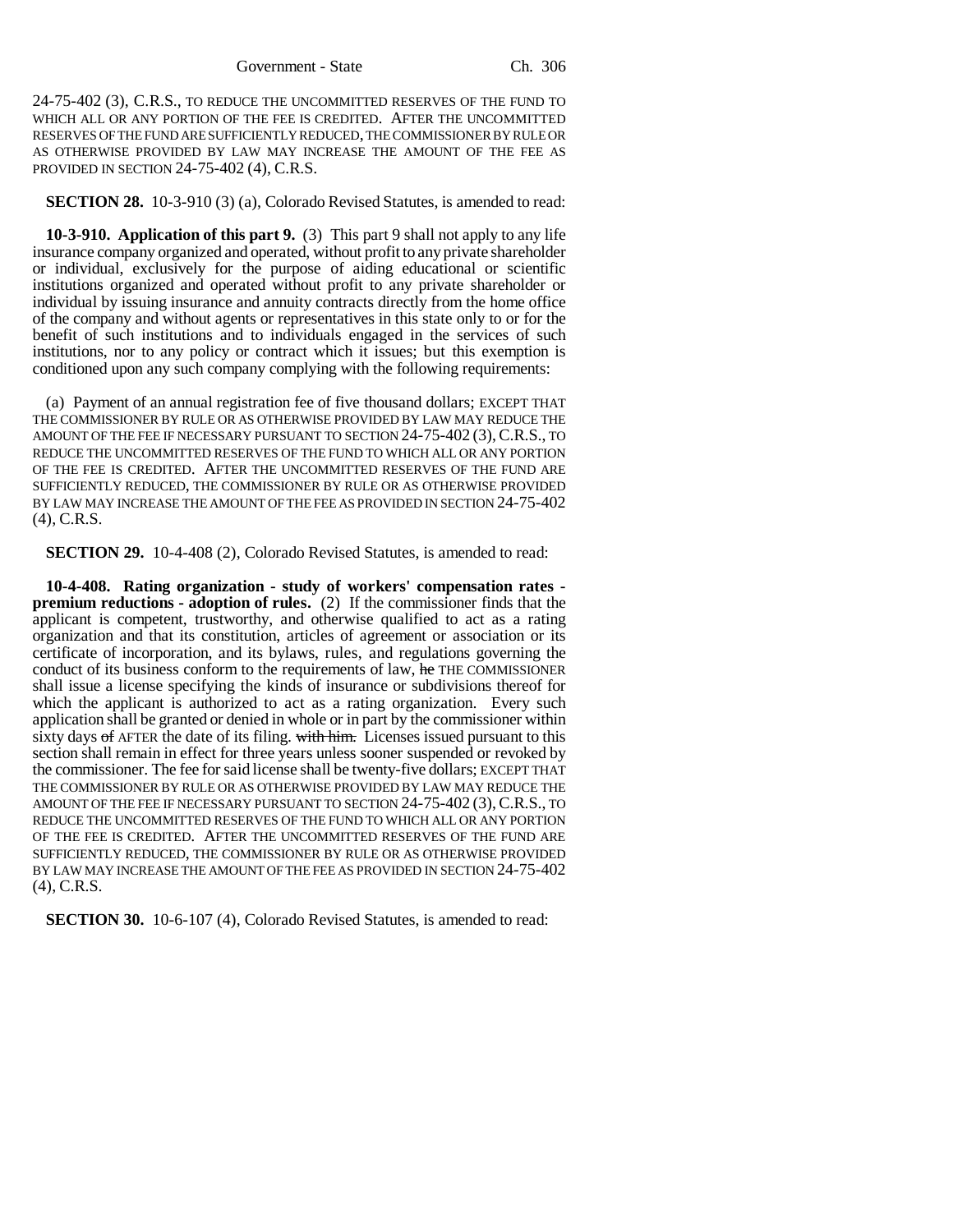**10-6-107. Formation and operation of captive insurance companies.** (4) (a) Each captive insurance company shall pay to the division of insurance a nonrefundable application fee of five hundred dollars in addition to any reasonable expenses to be paid pursuant to section 10-6-120. Each captive insurance company shall pay an annual license fee of five hundred dollars.

(b) NOTWITHSTANDING THE AMOUNT SPECIFIED FOR ANY FEE IN PARAGRAPH (a) OF THIS SUBSECTION (4), THE COMMISSIONER BY RULE OR AS OTHERWISE PROVIDED BY LAW MAY REDUCE THE AMOUNT OF ONE OR MORE OF THE FEES IF NECESSARY PURSUANT TO SECTION 24-75-402 (3), C.R.S., TO REDUCE THE UNCOMMITTED RESERVES OF THE FUND TO WHICH ALL OR ANY PORTION OF ONE OR MORE OF THE FEES IS CREDITED. AFTER THE UNCOMMITTED RESERVES OF THE FUND ARE SUFFICIENTLY REDUCED, THE COMMISSIONER BY RULE OR AS OTHERWISE PROVIDED BY LAW MAY INCREASE THE AMOUNT OF ONE OR MORE OF THE FEES AS PROVIDED IN SECTION 24-75-402 (4), C.R.S.

**SECTION 31.** 10-12-104 (2), Colorado Revised Statutes, is amended to read:

**10-12-104. Fees - annual statement - tax.** (2) (a) Each agent, solicitor, special agent, or salaried representative soliciting business in this state shall be licensed by the division of insurance upon application of the association and shall be subject to the insurance licensing laws of the state. The fee for such THE initial license is five dollars, and the fee for filing each annual notice of intention to keep the agent's license in force is two dollars.

(b) NOTWITHSTANDING THE AMOUNT SPECIFIED FOR ANY FEE IN PARAGRAPH (a) OF THIS SUBSECTION (2), THE COMMISSIONER BY RULE OR AS OTHERWISE PROVIDED BY LAW MAY REDUCE THE AMOUNT OF ONE OR MORE OF THE FEES IF NECESSARY PURSUANT TO SECTION 24-75-402 (3), C.R.S., TO REDUCE THE UNCOMMITTED RESERVES OF THE FUND TO WHICH ALL OR ANY PORTION OF ONE OR MORE OF THE FEES IS CREDITED. AFTER THE UNCOMMITTED RESERVES OF THE FUND ARE SUFFICIENTLY REDUCED, THE COMMISSIONER BY RULE OR AS OTHERWISE PROVIDED BY LAW MAY INCREASE THE AMOUNT OF ONE OR MORE OF THE FEES AS PROVIDED IN SECTION 24-75-402 (4), C.R.S.

**SECTION 32.** 10-15-103, Colorado Revised Statutes, is amended BY THE ADDITION OF A NEW SUBSECTION to read:

**10-15-103. License procedure - records - examination of records.** (6) NOTWITHSTANDING THE AMOUNT SPECIFIED FOR ANY FEE IN THIS SECTION, THE COMMISSIONER BY RULE OR AS OTHERWISE PROVIDED BY LAW MAY REDUCE THE AMOUNT OF ONE OR MORE OF THE FEES IF NECESSARY PURSUANT TO SECTION 24-75-402 (3), C.R.S., TO REDUCE THE UNCOMMITTED RESERVES OF THE FUND TO WHICH ALL OR ANY PORTION OF ONE OR MORE OF THE FEES IS CREDITED. AFTER THE UNCOMMITTED RESERVES OF THE FUND ARE SUFFICIENTLY REDUCED, THE COMMISSIONER BY RULE OR AS OTHERWISE PROVIDED BY LAW MAY INCREASE THE AMOUNT OF ONE OR MORE OF THE FEES AS PROVIDED IN SECTION 24-75-402 (4), C.R.S.

**SECTION 33.** 10-16-110, Colorado Revised Statutes, is amended BY THE ADDITION OF A NEW SUBSECTION to read: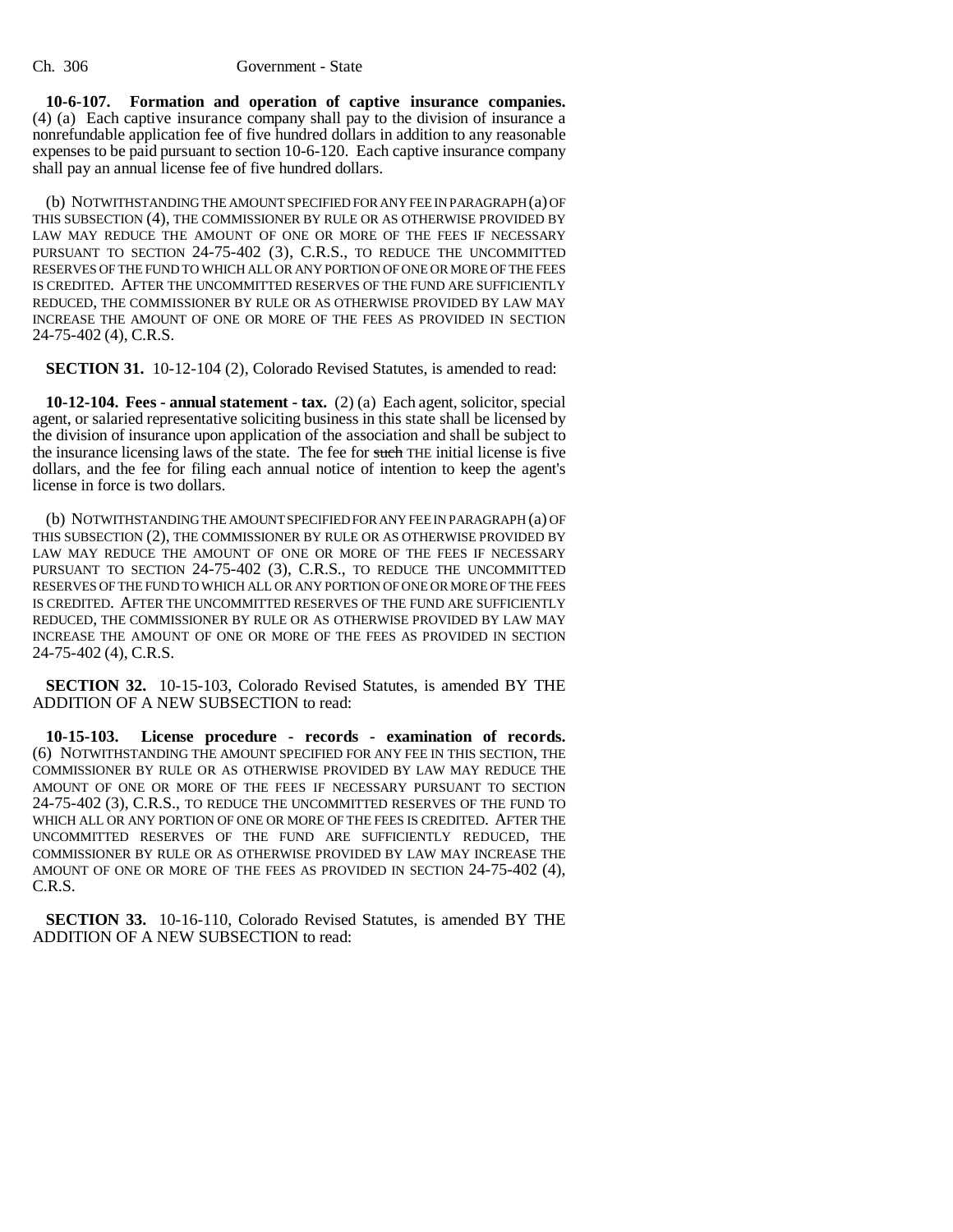**10-16-110. Fees paid by health coverage entities.** (4) NOTWITHSTANDING THE AMOUNT SPECIFIED FOR ANY FEE IN THIS SECTION, THE COMMISSIONER BY RULE OR AS OTHERWISE PROVIDED BY LAW MAY REDUCE THE AMOUNT OF ONE OR MORE OF THE FEES IF NECESSARY PURSUANT TO SECTION 24-75-402 (3), C.R.S., TO REDUCE THE UNCOMMITTED RESERVES OF THE FUND TO WHICH ALL OR ANY PORTION OF ONE OR MORE OF THE FEES IS CREDITED. AFTER THE UNCOMMITTED RESERVES OF THE FUND ARE SUFFICIENTLY REDUCED, THE COMMISSIONER BY RULE OR AS OTHERWISE PROVIDED BY LAW MAY INCREASE THE AMOUNT OF ONE OR MORE OF THE FEES AS PROVIDED IN SECTION 24-75-402 (4), C.R.S.

**SECTION 34.** 12-9-104 (2), Colorado Revised Statutes, is amended to read:

**12-9-104. Bingo-raffle license - fee.** (2) (a) The bingo-raffle licenses provided by this article shall be issued by the licensing authority to applicants qualified under this article upon payment of a fee of sixty-two dollars and fifty cents. The licenses shall expire at the end of the calendar year in which they were issued by the licensing authority and may be renewed by the licensing authority upon the filing of an application for renewal thereof provided by the licensing authority and the payment of the fee of sixty-two dollars and fifty cents for such renewal. No license granted under this article or any renewal thereof shall be transferable. The fees required to be paid for a new or renewal license shall be deposited in the department of state cash fund.

(b) NOTWITHSTANDING THE AMOUNT SPECIFIED FOR ANY FEE IN PARAGRAPH (a) OF THIS SUBSECTION (2), THE SECRETARY OF STATE BY RULE OR AS OTHERWISE PROVIDED BY LAW MAY REDUCE THE AMOUNT OF ONE OR MORE OF THE FEES IF NECESSARY PURSUANT TO SECTION 24-75-402 (3), C.R.S., TO REDUCE THE UNCOMMITTED RESERVES OF THE FUND TO WHICH ALL OR ANY PORTION OF ONE OR MORE OF THE FEES IS CREDITED. AFTER THE UNCOMMITTED RESERVES OF THE FUND ARE SUFFICIENTLY REDUCED, THE SECRETARY OF STATE BY RULE OR AS OTHERWISE PROVIDED BY LAW MAY INCREASE THE AMOUNT OF ONE OR MORE OF THE FEES AS PROVIDED IN SECTION 24-75-402 (4), C.R.S.

**SECTION 35.** 12-46-104, Colorado Revised Statutes, is amended BY THE ADDITION OF A NEW SUBSECTION to read:

**12-46-104. Licenses - state license fees - requirements.** (1.5) NOTWITHSTANDING THE AMOUNT SPECIFIED FOR ANY FEE IN SUBSECTION (1) OF THIS SECTION, THE STATE LICENSING AUTHORITY BY RULE OR AS OTHERWISE PROVIDED BY LAW MAY REDUCE THE AMOUNT OF ONE OR MORE OF THE FEES IF NECESSARY PURSUANT TO SECTION 24-75-402 (3), C.R.S., TO REDUCE THE UNCOMMITTED RESERVES OF THE FUND TO WHICH ALL OR ANY PORTION OF ONE OR MORE OF THE FEES IS CREDITED. AFTER THE UNCOMMITTED RESERVES OF THE FUND ARE SUFFICIENTLY REDUCED, THE STATE LICENSING AUTHORITY BY RULE OR AS OTHERWISE PROVIDED BY LAW MAY INCREASE THE AMOUNT OF ONE OR MORE OF THE FEES AS PROVIDED IN SECTION 24-75-402 (4), C.R.S.

**SECTION 36.** 12-47-302 (2), Colorado Revised Statutes, is amended BY THE ADDITION OF A NEW PARAGRAPH to read:

**12-47-302. License renewal.** (2) (c) NOTWITHSTANDING THE AMOUNT SPECIFIED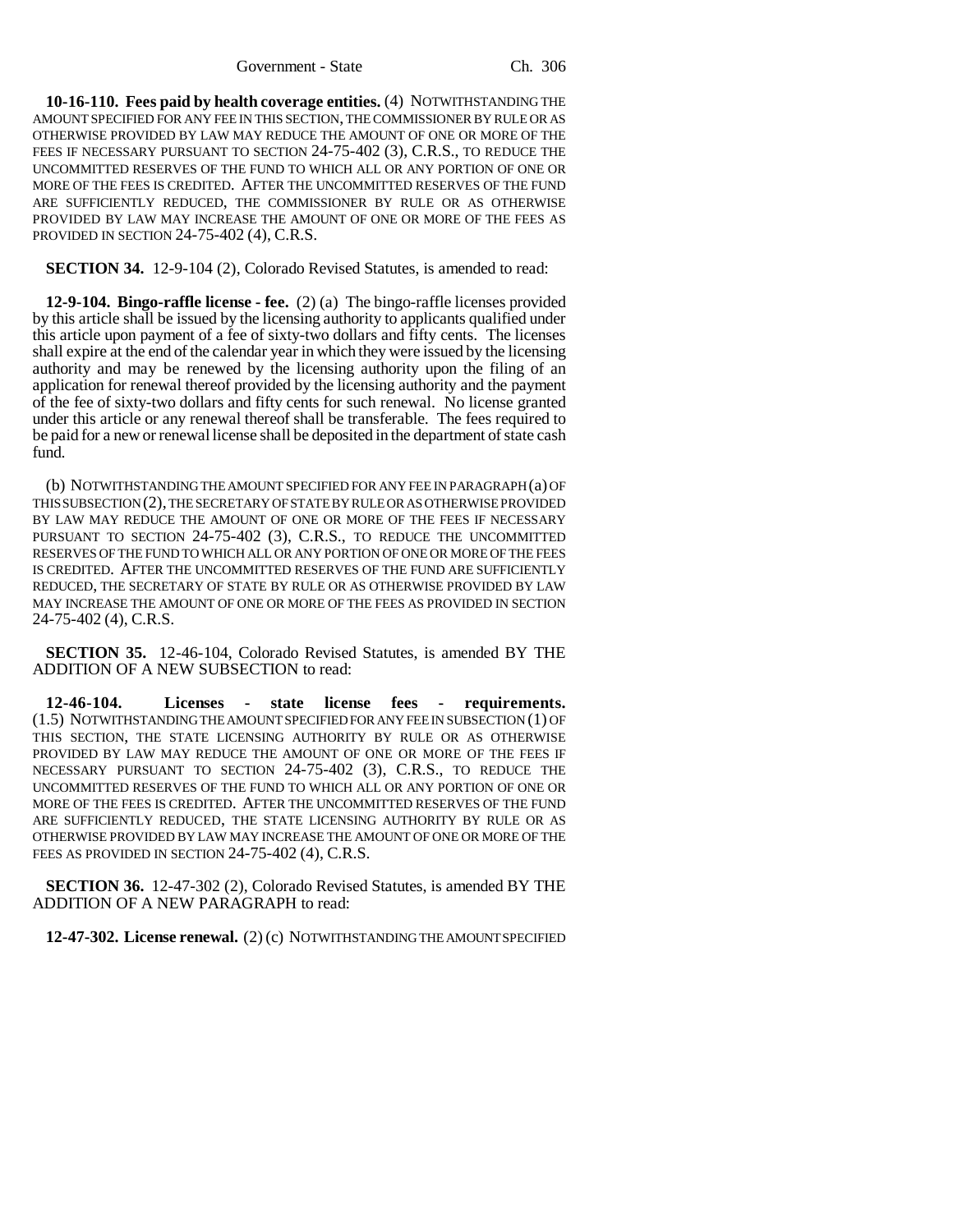#### Ch. 306 Government - State

FOR THE FEE IN PARAGRAPH (a) OF THIS SUBSECTION (2), THE STATE LICENSING AUTHORITY BY RULE OR AS OTHERWISE PROVIDED BY LAW MAY REDUCE THE AMOUNT OF THE FEE IF NECESSARY PURSUANT TO SECTION 24-75-402 (3), C.R.S., TO REDUCE THE UNCOMMITTED RESERVES OF THE FUND TO WHICH ALL OR ANY PORTION OF THE FEE IS CREDITED. AFTER THE UNCOMMITTED RESERVES OF THE FUND ARE SUFFICIENTLY REDUCED, THE STATE LICENSING AUTHORITY BY RULE OR AS OTHERWISE PROVIDED BY LAW MAY INCREASE THE AMOUNT OF THE FEE AS PROVIDED IN SECTION 24-75-402 (4), C.R.S.

**SECTION 37.** 12-47-501, Colorado Revised Statutes, is amended BY THE ADDITION OF A NEW SUBSECTION to read:

**12-47-501. State fees.** (1.5) NOTWITHSTANDING THE AMOUNT SPECIFIED FOR ANY FEE IN SUBSECTION (1) OF THIS SECTION, THE EXECUTIVE DIRECTOR OF THE DEPARTMENT OF REVENUE BY RULE OR AS OTHERWISE PROVIDED BY LAW MAY REDUCE THE AMOUNT OF ONE OR MORE OF THE FEES IF NECESSARY PURSUANT TO SECTION 24-75-402 (3), C.R.S., TO REDUCE THE UNCOMMITTED RESERVES OF THE FUND TO WHICH ALL OR ANY PORTION OF ONE OR MORE OF THE FEES IS CREDITED. AFTER THE UNCOMMITTED RESERVES OF THE FUND ARE SUFFICIENTLY REDUCED, THE EXECUTIVE DIRECTOR BY RULE OR AS OTHERWISE PROVIDED BY LAW MAY INCREASE THE AMOUNT OF ONE OR MORE OF THE FEES AS PROVIDED IN SECTION 24-75-402 (4), C.R.S.

**SECTION 38.** Article 32 of title 13, Colorado Revised Statutes, is amended BY THE ADDITION OF A NEW SECTION to read:

**13-32-105.5. Docket fees - reduction by rule.** NOTWITHSTANDING THE AMOUNT SPECIFIED FOR ANY FEE IN THIS ARTICLE, THE CHIEF JUSTICE OF THE SUPREME COURT BY RULE OR AS OTHERWISE PROVIDED BY LAW MAY REDUCE THE AMOUNT OF ONE OR MORE OF THE FEES IF NECESSARY PURSUANT TO SECTION 24-75-402 (3), C.R.S., TO REDUCE THE UNCOMMITTED RESERVES OF THE FUND TO WHICH ALL OR ANY PORTION OF ONE OR MORE OF THE FEES IS CREDITED. AFTER THE UNCOMMITTED RESERVES OF THE FUND ARE SUFFICIENTLY REDUCED, THE CHIEF JUSTICE BY RULE OR AS OTHERWISE PROVIDED BY LAW MAY INCREASE THE AMOUNT OF ONE OR MORE OF THE FEES AS PROVIDED IN SECTION 24-75-402 (4), C.R.S.

**SECTION 39.** 13-53-106, Colorado Revised Statutes, is amended to read:

**13-53-106. Fees.** (1) Any person filing a foreign judgment shall pay to the clerk of the court ninety dollars. Fees for docketing, transcription, or other enforcement proceedings shall be as provided for judgments of the courts of this state.

(2) NOTWITHSTANDING THE AMOUNT SPECIFIED FOR THE FEE IN SUBSECTION (1) OF THIS SECTION, THE CHIEF JUSTICE OF THE SUPREME COURT BY RULE OR AS OTHERWISE PROVIDED BY LAW MAY REDUCE THE AMOUNT OF THE FEE IF NECESSARY PURSUANT TO SECTION 24-75-402 (3),C.R.S., TO REDUCE THE UNCOMMITTED RESERVES OF THE FUND TO WHICH ALL OR ANY PORTION OF THE FEE IS CREDITED. AFTER THE UNCOMMITTED RESERVES OF THE FUND ARE SUFFICIENTLY REDUCED, THE CHIEF JUSTICE BY RULE OR AS OTHERWISE PROVIDED BY LAW MAY INCREASE THE AMOUNT OF THE FEE AS PROVIDED IN SECTION 24-75-402 (4), C.R.S.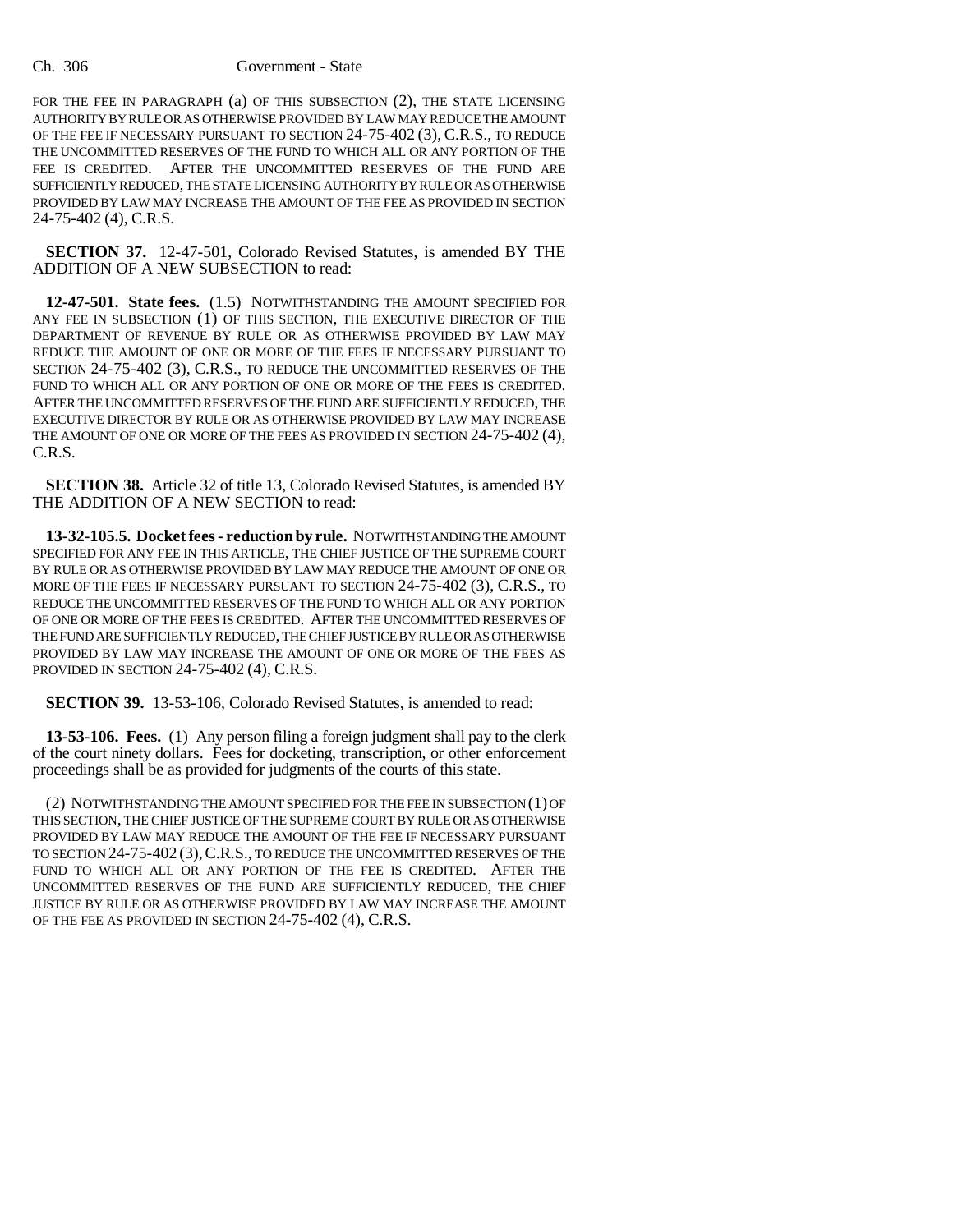**SECTION 40.** 14-10-120.5, Colorado Revised Statutes, is amended to read:

**14-10-120.5. Petition for dissolution of marriage - fee - assessment displaced homemakers fund.** (1) There shall be assessed against a nonindigent petitioner a fee of five dollars for each filing of a petition for dissolution of marriage. All such fees collected shall be transmitted to the state treasurer for deposit in the displaced homemakers fund created pursuant to section 8-15.5-108, C.R.S.

(2) NOTWITHSTANDING THE AMOUNT SPECIFIED FOR THE FEE IN SUBSECTION (1) OF THIS SECTION, THE CHIEF JUSTICE OF THE SUPREME COURT BY RULE OR AS OTHERWISE PROVIDED BY LAW MAY REDUCE THE AMOUNT OF THE FEE IF NECESSARY PURSUANT TO SECTION 24-75-402 (3),C.R.S., TO REDUCE THE UNCOMMITTED RESERVES OF THE FUND TO WHICH ALL OR ANY PORTION OF THE FEE IS CREDITED. AFTER THE UNCOMMITTED RESERVES OF THE FUND ARE SUFFICIENTLY REDUCED, THE CHIEF JUSTICE BY RULE OR AS OTHERWISE PROVIDED BY LAW MAY INCREASE THE AMOUNT OF THE FEE AS PROVIDED IN SECTION 24-75-402 (4), C.R.S.

**SECTION 41.** 22-32-124 (2) (b), Colorado Revised Statutes, is amended to read:

**22-32-124. Building codes - zoning - planning.** (2) (b) If the division of labor conducts the necessary inspection to determine that a building or structure erected pursuant to subsection (1) of this section has been erected in conformity with the standards of the division of labor, it shall charge a fee of two hundred dollars for such inspection; EXCEPT THAT THE DIRECTOR OF THE DIVISION OF LABOR BY RULE OR AS OTHERWISE PROVIDED BY LAW MAY REDUCE THE AMOUNT OF THE FEE IF NECESSARY PURSUANT TO SECTION 24-75-402 (3), C.R.S., TO REDUCE THE UNCOMMITTED RESERVES OF THE FUND TO WHICH ALL OR ANY PORTION OF THE FEE IS CREDITED. AFTER THE UNCOMMITTED RESERVES OF THE FUND ARE SUFFICIENTLY REDUCED, THE DIRECTOR OF THE DIVISION OF LABOR BY RULE OR AS OTHERWISE PROVIDED BY LAW MAY INCREASE THE AMOUNT OF THE FEE AS PROVIDED IN SECTION 24-75-402 (4), C.R.S. Any fees collected by the division of labor pursuant to this paragraph (b) shall be transmitted to the state treasurer, who shall credit the same to the public safety inspection fund created pursuant to section 8-1-151, C.R.S.

**SECTION 42.** 24-21-104 (1), (3) (b), and (3) (h), Colorado Revised Statutes, are amended to read:

**24-21-104. Fees of secretary of state.** (1) (a) It is the duty of the secretary of state to charge fees, which shall be determined and collected pursuant to subsection (3) of this section, for filing each body corporate and politic document, for filing each facsimile signature, for each notary public's commission, for each foreign commission, for each official certificate, for administering each oath, for all transcripts or copies of papers and records, computer tapes, microfilm, or microfiche, and for other papers officially executed and other official work which THAT may be done in his THE SECRETARY OF STATE'S office. He THE SECRETARY OF STATE shall not deliver any such commission, file for record any certificate, or do any such official work until the fee or sum so fixed to be collected therefor has first been paid. to him. At the time of service of any subpoena upon him THE SECRETARY OF STATE or any of his OR HER deputies or employees a fee of fifty dollars and a fee of ten dollars for meals and mileage at the rate prescribed for state officers and employees in section 24-9-104 for each mile actually and necessarily traveled in going to and returning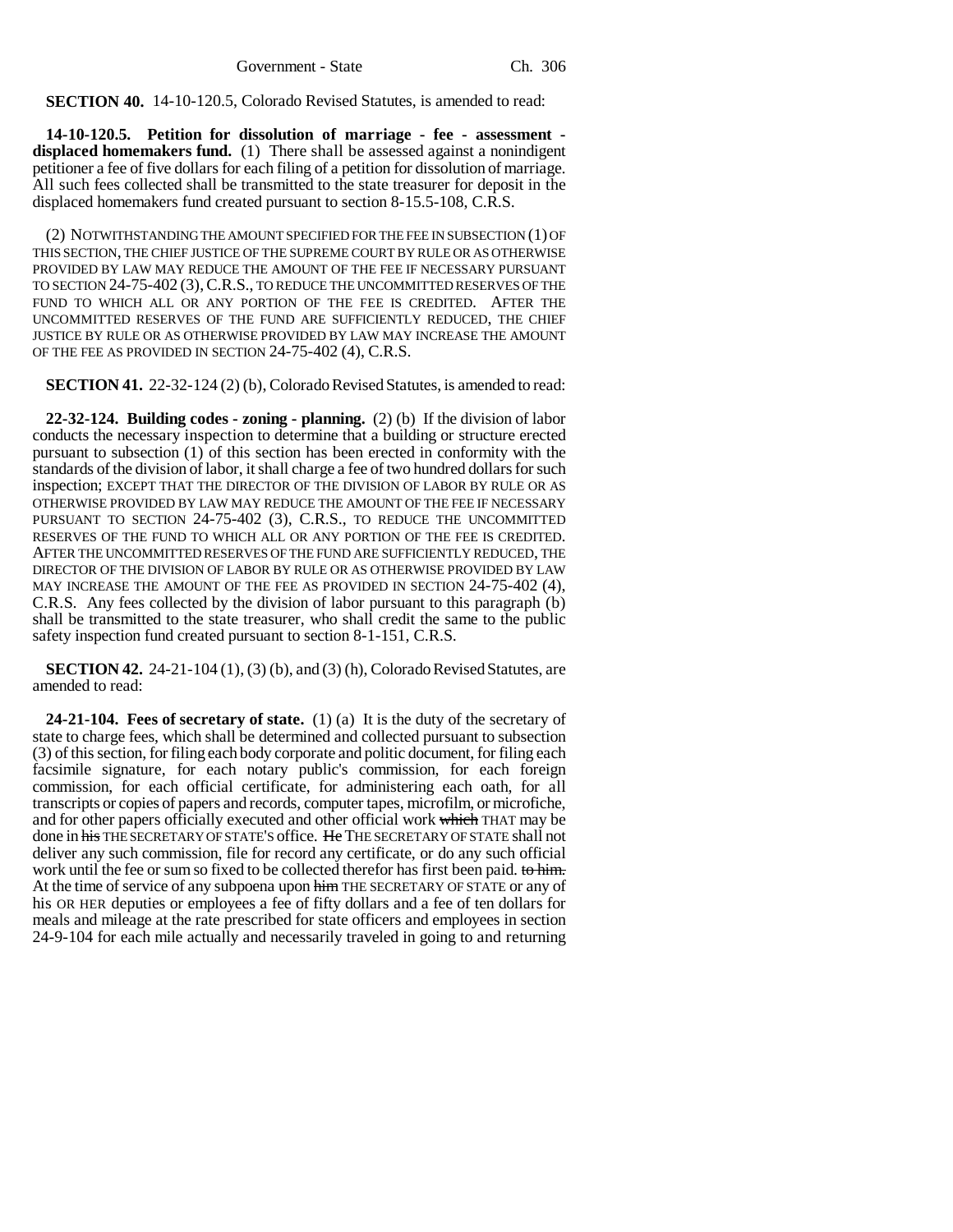from the place named in the subpoena, shall be paid to the department of state cash fund. If the person named in the subpoena is required to attend the place named in the subpoena for more than one day, there shall be paid, in advance, to the department of state cash fund, the sum of forty-four dollars for each day of attendance to cover the expenses of the person named in the subpoena.

(b) NOTWITHSTANDING THE AMOUNT SPECIFIED FOR ANY FEE IN PARAGRAPH (a) OF THIS SUBSECTION (1), THE SECRETARY OF STATE BY RULE OR AS OTHERWISE PROVIDED BY LAW MAY REDUCE THE AMOUNT OF ONE OR MORE OF THE FEES IF NECESSARY PURSUANT TO SECTION 24-75-402 (3), TO REDUCE THE UNCOMMITTED RESERVES OF THE FUND TO WHICH ALL OR ANY PORTION OF ONE OR MORE OF THE FEES IS CREDITED. AFTER THE UNCOMMITTED RESERVES OF THE FUND ARE SUFFICIENTLY REDUCED, THE SECRETARY OF STATE BY RULE OR AS OTHERWISE PROVIDED BY LAW MAY INCREASE THE AMOUNT OF ONE OR MORE OF THE FEES AS PROVIDED IN SECTION 24-75-402 (4).

(3) (b) The department of state shall adjust its fees except fees charged pursuant to section 4-11-102, C.R.S., every two years so that the revenue generated from the fees approximates its direct and indirect costs; EXCEPT THAT THE DEPARTMENT MAY REDUCE ITS FEES TO GENERATE REVENUE IN AN AMOUNT LESS THAN COSTS IF NECESSARY PURSUANT TO SECTION 24-75-402 (3) . Such costs shall not include the costs paid by the amounts appropriated by the general assembly from the general fund to the department of state for elections pursuant to section 24-21-104.5. Such fees shall remain in effect for the two subsequent fiscal years FISCAL YEAR following the adjustment. All fees collected by said department shall be transmitted to the state treasurer, except moneys collected pursuant to subparagraph (II) of paragraph (f) of this subsection (3), who shall credit the same to the department of state cash fund, which fund is hereby created. All moneys credited to the department of state cash fund shall be used as provided in this section and shall not be deposited in or transferred to the general fund of this state or any other fund. The moneys credited to the department of state cash fund shall be available for appropriation by the general assembly to the department of state in the general appropriation bill or pursuant to section 24-9-105 (2).

(h) Notwithstanding any provision of law to the contrary, the department of state shall charge a uniform fee in accordance with the schedule established in section 4-11-102, C.R.S., for filings and indexing made pursuant to sections 4-9-403 to 4-9-408, C.R.S.

**SECTION 43.** 24-72-204 (3.5) (b), Colorado Revised Statutes, is amended BY THE ADDITION OF A NEW SUBPARAGRAPH to read:

**24-72-204. Allowance or denial of inspection - grounds - procedure - appeal.** (3.5) (b) (V) NOTWITHSTANDING THE AMOUNT SPECIFIED FOR ANY FEE IN SUBPARAGRAPH (III) OR (IV) OF THIS PARAGRAPH (b), THE SECRETARY OF STATE BY RULE OR AS OTHERWISE PROVIDED BY LAW MAY REDUCE THE AMOUNT OF ONE OR MORE OF THE FEES CREDITED TO THE DEPARTMENT OF STATE CASH FUND AND THE EXECUTIVE DIRECTOR OF THE DEPARTMENT OF REVENUE BY RULE OR AS OTHERWISE PROVIDED BY LAW MAY REDUCE THE AMOUNT OF ONE OR MORE OF THE FEES CREDITED TO THE HIGHWAY USERS TAX FUND IF NECESSARY PURSUANT TO SECTION 24-75-402(3), TO REDUCE THE UNCOMMITTED RESERVES OF THE FUND TO WHICH ALL OR ANY PORTION OF ONE OR MORE OF THE FEES IS CREDITED. AFTER THE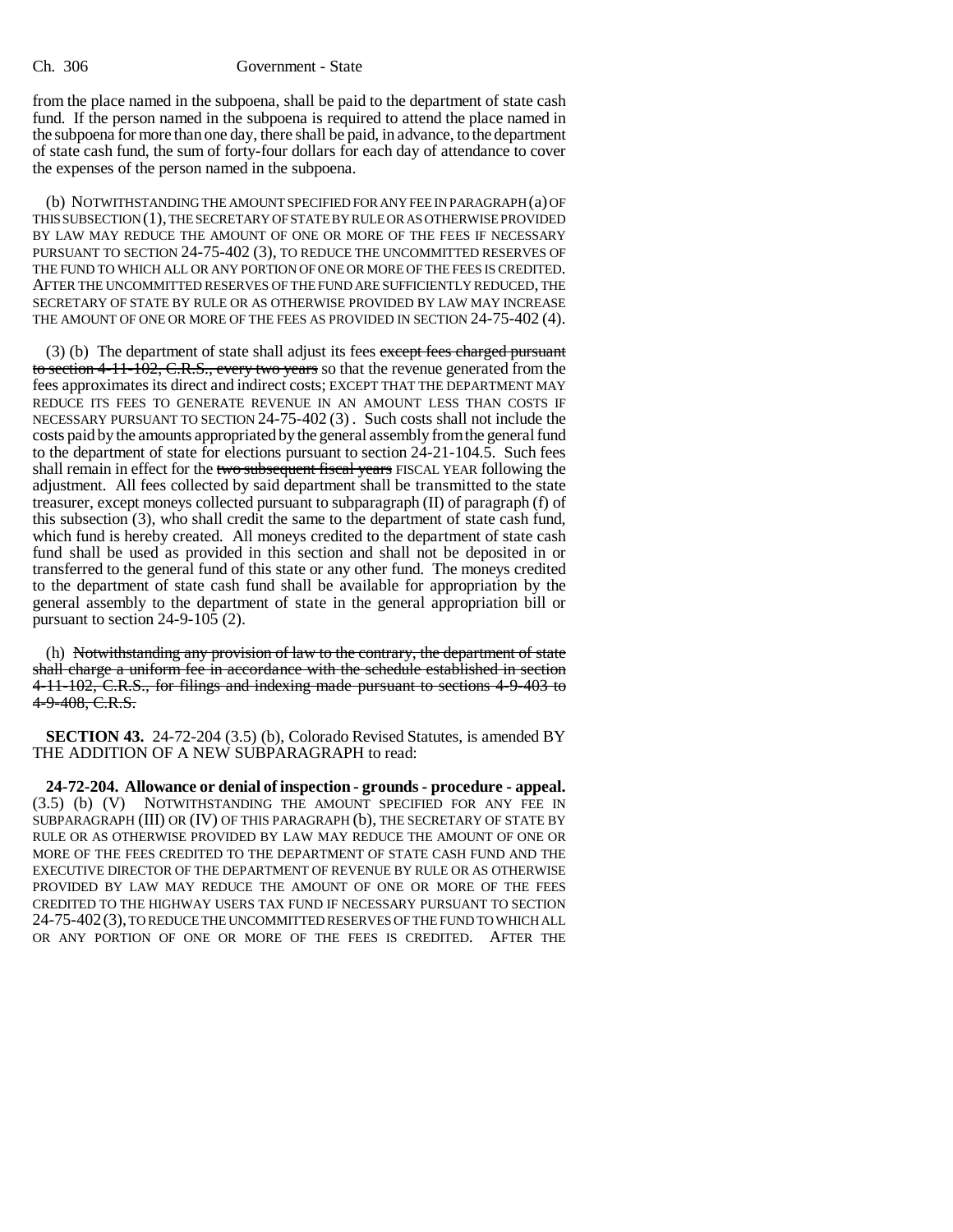UNCOMMITTED RESERVES OF THE FUND ARE SUFFICIENTLY REDUCED, THE SECRETARY OF STATE OR THE EXECUTIVE DIRECTOR, WHICHEVER IS APPROPRIATE, BY RULE OR AS OTHERWISE PROVIDED BY LAW MAY INCREASE THE AMOUNT OF ONE OR MORE OF THE FEES AS PROVIDED IN SECTION 24-75-402 (4).

**SECTION 44.** 25-3-103 (1) and (2), Colorado Revised Statutes, are amended to read:

**25-3-103. License denial or revocation - provisional license.** (1) (a) Application for a new or renewal license under this part 1 may be denied to an applicant not meeting the requirements of this part 1 and the rules and regulations of the department of public health and environment. A license may be revoked for like reasons. The department of public health and environment may, upon such denial or revocation, grant a provisional license, valid for ninety days, upon payment of a fee of one hundred fifty dollars, to allow such applicant to comply with the requirements for a regular license. A second provisional license may be issued, for a like term and fee, if necessary in the opinion of the department of public health and environment, to effect compliance. No further provisional licenses may be issued for the then current year after the second issuance.

(b) NOTWITHSTANDING THE AMOUNT SPECIFIED FOR THE FEE IN PARAGRAPH (a) OF THIS SUBSECTION (1), THE STATE BOARD OF HEALTH BY RULE OR AS OTHERWISE PROVIDED BY LAW MAY REDUCE THE AMOUNT OF THE FEE IF NECESSARY PURSUANT TO SECTION 24-75-402 (3),C.R.S., TO REDUCE THE UNCOMMITTED RESERVES OF THE FUND TO WHICH ALL OR ANY PORTION OF THE FEE IS CREDITED. AFTER THE UNCOMMITTED RESERVES OF THE FUND ARE SUFFICIENTLY REDUCED, THE STATE BOARD OF HEALTH BY RULE OR AS OTHERWISE PROVIDED BY LAW MAY INCREASE THE AMOUNT OF THE FEE AS PROVIDED IN SECTION 24-75-402 (4), C.R.S.

(2) Upon a finding of reasonable compliance by an applicant holding a provisional license, a regular license shall be issued upon receipt of the regular one-hundred-fifty-dollar fee LICENSE FEE ESTABLISHED PURSUANT TO SECTION 25-3-105.

**SECTION 45.** 25-3-105 (1), Colorado Revised Statutes, is amended to read:

**25-3-105. License - fee - penalty - study and report - repeal.** (1) (a) All licenses shall be issued annually upon the payment of a fee of one hundred fifty dollars and may be revoked at any time by said board for any of the causes set forth in section 25-3-103 or for the failure of the holders thereof to comply with any of the rules and regulations of said board or to make the reports as provided for in section 25-3-104; and any person, partnership, association, company, or corporation opening, conducting, or maintaining any facility for the treatment and care of the sick or injured without having a provisional or regular license therefor is guilty of a misdemeanor and, upon conviction thereof, shall be punished by a fine of not less than fifty dollars nor more than five hundred dollars.

(b) NOTWITHSTANDING THE AMOUNT SPECIFIED FOR THE FEE IN PARAGRAPH (a) OF THIS SUBSECTION (1), THE STATE BOARD OF HEALTH BY RULE OR AS OTHERWISE PROVIDED BY LAW MAY REDUCE THE AMOUNT OF THE FEE IF NECESSARY PURSUANT TO SECTION 24-75-402 (3),C.R.S., TO REDUCE THE UNCOMMITTED RESERVES OF THE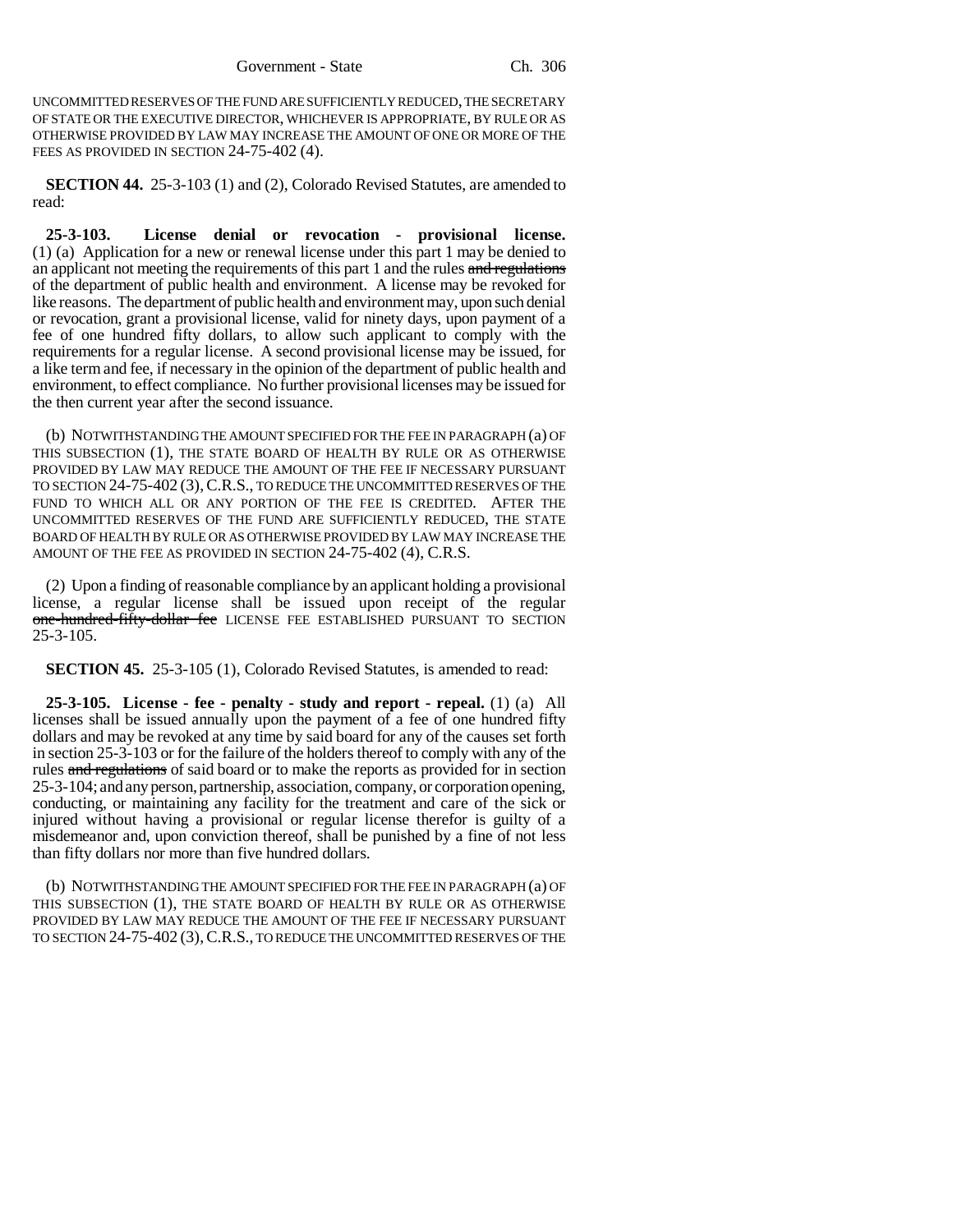FUND TO WHICH ALL OR ANY PORTION OF THE FEE IS CREDITED. AFTER THE UNCOMMITTED RESERVES OF THE FUND ARE SUFFICIENTLY REDUCED, THE STATE BOARD OF HEALTH BY RULE OR AS OTHERWISE PROVIDED BY LAW MAY INCREASE THE AMOUNT OF THE FEE AS PROVIDED IN SECTION 24-75-402 (4), C.R.S.

**SECTION 46.** 25-4-1607, Colorado Revised Statutes, is amended BY THE ADDITION OF A NEW SUBSECTION to read:

**25-4-1607. Administrative and inspectional fees.** (3) NOTWITHSTANDING THE AMOUNT SPECIFIED FOR ANY FEE IN THIS SECTION, THE STATE BOARD OF HEALTH BY RULE OR AS OTHERWISE PROVIDED BY LAW MAY REDUCE THE AMOUNT OF ONE OR MORE OF THE FEES IF NECESSARY PURSUANT TO SECTION 24-75-402 (3), C.R.S., TO REDUCE THE UNCOMMITTED RESERVES OF THE FUND TO WHICH ALL OR ANY PORTION OF ONE OR MORE OF THE FEES IS CREDITED. AFTER THE UNCOMMITTED RESERVES OF THE FUND ARE SUFFICIENTLY REDUCED, THE STATE BOARD OF HEALTH BY RULE OR AS OTHERWISE PROVIDED BY LAW MAY INCREASE THE AMOUNT OF ONE OR MORE OF THE FEES AS PROVIDED IN SECTION 24-75-402 (4), C.R.S.

**SECTION 47.** 25-5-1004 (2), Colorado Revised Statutes, is amended to read:

**25-5-1004. Registration required - fee - artificial tanning device education** fund - creation. (2) (a) The registration of each artificial tanning facility as required in subsection (1) of this section shall be accompanied by an annual registration fee for each artificial tanning facility in the amount of one hundred twenty dollars for each calendar year. The annual registration fee shall be prorated on a monthly basis for any initial registration received after January 1 of any year.

(b) NOTWITHSTANDING THE AMOUNT SPECIFIED FOR THE FEE IN PARAGRAPH (a) OF THIS SUBSECTION (2), THE BOARD BY RULE OR AS OTHERWISE PROVIDED BY LAW MAY REDUCE THE AMOUNT OF THE FEE IF NECESSARY PURSUANT TO SECTION 24-75-402(3), C.R.S., TO REDUCE THE UNCOMMITTED RESERVES OF THE FUND TO WHICH ALL OR ANY PORTION OF THE FEE IS CREDITED. AFTER THE UNCOMMITTED RESERVES OF THE FUND ARE SUFFICIENTLY REDUCED, THE BOARD BY RULE OR AS OTHERWISE PROVIDED BY LAW MAY INCREASE THE AMOUNT OF THE FEE AS PROVIDED IN SECTION 24-75-402 (4), C.R.S.

**SECTION 48.** 25-7-114.1 (6), Colorado Revised Statutes, is amended to read:

**25-7-114.1. Air pollutant emission notices (APEN).** (6) (a) The fee for filing an air pollutant emission notice or amendment thereto under this section shall be seventy-five dollars for fiscal year 1992-93 and one hundred dollars for fiscal year 1993-94 and thereafter. The moneys collected pursuant to this section shall be transmitted to the state treasurer who shall credit the same to the stationary sources control fund.

(b) NOTWITHSTANDING THE AMOUNT SPECIFIED FOR THE FEE IN PARAGRAPH (a) OF THIS SUBSECTION (6), THE COMMISSION BY RULE OR AS OTHERWISE PROVIDED BY LAW MAY REDUCE THE AMOUNT OF THE FEE IF NECESSARY PURSUANT TO SECTION 24-75-402 (3), C.R.S., TO REDUCE THE UNCOMMITTED RESERVES OF THE FUND TO WHICH ALL OR ANY PORTION OF THE FEE IS CREDITED. AFTER THE UNCOMMITTED RESERVES OF THE FUND ARE SUFFICIENTLY REDUCED, THE COMMISSION BY RULE OR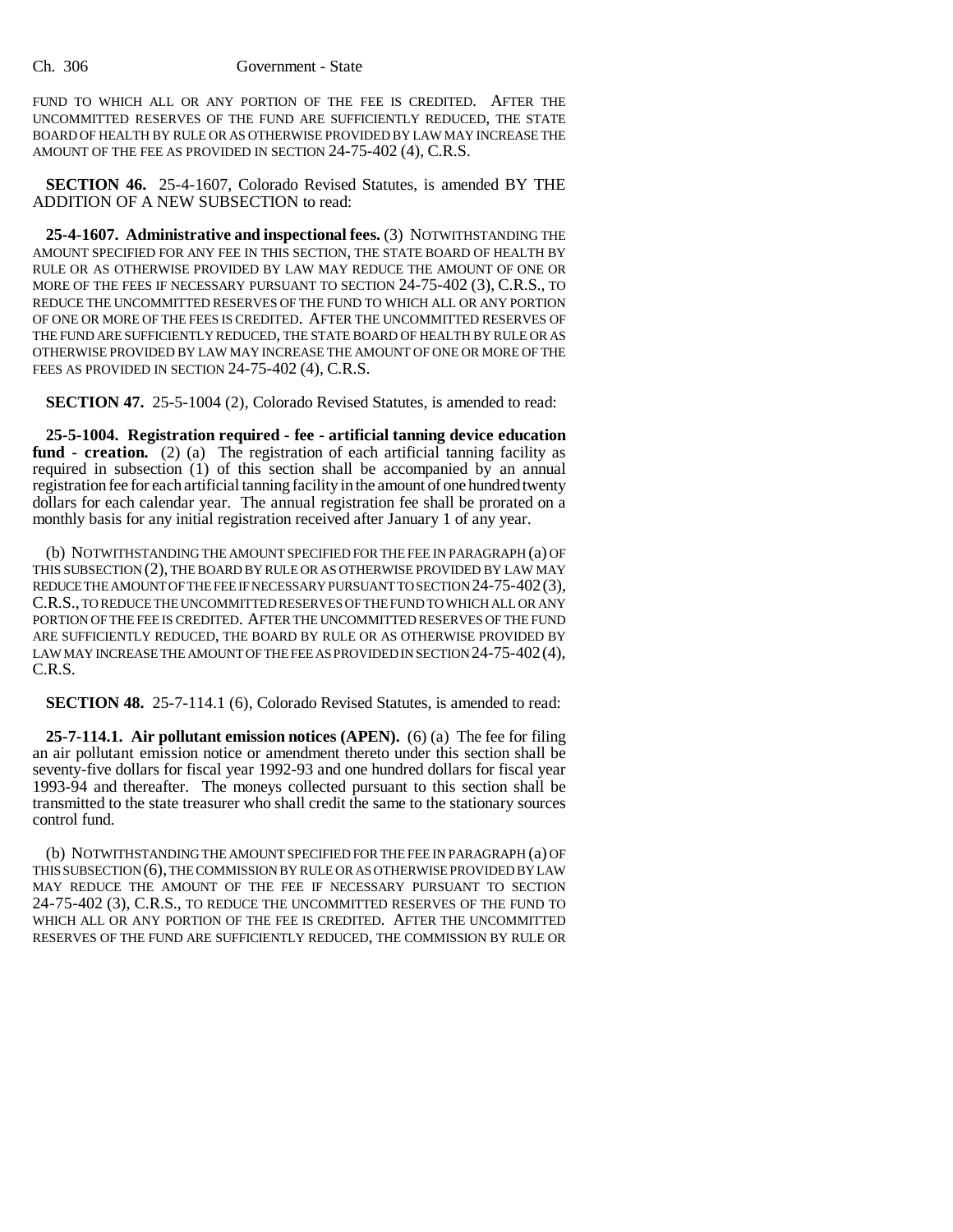AS OTHERWISE PROVIDED BY LAW MAY INCREASE THE AMOUNT OF THE FEE AS PROVIDED IN SECTION 24-75-402 (4), C.R.S.

**SECTION 49.** 25-7-114.7 (2), Colorado Revised Statutes, is amended BY THE ADDITION OF A NEW PARAGRAPH to read:

**25-7-114.7. Emission fees - fund.** (2) (f) NOTWITHSTANDING THE AMOUNT SPECIFIED FOR ANY FEE IN THIS SUBSECTION (2), THE COMMISSION BY RULE OR AS OTHERWISE PROVIDED BY LAW MAY REDUCE THE AMOUNT OF ONE OR MORE OF THE FEES IF NECESSARY PURSUANT TO SECTION 24-75-402 (3), C.R.S., TO REDUCE THE UNCOMMITTED RESERVES OF THE FUND TO WHICH ALL OR ANY PORTION OF ONE OR MORE OF THE FEES IS CREDITED. AFTER THE UNCOMMITTED RESERVES OF THE FUND ARE SUFFICIENTLY REDUCED, THE COMMISSION BY RULE OR AS OTHERWISE PROVIDED BY LAW MAY INCREASE THE AMOUNT OF ONE OR MORE OF THE FEES AS PROVIDED IN SECTION 24-75-402 (4), C.R.S.

**SECTION 50.** 25-7-135 (2), Colorado Revised Statutes, is amended to read:

**25-7-135. Fee for new automobiles with air conditioners established - fund created.** (2) (a) On and after January 1, 1993, there shall be assessed upon the sale of any new automobile within the state of Colorado with an air conditioner which THAT uses an ozone depleting compound a fee in the amount of two dollars. Said fee shall be collected by the motor vehicle dealer at the time of sale of the motor vehicle. In accordance with regulations promulgated by the air quality control commission, all proceeds from the collection of such fee shall be remitted on a quarterly basis by the motor vehicle dealer to the executive director of the department of revenue and shall be accompanied by forms provided by the department of revenue. The executive director of the department of revenue shall transmit said fees to the state treasurer, who shall credit such moneys to the ozone protection fund created in subsection (1) of this section.

(b) NOTWITHSTANDING THE AMOUNT SPECIFIED FOR THE FEE IN THIS SUBSECTION (2), THE COMMISSION BY RULE OR AS OTHERWISE PROVIDED BY LAW MAY REDUCE THE AMOUNT OF THE FEE IF NECESSARY PURSUANT TO SECTION 24-75-402 (3), C.R.S., TO REDUCE THE UNCOMMITTED RESERVES OF THE FUND TO WHICH ALL OR ANY PORTION OF THE FEE IS CREDITED. AFTER THE UNCOMMITTED RESERVES OF THE FUND ARE SUFFICIENTLY REDUCED, THE COMMISSION BY RULE OR AS OTHERWISE PROVIDED BY LAW MAY INCREASE THE AMOUNT OF THE FEE AS PROVIDED IN SECTION 24-75-402 (4), C.R.S.

**SECTION 51.** 25-8-502 (1), Colorado Revised Statutes, is amended BY THE ADDITION OF A NEW PARAGRAPH to read:

**25-8-502. Application - definitions - fees - water quality control fund - public participation.** (1) (d) NOTWITHSTANDING THE AMOUNT SPECIFIED FOR ANY FEE IN PARAGRAPH (b) OR PARAGRAPH (b.5) OF THIS SUBSECTION (1), THE COMMISSION BY RULE OR AS OTHERWISE PROVIDED BY LAW MAY REDUCE THE AMOUNT OF ONE OR MORE OF THE FEES IF NECESSARY PURSUANT TO SECTION 24-75-402 (3), C.R.S., TO REDUCE THE UNCOMMITTED RESERVES OF THE FUND TO WHICH ALL OR ANY PORTION OF ONE OR MORE OF THE FEES IS CREDITED. AFTER THE UNCOMMITTED RESERVES OF THE FUND ARE SUFFICIENTLY REDUCED, THE COMMISSION BY RULE OR AS OTHERWISE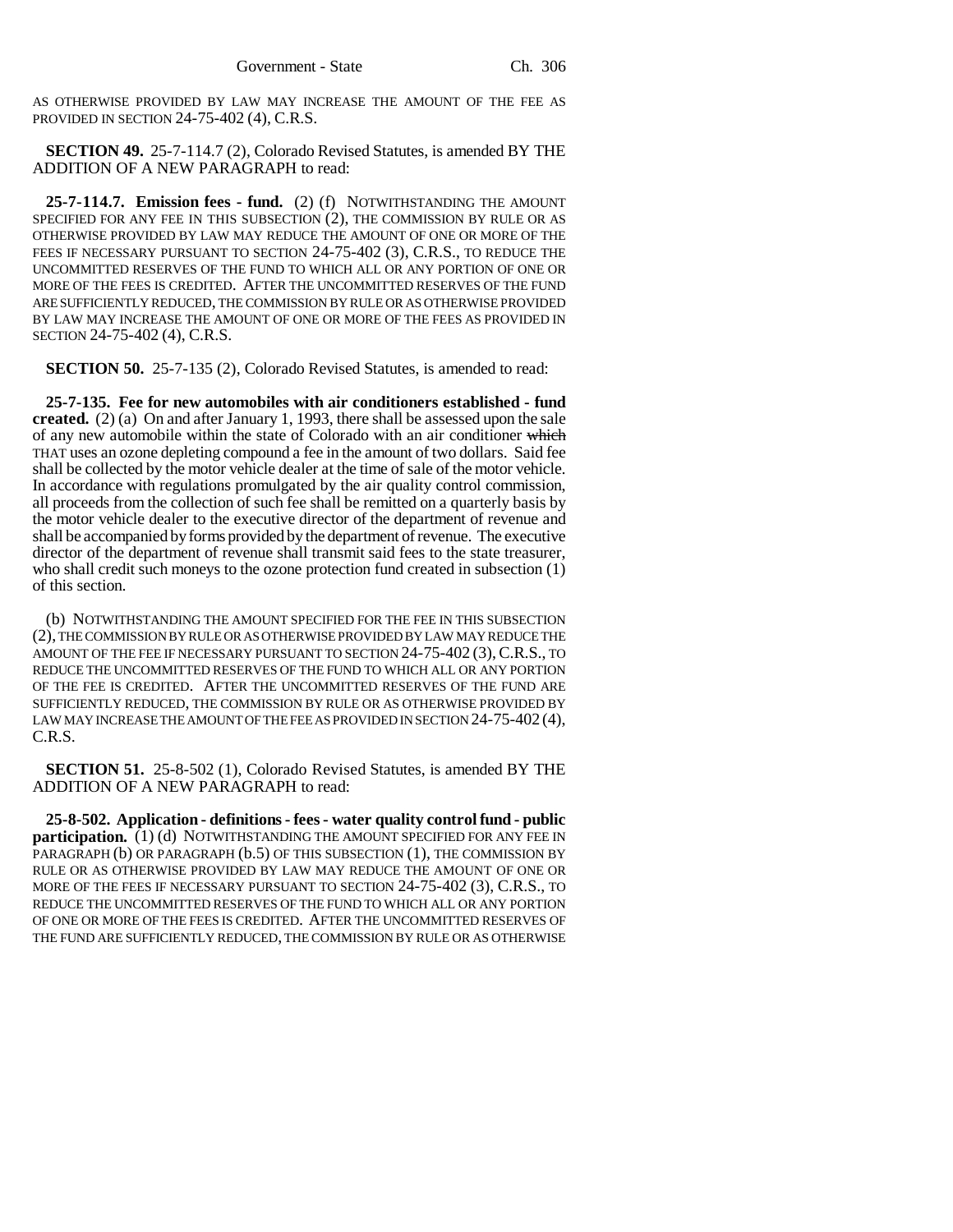PROVIDED BY LAW MAY INCREASE THE AMOUNT OF ONE OR MORE OF THE FEES AS PROVIDED IN SECTION 24-75-402 (4), C.R.S.

**SECTION 52.** 25-8-506 (2), Colorado Revised Statutes, is amended to read:

**25-8-506. Nuclear and radioactive wastes.** (2) (a) In such case the division shall issue a permit for the proposed activity, upon the payment of a fee of one thousand dollars. The division may include in such permit issued under this subsection (2) such reasonable terms and conditions as it may from time to time require to implement this section in a manner consistent with the purposes of this article. The terms or conditions which may be imposed shall include, without limitation, those with respect to duration of use or operation; monitoring; reporting; volume of discharge or disposal; treatment of wastes; and the deposit with the state treasurer of a bond, with or without surety as the division may in its discretion require, or other security, to assure that the permitted activities will be conducted in compliance with the terms and conditions of the permit, and that upon abandonment, cessation, or interruption of the permitted activities or facilities, appropriate measures will be taken to protect the waters of the state. Other than relief from provisions of this article to the extent specified in this subsection (2), no permit issued pursuant to this subsection (2) shall relieve any person of any duty or liability to the state or to any other person existing or arising under any statute or under common law.

(b) NOTWITHSTANDING THE AMOUNT SPECIFIED FOR THE FEE IN PARAGRAPH (a) OF THIS SUBSECTION (2), THE COMMISSION BY RULE OR AS OTHERWISE PROVIDED BY LAW MAY REDUCE THE AMOUNT OF THE FEE IF NECESSARY PURSUANT TO SECTION 24-75-402 (3), C.R.S., TO REDUCE THE UNCOMMITTED RESERVES OF THE FUND TO WHICH ALL OR ANY PORTION OF THE FEE IS CREDITED. AFTER THE UNCOMMITTED RESERVES OF THE FUND ARE SUFFICIENTLY REDUCED, THE COMMISSION BY RULE OR AS OTHERWISE PROVIDED BY LAW MAY INCREASE THE AMOUNT OF THE FEE AS PROVIDED IN SECTION 24-75-402 (4), C.R.S.

**SECTION 53.** 25-9-108, Colorado Revised Statutes, is amended to read:

**25-9-108. Fees.** (1) Each application for certification shall be accompanied by a fee in the amount of fifteen dollars which is not refundable and which will include the expenses for the first examination taken by the applicant. Examination fees in the amount of ten dollars shall be paid for each additional examination taken in any class. Reexamination fees in the amount of ten dollars will be paid for second and succeeding examinations in any class. Renewal fees in the amount of five dollars shall be paid prior to the issuance of a renewal certificate by the board. All moneys received by the board shall be deposited with the department of the treasury pursuant to the provisions of section 24-36-103, C.R.S.

(2) NOTWITHSTANDING THE AMOUNT SPECIFIED FOR ANY FEE IN SUBSECTION (1) OF THIS SECTION, THE BOARD BY RULE OR AS OTHERWISE PROVIDED BY LAW MAY REDUCE THE AMOUNT OF ONE OR MORE OF THE FEES IF NECESSARY PURSUANT TO SECTION 24-75-402 (3), C.R.S., TO REDUCE THE UNCOMMITTED RESERVES OF THE FUND TO WHICH ALL OR ANY PORTION OF ONE OR MORE OF THE FEES IS CREDITED. AFTER THE UNCOMMITTED RESERVES OF THE FUND ARE SUFFICIENTLY REDUCED, THE BOARD BY RULE OR AS OTHERWISE PROVIDED BY LAW MAY INCREASE THE AMOUNT OF ONE OR MORE OF THE FEES AS PROVIDED IN SECTION 24-75-402 (4), C.R.S.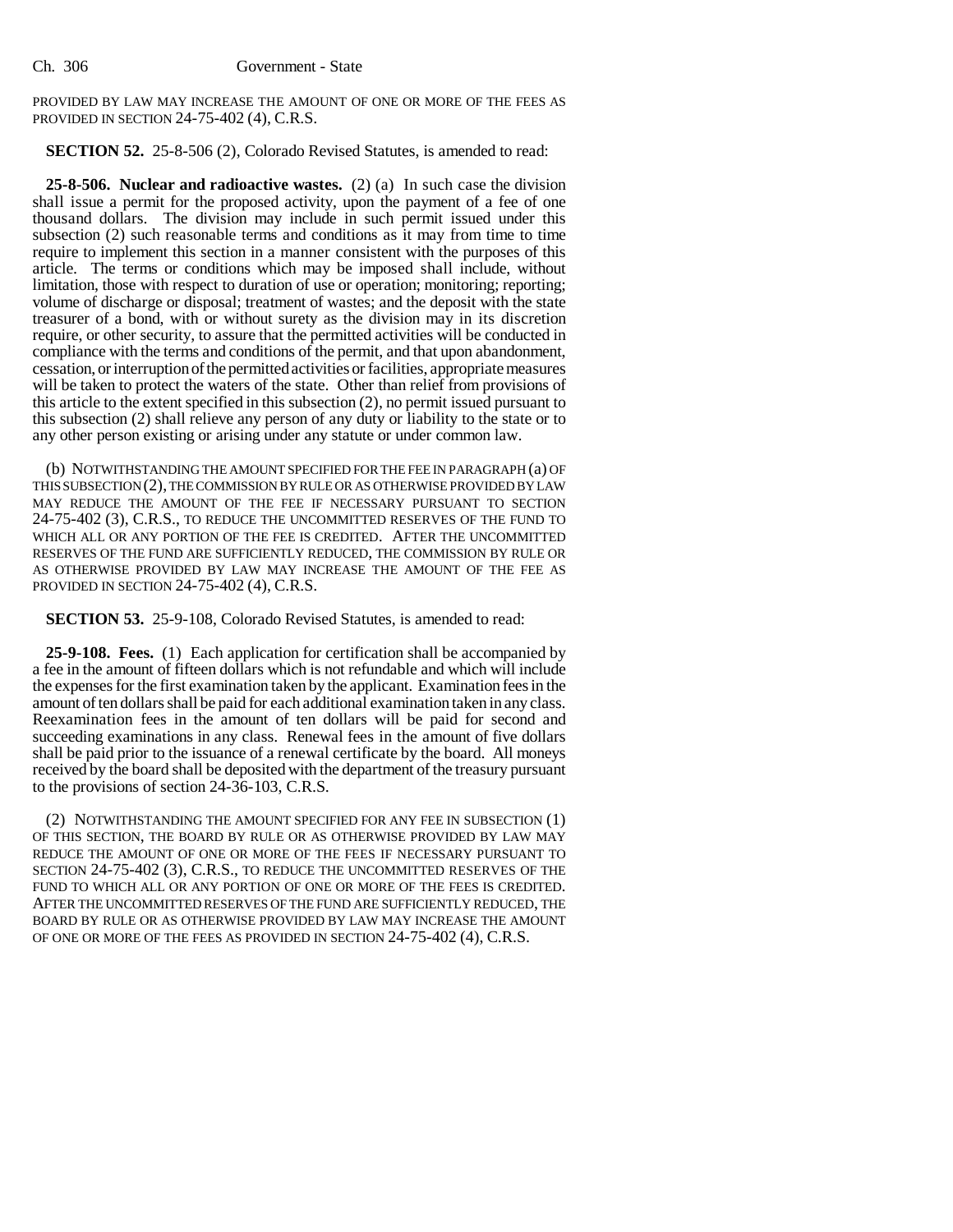**SECTION 54.** The introductory portion to 25-11-104 (8) (a) and 25-11-104 (8) (a) (III), Colorado Revised Statutes, are amended to read:

**25-11-104. Rules to be adopted - fees - fund created.** (8) (a) The state board of health shall adopt rules and regulations requiring that all machine sources of ionizing radiation which are used for therapeutic or diagnostic use on humans be annually inspected if owned, leased, under contract, or operated on behalf of a facility licensed or certified by section 25-1-107 (1) (l) (I) and (1) (l) (II), or a licensed osteopathic physician, a medical physician, or a chiropractic doctor, and every three years for all other machines used for human treatment or diagnosis and certified by qualified inspectors as safe for the intended uses and in compliance with the specifications of the state board of health and the equipment manufacturer. Such rules shall include the following:

(III) The establishment of procedures for the making of inspections for all types of machines which THAT are sources of ionizing radiation. The procedures shall require that such machines be inspected only by a qualified inspector who shall record on a form provided by the department whether or not a machine being inspected meets the specifications of the manufacturer and the state board of health, and shall indicate the type of machine, the applicable specifications, and the machine specifications. If a machine meets the required specifications, a qualified inspector shall affix on the machine an official sticker issued by the department. If the machine fails to meet the required specifications, the qualified inspector shall notify the owner or operator immediately and shall so notify the department within three days. A machine which THAT fails to meet the required specifications and is determined to be unsafe for human use shall not be used thereafter for human use until subsequent certification, and the qualified inspector shall affix an official noncertification sticker issued by the department indicating such machine is not authorized for human use. A certification or noncertification sticker shall be affixed on each machine in a location conspicuous to machine operators and persons on whom the machine is used. A fee of thirty dollars shall be charged for each certification or noncertification sticker issued by the department; EXCEPT THAT THE STATE BOARD OF HEALTH BY RULE OR AS OTHERWISE PROVIDED BY LAW MAY REDUCE THE AMOUNT OF THE FEE IF NECESSARY PURSUANT TO SECTION 24-75-402 (3),C.R.S., TO REDUCE THE UNCOMMITTED RESERVES OF THE FUND TO WHICH ALL OR ANY PORTION OF THE FEE IS CREDITED. AFTER THE UNCOMMITTED RESERVES OF THE FUND ARE SUFFICIENTLY REDUCED, THE STATE BOARD OF HEALTH BY RULE OR AS OTHERWISE PROVIDED BY LAW MAY INCREASE THE AMOUNT OF THE FEE AS PROVIDED IN SECTION 24-75-402 (4), C.R.S. Such fee shall be credited to the radiation control fund.

**SECTION 55.** 25-27-107, Colorado Revised Statutes, is amended BY THE ADDITION OF A NEW SUBSECTION to read:

**25-27-107. License fee.** (3) NOTWITHSTANDING THE AMOUNT SPECIFIED FOR ANY FEE IN SUBSECTION (1) OF THIS SECTION, THE STATE BOARD BY RULE OR AS OTHERWISE PROVIDED BY LAW MAY REDUCE THE AMOUNT OF ONE OR MORE OF THE FEES IF NECESSARY PURSUANT TO SECTION 24-75-402 (3), C.R.S., TO REDUCE THE UNCOMMITTED RESERVES OF THE FUND TO WHICH ALL OR ANY PORTION OF ONE OR MORE OF THE FEES IS CREDITED. AFTER THE UNCOMMITTED RESERVES OF THE FUND ARE SUFFICIENTLY REDUCED, THE STATE BOARD BY RULE OR AS OTHERWISE PROVIDED BY LAW MAY INCREASE THE AMOUNT OF ONE OR MORE OF THE FEES AS PROVIDED IN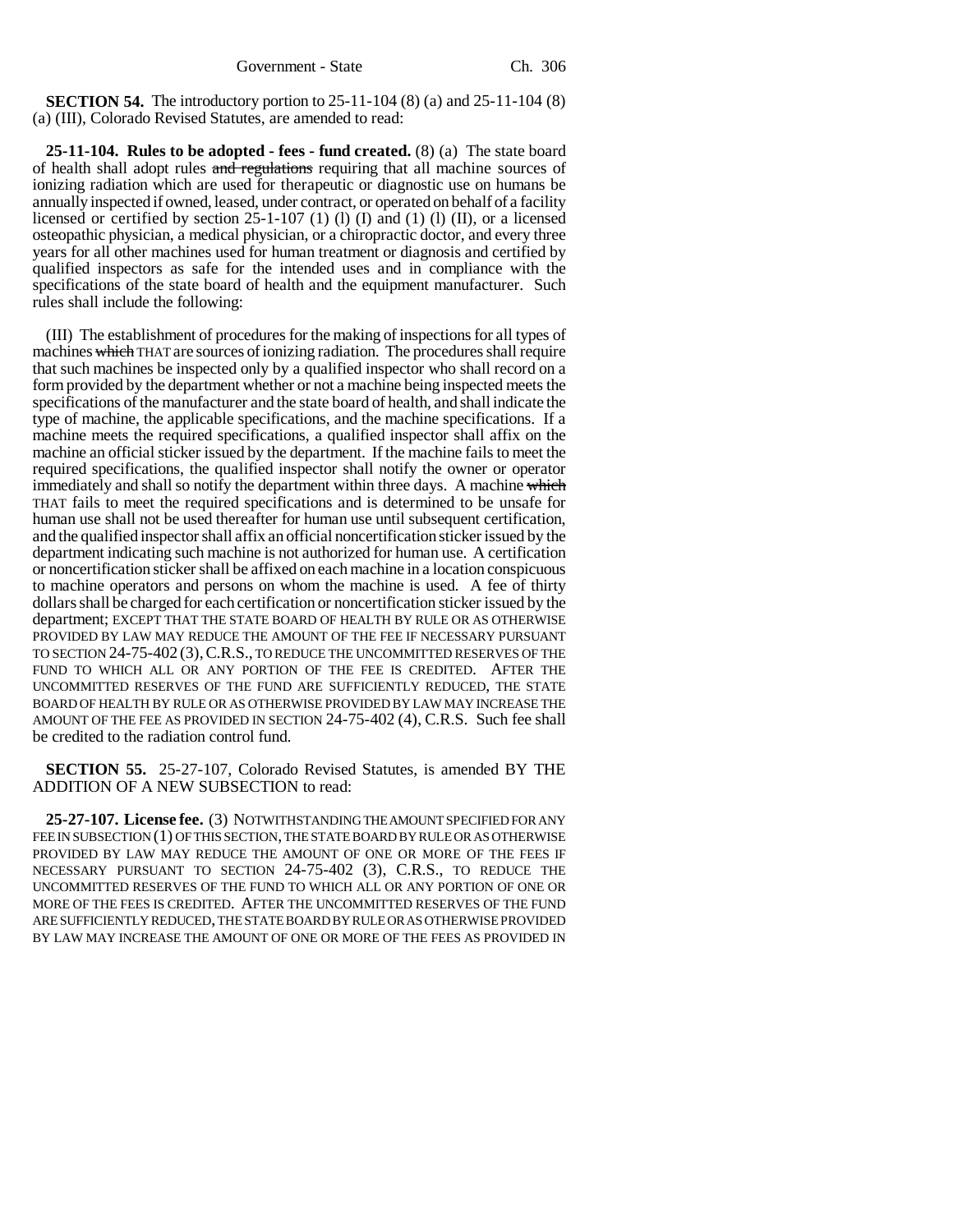#### SECTION 24-75-402 (4), C.R.S.

#### **SECTION 56.** 30-26-101 (5), Colorado Revised Statutes, is amended to read:

**30-26-101. Exchange of warrants for bonds - notice.** (5) No bond shall be issued of less denomination than fifty dollars and, if issued for a greater amount, for some multiple of that sum. Such bonds shall bear interest at a rate such that the net effective interest rate of the issue of bonds does not exceed the maximum net effective interest rate authorized, the interest to be paid semiannually at the office of the county treasurer or at the city of New York, at the option of the holders thereof, upon the production of the proper coupons for the same, such bonds to be payable at the pleasure of the county after ten years from the date of their issuance, but absolutely due and payable twenty years after the date of issue. The whole amount of bonds issued under this part 1 shall not exceed the sum of the county indebtedness at the date of the first publication of the notice submitting the question of funding the county indebtedness; and the amount shall be determined by the board of county commissioners, and a certificate made of the same, and made a part of the records of the county; and any bond issued in excess of such sum shall be void. All bonds issued under the provisions of this part 1 shall be registered in the office of the state auditor, to whom a fee of ten cents shall be paid for recording each bond; EXCEPT THAT THE STATE AUDITOR BY RULE OR AS OTHERWISE PROVIDED BY LAW MAY REDUCE THE AMOUNT OF THE FEE IF NECESSARY PURSUANT TO SECTION 24-75-402(3),C.R.S., TO REDUCE THE UNCOMMITTED RESERVES OF THE FUND TO WHICH ALL OR ANY PORTION OF THE FEE IS CREDITED. AFTER THE UNCOMMITTED RESERVES OF THE FUND ARE SUFFICIENTLY REDUCED, THE STATE AUDITOR BY RULE OR AS OTHERWISE PROVIDED BY LAW MAY INCREASE THE AMOUNT OF THE FEE AS PROVIDED IN SECTION 24-75-402 (4), C.R.S.

**SECTION 57.** The introductory portion to 33-4-102 (1), 33-4-102 (1.5) and (1.6), and the introductory portion to 33-4-102 (2), Colorado Revised Statutes, are amended to read:

**33-4-102. Types of licenses and fees - repeal.** (1) EXCEPT AS OTHERWISE PROVIDED IN SUBSECTION (1.6) OF THIS SECTION, the division is authorized to issue the following resident and nonresident licenses and shall collect the following fees therefor:

(1.5) EXCEPT AS OTHERWISE PROVIDED IN SUBSECTION (1.6) OF THIS SECTION, effective January 1, 1992, the division is authorized to collect these fees for the following resident licenses: Fishing - annual \$20.00; small game hunting - \$15.00; combination fishing and hunting - \$30.00; senior annual fishing - \$10.00; fishing - 5 days - \$18.00.

 $(1.6)$  By promulgation of appropriate rule, and regulation, the commission may from time to time authorize the issuance of any of the licenses provided for in this section for a fee less than that specified in this section when in the judgment of the commission one of the following conditions applies:

(a) When the commission determines that it would be beneficial to issue such license in conjunction with another type of license and creates a combination license;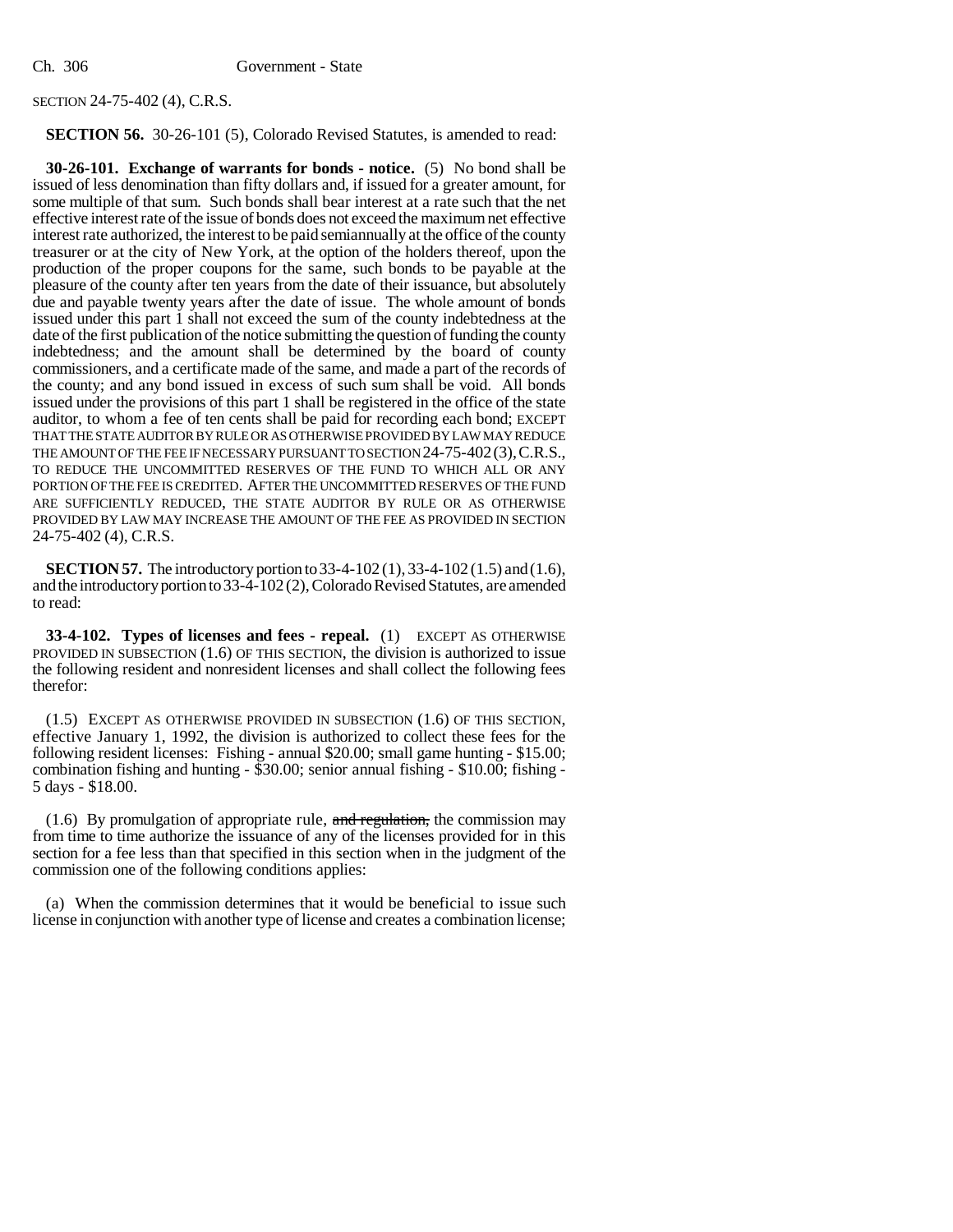(b) When the commission determines it is necessary to promote a larger harvest of game than would otherwise occur. Licenses so discounted in order to promote larger harvests of game may be limited to certain geographic areas, by sex, or otherwise limited in order to achieve specific wildlife management goals.

(c) When the commission determines that an activity is regulated at both the state and federal levels and that issuance of a multi-year state license or collection of a reduced state annual license fee, or both, would help to coordinate such state and federal regulation and reflect the administrative cost savings realized through such coordination;

(d) WHEN THE COMMISSION DETERMINES PURSUANT TO SECTION 24-75-402 (3), C.R.S., THAT A REDUCTION IN THE AMOUNT OF THE FEE IS NECESSARY TO REDUCE THE UNCOMMITTED RESERVES OF THE FUND TO WHICH ALL OR ANY PORTION OF THE FEE IS CREDITED. AFTER THE UNCOMMITTED RESERVES OF THE CASH FUND ARE SUFFICIENTLY REDUCED, THE COMMISSION BY RULE OR AS OTHERWISE PROVIDED BY LAW MAY INCREASE THE AMOUNT OF THE FEE AS PROVIDED IN SECTION 24-75-402 (4), C.R.S.

(2) EXCEPT AS OTHERWISE PROVIDED IN SUBSECTION (1.6) OF THIS SECTION, the division is authorized to issue the following special licenses and shall collect the following fees therefor:

**SECTION 58.** 33-4-102.5 (3), Colorado Revised Statutes, is amended to read:

**33-4-102.5. Issuance of migratory waterfowl stamp - prohibition against hunting without stamp.** (3) (a) The fee for each stamp shall be five dollars, and the stamp shall remain valid through the last day of June following its issuance. Each stamp shall be validated by the signature of the licensee written across the face of the stamp.

(b) NOTWITHSTANDING THE AMOUNT SPECIFIED FOR THE FEE IN PARAGRAPH (a) OF THIS SUBSECTION (3), THE COMMISSION BY RULE OR AS OTHERWISE PROVIDED BY LAW MAY REDUCE THE AMOUNT OF THE FEE IF NECESSARY PURSUANT TO SECTION 24-75-402 (3), C.R.S., TO REDUCE THE UNCOMMITTED RESERVES OF THE FUND TO WHICH ALL OR ANY PORTION OF THE FEE IS CREDITED. AFTER THE UNCOMMITTED RESERVES OF THE FUND ARE SUFFICIENTLY REDUCED, THE COMMISSION BY RULE OR AS OTHERWISE PROVIDED BY LAW MAY INCREASE THE AMOUNT OF THE FEE AS PROVIDED IN SECTION 24-75-402 (4), C.R.S.

**SECTION 59.** 33-12-102 (1.2) (a), Colorado Revised Statutes, is amended to read:

**33-12-102. Types of passes and registrations - fees.** (1.2) (a) The fee for a transferable or nontransferable senior citizen's aspen leaf annual pass is ten dollars, effective January 1, 1992; EXCEPT THAT THE BOARD BY RULE OR AS OTHERWISE PROVIDED BY LAW MAY REDUCE THE AMOUNT OF THE FEE IF NECESSARY PURSUANT TO SECTION 24-75-402 (3),C.R.S., TO REDUCE THE UNCOMMITTED RESERVES OF THE FUND TO WHICH ALL OR ANY PORTION OF THE FEE IS CREDITED. AFTER THE UNCOMMITTED RESERVES OF THE FUND ARE SUFFICIENTLY REDUCED, THE BOARD BY RULE OR AS OTHERWISE PROVIDED BY LAW MAY INCREASE THE AMOUNT OF THE FEE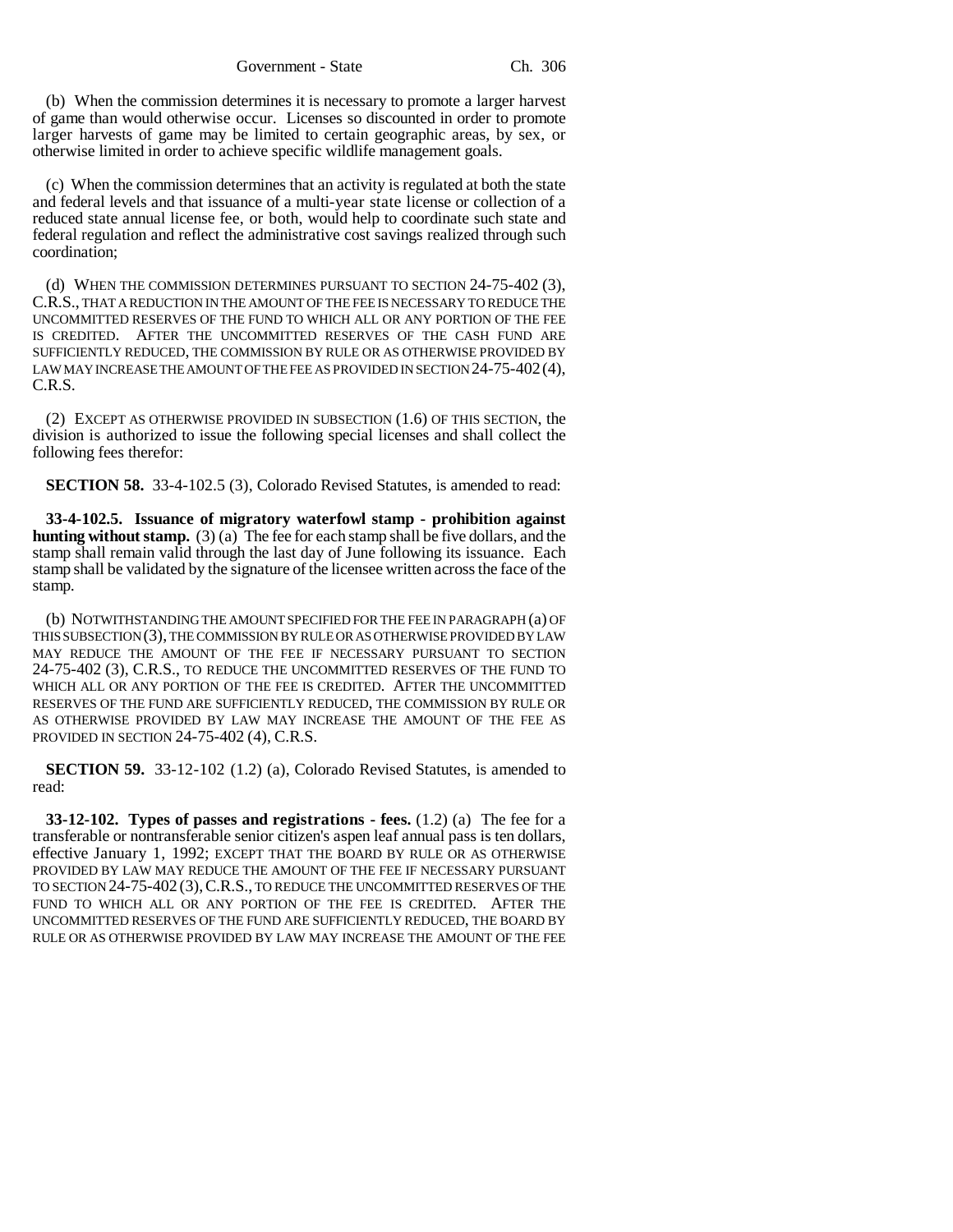AS PROVIDED IN SECTION 24-75-402 (4), C.R.S.

**SECTION 60.** 34-22-111, Colorado Revised Statutes, is amended to read:

**34-22-111. Certification fee.** (1) Each individual taking an examination for certification as required in section 34-22-105 shall pay to the office of active and inactive mines a fee of twenty-five dollars for any initial examination or subsequent examinations required because of the failure to receive a passing grade. Renewals of certificates of competency where required shall be at no cost to the individual holding a valid certificate.

(2) NOTWITHSTANDING THE AMOUNT SPECIFIED FOR THE FEE IN SUBSECTION (1) OF THIS SECTION, THE EXECUTIVE DIRECTOR OF THE DEPARTMENT OF NATURAL RESOURCES BY RULE OR AS OTHERWISE PROVIDED BY LAW MAY REDUCE THE AMOUNT OF THE FEE IF NECESSARY PURSUANT TO SECTION 24-75-402 (3), C.R.S., TO REDUCE THE UNCOMMITTED RESERVES OF THE FUND TO WHICH ALL OR ANY PORTION OF THE FEE IS CREDITED. AFTER THE UNCOMMITTED RESERVES OF THE FUND ARE SUFFICIENTLY REDUCED, THE EXECUTIVE DIRECTOR OF THE DEPARTMENT OF NATURAL RESOURCES BY RULE OR AS OTHERWISE PROVIDED BY LAW MAY INCREASE THE AMOUNT OF THE FEE AS PROVIDED IN SECTION 24-75-402 (4), C.R.S.

**SECTION 61.** 34-32-127, Colorado Revised Statutes, is amended BY THE ADDITION OF A NEW SUBSECTION to read:

**34-32-127. Mined land reclamation fund - created - fees - fee adjustments.** (3) NOTWITHSTANDING THE AMOUNT SPECIFIED FOR ANY FEE IN SUBSECTION (2) OF THIS SECTION, THE BOARD BY RULE OR AS OTHERWISE PROVIDED BY LAW MAY REDUCE THE AMOUNT OF ONE OR MORE OF THE FEES IF NECESSARY PURSUANT TO SECTION 24-75-402 (3), C.R.S., TO REDUCE THE UNCOMMITTED RESERVES OF THE FUND TO WHICH ALL OR ANY PORTION OF ONE OR MORE OF THE FEES IS CREDITED. AFTER THE UNCOMMITTED RESERVES OF THE FUND ARE SUFFICIENTLY REDUCED, THE BOARD BY RULE OR AS OTHERWISE PROVIDED BY LAW MAY INCREASE THE AMOUNT OF ONE OR MORE OF THE FEES AS PROVIDED IN SECTION 24-75-402 (4), C.R.S.

**SECTION 62.** 34-32.5-125, Colorado Revised Statutes, is amended BY THE ADDITION OF A NEW SUBSECTION to read:

**34-32.5-125. Mined land reclamation fund - fees.** (2) NOTWITHSTANDING THE AMOUNT SPECIFIED FOR ANY FEE IN SUBSECTION (1) OF THIS SECTION, THE BOARD BY RULE OR AS OTHERWISE PROVIDED BY LAW MAY REDUCE THE AMOUNT OF ONE OR MORE OF THE FEES IF NECESSARY PURSUANT TO SECTION 24-75-402 (3), C.R.S., TO REDUCE THE UNCOMMITTED RESERVES OF THE FUND TO WHICH ALL OR ANY PORTION OF ONE OR MORE OF THE FEES IS CREDITED. AFTER THE UNCOMMITTED RESERVES OF THE FUND ARE SUFFICIENTLY REDUCED, THE BOARD BY RULE OR AS OTHERWISE PROVIDED BY LAW MAY INCREASE THE AMOUNT OF ONE OR MORE OF THE FEES AS PROVIDED IN SECTION 24-75-402 (4), C.R.S.

**SECTION 63.** 35-9-118 (3) (a), Colorado Revised Statutes, is amended to read:

**35-9-118. Powers and duties of the commissioner.** (3) (a) The commissioner shall promulgate rules, and regulations, pursuant to article 4 of title 24, C.R.S., to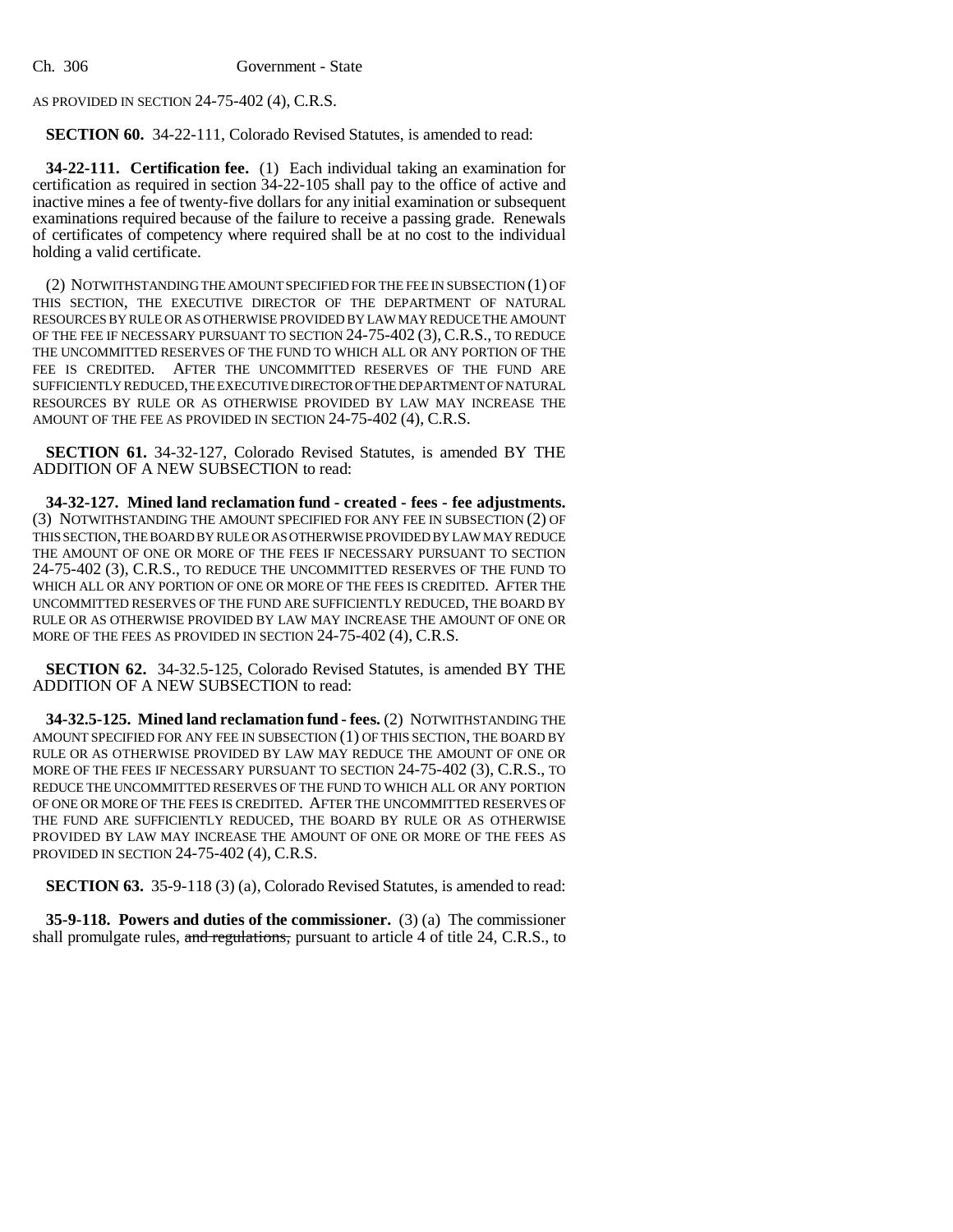determine the annual registration fee for each pesticide registered. For the purpose of funding the groundwater protection fund created in section 25-8-205.5 (8), C.R.S., on and after January 1, 1991, any such fee shall include an increment of twenty dollars, which increment shall be collected by the commissioner and transmitted to the state treasurer, who shall credit the same to the groundwater protection fund; EXCEPT THAT THE COMMISSIONER BY RULE OR AS OTHERWISE PROVIDED BY LAW MAY REDUCE THE AMOUNT OF THE INCREMENT IF NECESSARY PURSUANT TO SECTION 24-75-402 (3), C.R.S., TO REDUCE THE UNCOMMITTED RESERVES OF THE FUND TO WHICH ALL OR ANY PORTION OF THE INCREMENT IS CREDITED. AFTER THE UNCOMMITTED RESERVES OF THE FUND ARE SUFFICIENTLY REDUCED, THE COMMISSIONER BY RULE OR AS OTHERWISE PROVIDED BY LAW MAY INCREASE THE AMOUNT OF THE INCREMENT AS PROVIDED IN SECTION 24-75-402 (4), C.R.S. The remainder of the fee shall be credited to the pesticide fund as specified in this article. In the event that a pesticide product has been placed under a cease and desist order for nonregistration under the provisions of section 35-9-121, the registrant shall pay a penalty fee of one hundred dollars, in addition to any other penalty or sum assessed pursuant to this article.

**SECTION 64.** 35-12-104, Colorado Revised Statutes, is amended BY THE ADDITION OF A NEW SUBSECTION to read:

**35-12-104. Registration.** (1.5) NOTWITHSTANDING THE AMOUNT SPECIFIED FOR ANY FEE IN SUBSECTION (1) OF THIS SECTION, THE COMMISSIONER BY RULE OR AS OTHERWISE PROVIDED BY LAW MAY REDUCE THE AMOUNT OF ONE OR MORE OF THE FEES IF NECESSARY PURSUANT TO SECTION 24-75-402 (3), C.R.S., TO REDUCE THE UNCOMMITTED RESERVES OF THE FUND TO WHICH ALL OR ANY PORTION OF ONE OR MORE OF THE FEES IS CREDITED. AFTER THE UNCOMMITTED RESERVES OF THE FUND ARE SUFFICIENTLY REDUCED, THE COMMISSIONER BY RULE OR AS OTHERWISE PROVIDED BY LAW MAY INCREASE THE AMOUNT OF ONE OR MORE OF THE FEES AS PROVIDED IN SECTION 24-75-402 (4), C.R.S.

**SECTION 65.** 35-12-106, Colorado Revised Statutes, is amended BY THE ADDITION OF A NEW SUBSECTION to read:

**35-12-106. Inspection fees.** (8) NOTWITHSTANDING THE AMOUNT SPECIFIED FOR ANY FEE IN THIS SECTION, THE COMMISSIONER BY RULE OR AS OTHERWISE PROVIDED BY LAW MAY REDUCE THE AMOUNT OF ONE OR MORE OF THE FEES IF NECESSARY PURSUANT TO SECTION 24-75-402 (3), C.R.S., TO REDUCE THE UNCOMMITTED RESERVES OF THE FUND TO WHICH ALL OR ANY PORTION OF ONE OR MORE OF THE FEES IS CREDITED. AFTER THE UNCOMMITTED RESERVES OF THE FUND ARE SUFFICIENTLY REDUCED, THE COMMISSIONER BY RULE OR AS OTHERWISE PROVIDED BY LAW MAY INCREASE THE AMOUNT OF ONE OR MORE OF THE FEES AS PROVIDED IN SECTION 24-75-402 (4), C.R.S.

**SECTION 66.** 35-27-122 (2) (a), Colorado Revised Statutes, is amended to read:

**35-27-122. Arbitration council - procedures.** (2) (a) A buyer of seed shall request arbitration by filing a verified complaint with the commissioner together with a filing fee of ten dollars; EXCEPT THAT THE COMMISSIONER BY RULE OR AS OTHERWISE PROVIDED BY LAW MAY REDUCE THE AMOUNT OF THE FEE IF NECESSARY PURSUANT TO SECTION 24-75-402 (3), C.R.S., TO REDUCE THE UNCOMMITTED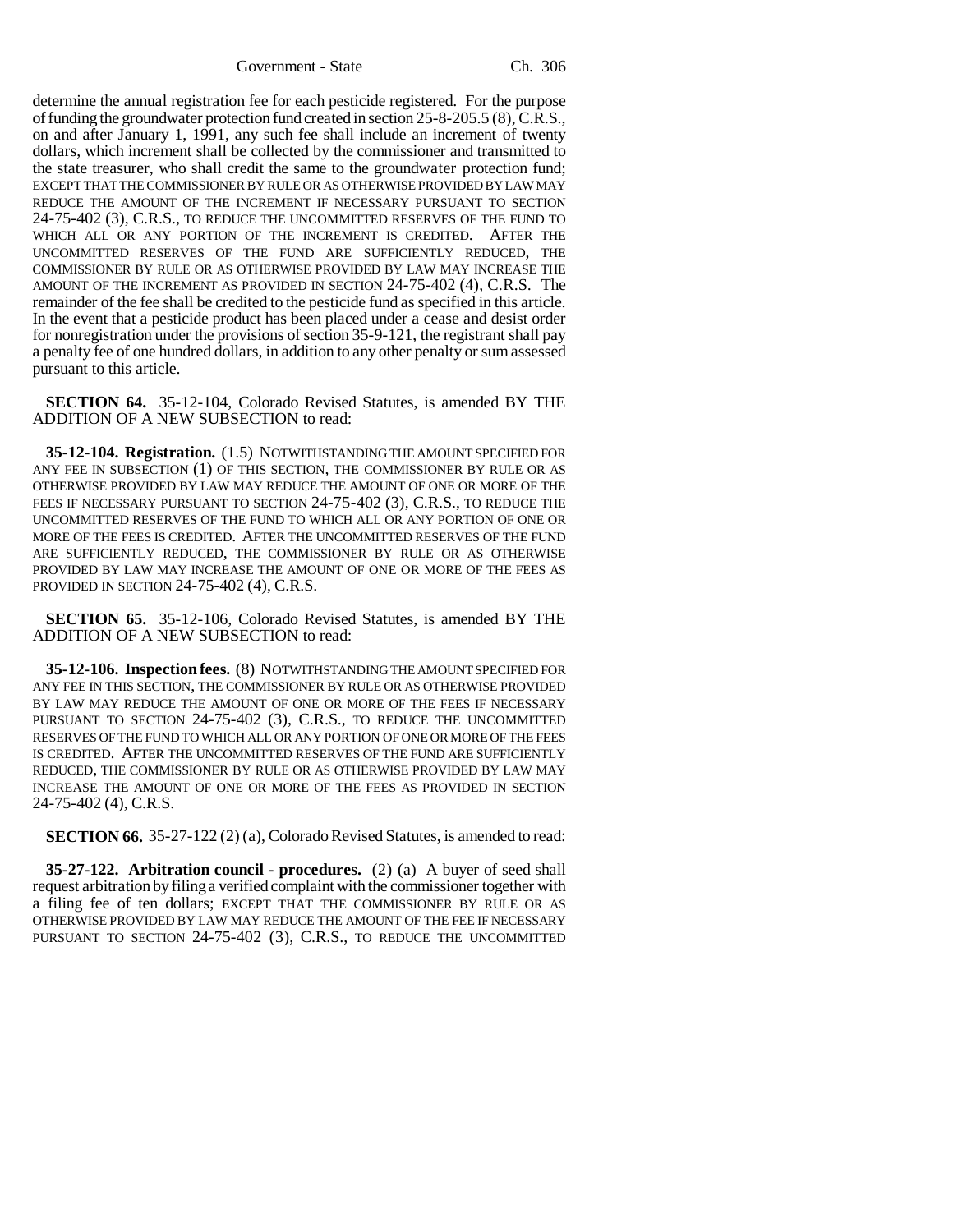RESERVES OF THE FUND TO WHICH ALL OR ANY PORTION OF THE FEE IS CREDITED. AFTER THE UNCOMMITTED RESERVES OF THE FUND ARE SUFFICIENTLY REDUCED, THE COMMISSIONER BY RULE OR AS OTHERWISE PROVIDED BY LAW MAY INCREASE THE AMOUNT OF THE FEE AS PROVIDED IN SECTION 24-75-402(4),C.R.S. Such buyer shall serve a copy of the complaint upon the seller of such seed by certified mail or personal service. If the seed has been planted, the complaint shall be filed in time to allow inspection of the plants under field conditions.

**SECTION 67.** 35-53-111, Colorado Revised Statutes, is amended BY THE ADDITION OF A NEW SUBSECTION to read:

**35-53-111. Sanitary rules as to movement of livestock - quarantine - penalty.** (3) NOTWITHSTANDING THE AMOUNT SPECIFIED FOR ANY FEE IN SUBSECTION (1) OF THIS SECTION, THE STATE AGRICULTURAL COMMISSION BY RULE OR AS OTHERWISE PROVIDED BY LAW MAY REDUCE THE AMOUNT OF ONE OR MORE OF THE FEES IF NECESSARY PURSUANT TO SECTION 24-75-402 (3), C.R.S., TO REDUCE THE UNCOMMITTED RESERVES OF THE FUND TO WHICH ALL OR ANY PORTION OF ONE OR MORE OF THE FEES IS CREDITED. AFTER THE UNCOMMITTED RESERVES OF THE FUND ARE SUFFICIENTLY REDUCED, THE STATE AGRICULTURAL COMMISSION BY RULE OR AS OTHERWISE PROVIDED BY LAW MAY INCREASE THE AMOUNT OF ONE OR MORE OF THE FEES AS PROVIDED IN SECTION 24-75-402 (4), C.R.S.

**SECTION 68.** 36-20-113, Colorado Revised Statutes, is amended to read:

**36-20-113. Permit fee.** (1) The fee for each permit or the renewal thereof under section 36-20-114 shall be at least one hundred dollars. If the operation is a commercial project, the director shall set a fee that is sufficient to pay the direct costs of review of the permit application, public hearings regarding the application, and monitoring of permit operations under the provisions of this article. Said fees are intended to provide at least a portion of the moneys necessary to administer this article.

(2) NOTWITHSTANDING THE AMOUNT SPECIFIED FOR THE FEE IN SUBSECTION (1) OF THIS SECTION, THE DIRECTOR BY RULE OR AS OTHERWISE PROVIDED BY LAW MAY REDUCE THE AMOUNT OF THE FEE IF NECESSARY PURSUANT TO SECTION 24-75-402(3), C.R.S., TO REDUCE THE UNCOMMITTED RESERVES OF THE FUND TO WHICH ALL OR ANY PORTION OF THE FEE IS CREDITED. AFTER THE UNCOMMITTED RESERVES OF THE FUND ARE SUFFICIENTLY REDUCED, THE DIRECTOR BY RULE OR AS OTHERWISE PROVIDED BY LAW MAY INCREASE THE AMOUNT OF THE FEE AS PROVIDED IN SECTION 24-75-402(4), C.R.S.

**SECTION 69.** 37-81-104 (1), Colorado Revised Statutes, is amended to read:

**37-81-104. Fee for diversion - fund created.** (1) (a) To effectuate the purposes of this article, the general assembly hereby authorizes a fee of fifty dollars per acre-foot to be assessed and collected by the state engineer on water diverted, carried, stored, or transported in this state for beneficial use outside this state measured at the point of release from storage or at the point of diversion.

(b) NOTWITHSTANDING THE AMOUNT SPECIFIED FOR THE FEE IN PARAGRAPH (a) OF THIS SUBSECTION (1), THE STATE ENGINEER BY RULE OR AS OTHERWISE PROVIDED BY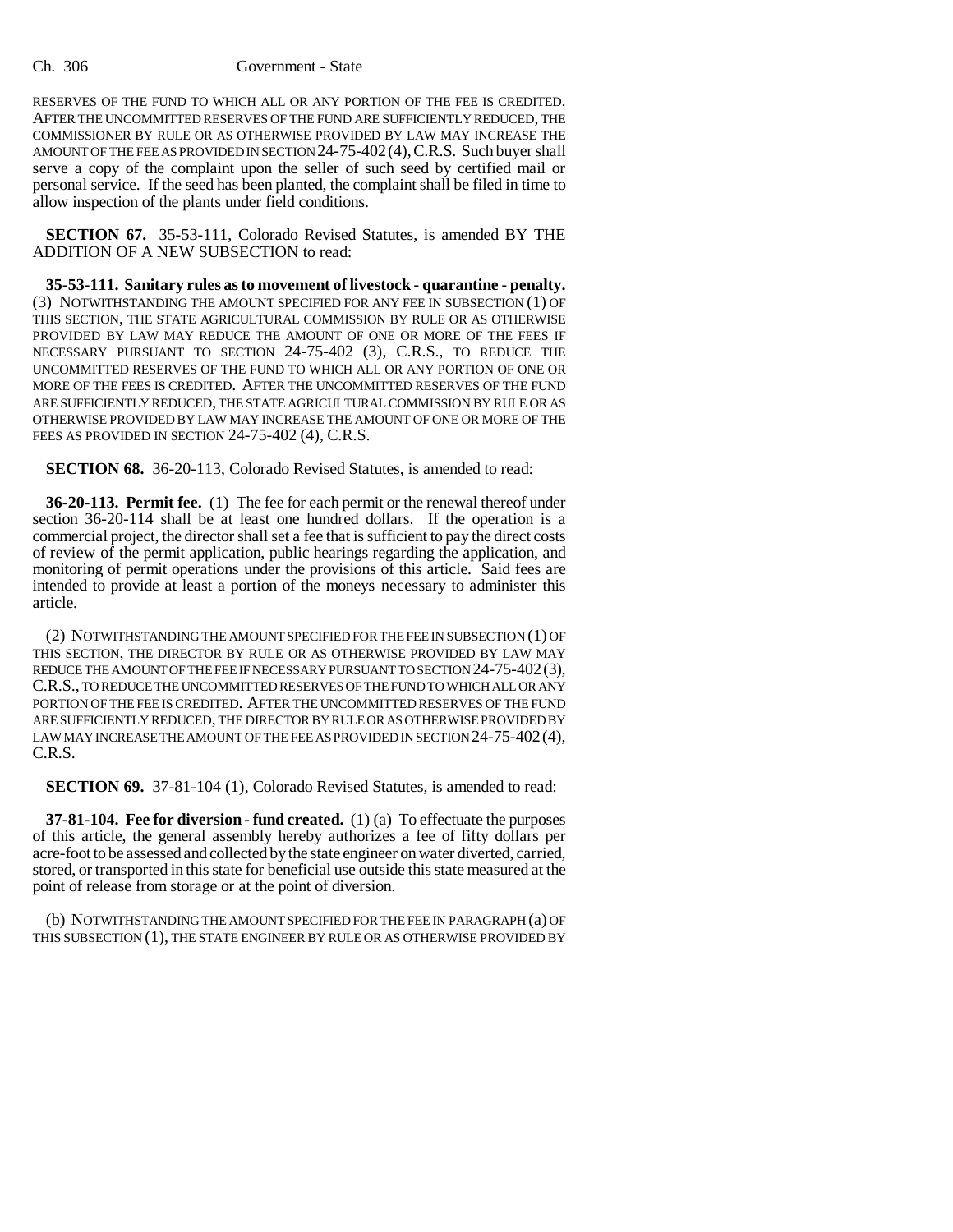LAW MAY REDUCE THE AMOUNT OF THE FEE IF NECESSARY PURSUANT TO SECTION 24-75-402 (3), C.R.S., TO REDUCE THE UNCOMMITTED RESERVES OF THE FUND TO WHICH ALL OR ANY PORTION OF THE FEE IS CREDITED. AFTER THE UNCOMMITTED RESERVES OF THE FUND ARE SUFFICIENTLY REDUCED, THE STATE ENGINEER BY RULE OR AS OTHERWISE PROVIDED BY LAW MAY INCREASE THE AMOUNT OF THE FEE AS PROVIDED IN SECTION 24-75-402 (4), C.R.S.

**SECTION 70.** 37-90-105 (2), Colorado Revised Statutes, is amended to read:

**37-90-105. Small capacity wells.** (2) (a) A fee of sixty dollars shall accompany any application for a new well permit under this section. A fee of twenty dollars shall accompany any application for a replacement well of the type described in subsection (1) of this section.

(b) NOTWITHSTANDING THE AMOUNT SPECIFIED FOR ANY FEE IN PARAGRAPH (a) OF THIS SUBSECTION (2), THE COMMISSION BY RULE OR AS OTHERWISE PROVIDED BY LAW MAY REDUCE THE AMOUNT OF ONE OR MORE OF THE FEES IF NECESSARY PURSUANT TO SECTION 24-75-402 (3), C.R.S., TO REDUCE THE UNCOMMITTED RESERVES OF THE FUND TO WHICH ALL OR ANY PORTION OF ONE OR MORE OF THE FEES IS CREDITED. AFTER THE UNCOMMITTED RESERVES OF THE FUND ARE SUFFICIENTLY REDUCED, THE COMMISSION BY RULE OR AS OTHERWISE PROVIDED BY LAW MAY INCREASE THE AMOUNT OF ONE OR MORE OF THE FEES AS PROVIDED IN SECTION 24-75-402 (4), C.R.S.

**SECTION 71.** 37-90-107 (6), Colorado Revised Statutes, is amended BY THE ADDITION OF A NEW PARAGRAPH to read:

**37-90-107. Application for use of ground water - publication of notice conditional permit - hearing on objections - well permits.** (6) (g) NOTWITHSTANDING THE AMOUNT SPECIFIED FOR ANY FEE IN PARAGRAPH (d) OF THIS SUBSECTION (6), THE COMMISSION BY RULE OR AS OTHERWISE PROVIDED BY LAW MAY REDUCE THE AMOUNT OF ONE OR MORE OF THE FEES IF NECESSARY PURSUANT TO SECTION 24-75-402 (3), C.R.S., TO REDUCE THE UNCOMMITTED RESERVES OF THE FUND TO WHICH ALL OR ANY PORTION OF ONE OR MORE OF THE FEES IS CREDITED. AFTER THE UNCOMMITTED RESERVES OF THE FUND ARE SUFFICIENTLY REDUCED, THE COMMISSION BY RULE OR AS OTHERWISE PROVIDED BY LAW MAY INCREASE THE AMOUNT OF ONE OR MORE OF THE FEES AS PROVIDED IN SECTION 24-75-402 (4), C.R.S.

**SECTION 72.** 37-90-108, Colorado Revised Statutes, is amended BY THE ADDITION OF A NEW SUBSECTION to read:

**37-90-108. Final permit - evidence of well construction and beneficial use limitations.** (7) NOTWITHSTANDING THE AMOUNT SPECIFIED FOR ANY FEE IN THIS SECTION, THE COMMISSION BY RULE OR AS OTHERWISE PROVIDED BY LAW MAY REDUCE THE AMOUNT OF ONE OR MORE OF THE FEES IF NECESSARY PURSUANT TO SECTION 24-75-402 (3), C.R.S., TO REDUCE THE UNCOMMITTED RESERVES OF THE FUND TO WHICH ALL OR ANY PORTION OF ONE OR MORE OF THE FEES IS CREDITED. AFTER THE UNCOMMITTED RESERVES OF THE FUND ARE SUFFICIENTLY REDUCED, THE COMMISSION BY RULE OR AS OTHERWISE PROVIDED BY LAW MAY INCREASE THE AMOUNT OF ONE OR MORE OF THE FEES AS PROVIDED IN SECTION 24-75-402 (4),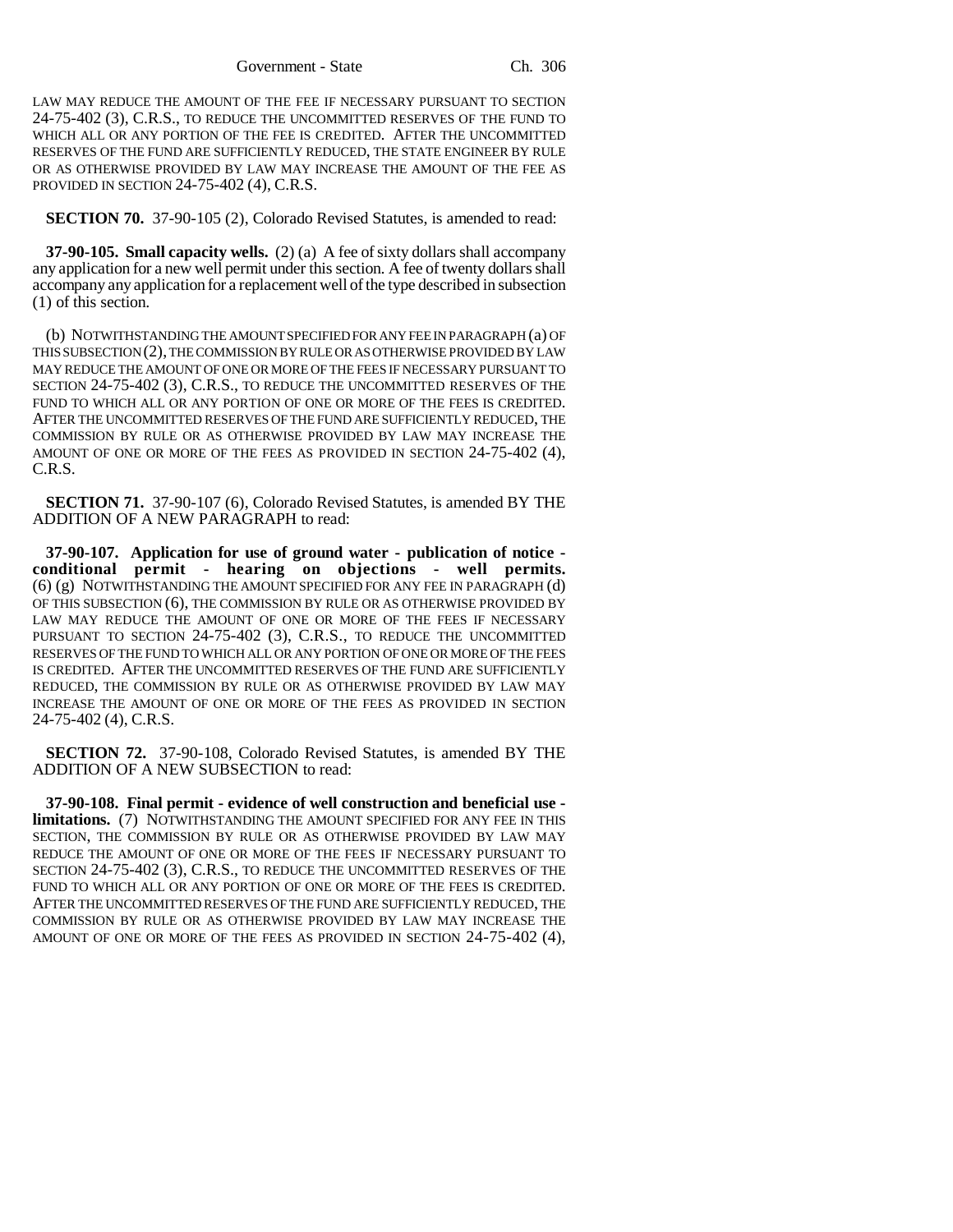### C.R.S.

**SECTION 73.** 37-90-116, Colorado Revised Statutes, is amended BY THE ADDITION OF A NEW SUBSECTION to read:

**37-90-116. Fees.** (3) NOTWITHSTANDING THE AMOUNT SPECIFIED FOR ANY FEE IN SUBSECTION (1) OF THIS SECTION, THE COMMISSION BY RULE OR AS OTHERWISE PROVIDED BY LAW MAY REDUCE THE AMOUNT OF ONE OR MORE OF THE FEES IF NECESSARY PURSUANT TO SECTION 24-75-402 (3), C.R.S., TO REDUCE THE UNCOMMITTED RESERVES OF THE FUND TO WHICH ALL OR ANY PORTION OF ONE OR MORE OF THE FEES IS CREDITED. AFTER THE UNCOMMITTED RESERVES OF THE FUND ARE SUFFICIENTLY REDUCED, THE COMMISSION BY RULE OR AS OTHERWISE PROVIDED BY LAW MAY INCREASE THE AMOUNT OF ONE OR MORE OF THE FEES AS PROVIDED IN SECTION 24-75-402 (4), C.R.S.

**SECTION 74.** 37-90-137, Colorado Revised Statutes, is amended BY THE ADDITION OF A NEW SUBSECTION to read:

**37-90-137. Permits to construct wells outside designated basins - fees permit no ground water right - evidence - time limitation - well permits.** (13) NOTWITHSTANDING THE AMOUNT SPECIFIED FOR ANY FEE IN THIS SECTION, THE COMMISSION BY RULE OR AS OTHERWISE PROVIDED BY LAW MAY REDUCE THE AMOUNT OF ONE OR MORE OF THE FEES IF NECESSARY PURSUANT TO SECTION 24-75-402 (3), C.R.S., TO REDUCE THE UNCOMMITTED RESERVES OF THE FUND TO WHICH ALL OR ANY PORTION OF ONE OR MORE OF THE FEES IS CREDITED. AFTER THE UNCOMMITTED RESERVES OF THE FUND ARE SUFFICIENTLY REDUCED, THE COMMISSION BY RULE OR AS OTHERWISE PROVIDED BY LAW MAY INCREASE THE AMOUNT OF ONE OR MORE OF THE FEES AS PROVIDED IN SECTION 24-75-402 (4), C.R.S.

**SECTION 75.** 37-92-302 (3) (c), Colorado Revised Statutes, is amended to read:

**37-92-302. Applications for water rights or changes of such rights - plans for augmentation.** (3) (c) (I) Not later than the end of such month, a copy of such resume shall be mailed by the referee or the water clerk to each person who the referee has reason to believe would be affected or who has requested the same by submitting his name and address to the water clerk. The water clerk shall maintain a mailing list of such names and addresses so submitted, and persons desiring to have their names and addresses retained on such list must resubmit the same by January 5. Persons who have not so resubmitted their names and addresses shall not be retained on such list, but they may submit their names and addresses at any time thereafter for inclusion on the list subject to the foregoing. In order to obtain a copy of a resume for a particular month, a person's name and address must be received not later than the fifth day of the month of publication of the resume. A fee of twelve dollars shall be payable for inclusion on the mailing list for a calendar year prorated at one dollar per month for a lesser period. A copy of the resume shall be furnished without charge to the state engineer and the appropriate division engineer.

(II) NOTWITHSTANDING THE AMOUNT SPECIFIED FOR THE FEE IN SUBPARAGRAPH (I) OF THIS PARAGRAPH (c), THE GROUND WATER COMMISSION BY RULE OR AS OTHERWISE PROVIDED BY LAW MAY REDUCE THE AMOUNT OF THE FEE IF NECESSARY PURSUANT TO SECTION 24-75-402 (3), C.R.S., TO REDUCE THE UNCOMMITTED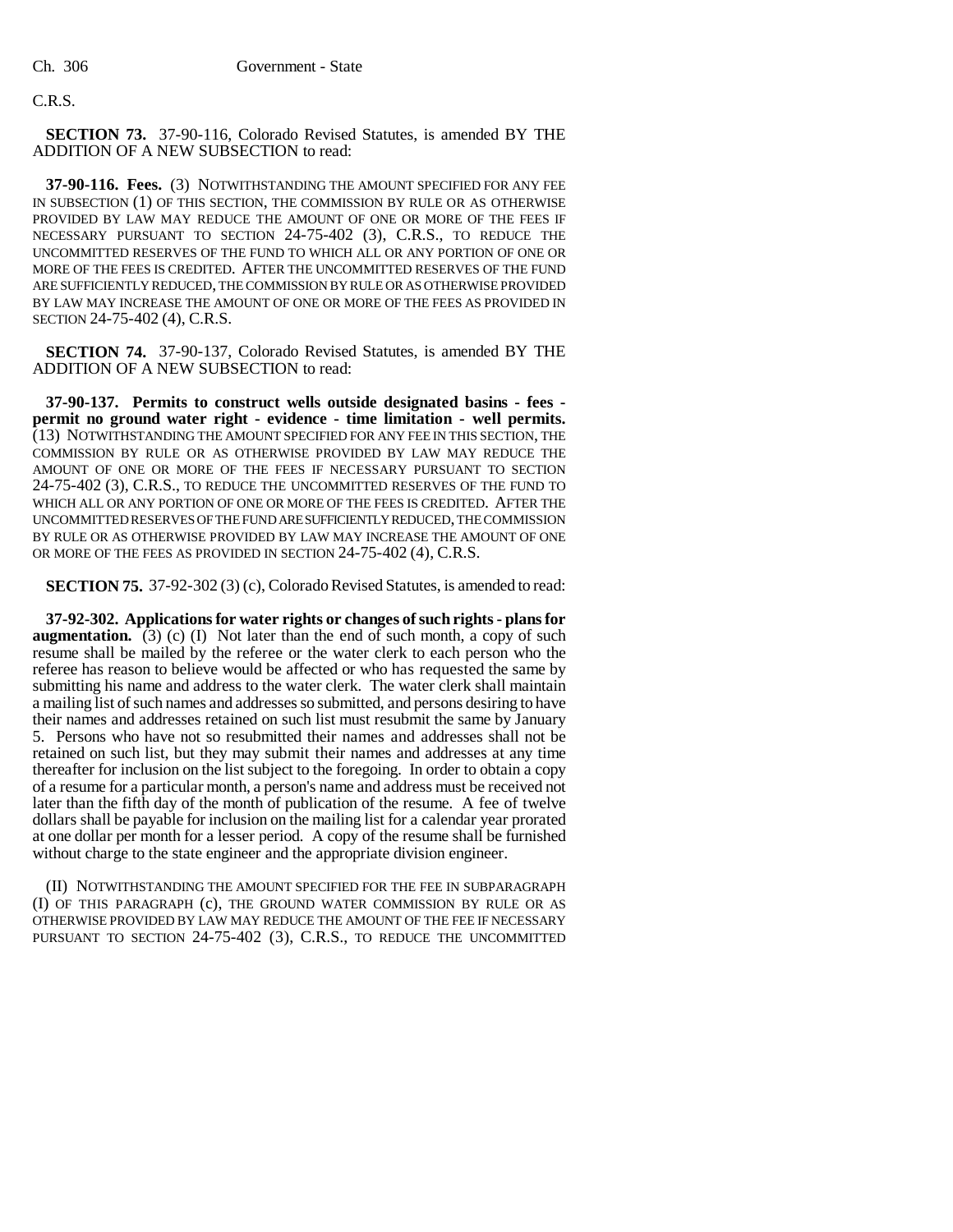RESERVES OF THE FUND TO WHICH ALL OR ANY PORTION OF THE FEE IS CREDITED. AFTER THE UNCOMMITTED RESERVES OF THE FUND ARE SUFFICIENTLY REDUCED, THE GROUND WATER COMMISSION BY RULE OR AS OTHERWISE PROVIDED BY LAW MAY INCREASE THE AMOUNT OF THE FEE AS PROVIDED IN SECTION 24-75-402 (4), C.R.S.

**SECTION 76.** 37-92-304 (8), Colorado Revised Statutes, is amended to read:

**37-92-304. Proceedings by the water judge.** (8) A copy of such judgment and decree shall be filed with the state engineer and the division engineer, and a copy thereof shall be provided by the water clerk to any other person requesting same upon payment of a fee of seventy-five cents per page; EXCEPT THAT THE STATE ENGINEER BY RULE OR AS OTHERWISE PROVIDED BY LAW MAY REDUCE THE AMOUNT OF THE FEE IF NECESSARY PURSUANT TO SECTION 24-75-402 (3), C.R.S., TO REDUCE THE UNCOMMITTED RESERVES OF THE FUND TO WHICH ALL OR ANY PORTION OF THE FEE IS CREDITED. AFTER THE UNCOMMITTED RESERVES OF THE FUND ARE SUFFICIENTLY REDUCED, THE STATE ENGINEER BY RULE OR AS OTHERWISE PROVIDED BY LAW MAY INCREASE THE AMOUNT OF THE FEE AS PROVIDED IN SECTION 24-75-402 (4), C.R.S. Promptly after receiving a judgment and decree, the division engineer and the state engineer shall enter in their records the determinations therein made as to priority, location, and use of the water rights and conditional water rights, and they shall regulate the distribution of water accordingly.

**SECTION 77.** 37-92-401, Colorado Revised Statutes, is amended BY THE ADDITION OF A NEW SUBSECTION to read:

**37-92-401. Biennial tabulations of priorities and decennial abandonment lists.** (12) NOTWITHSTANDING THE AMOUNT SPECIFIED FOR ANY FEE IN THIS SECTION, THE STATE ENGINEER BY RULE OR AS OTHERWISE PROVIDED BY LAW MAY REDUCE THE AMOUNT OF ONE OR MORE OF THE FEES IF NECESSARY PURSUANT TO SECTION 24-75-402 (3), C.R.S., TO REDUCE THE UNCOMMITTED RESERVES OF THE FUND TO WHICH ALL OR ANY PORTION OF ONE OR MORE OF THE FEES IS CREDITED. AFTER THE UNCOMMITTED RESERVES OF THE FUND ARE SUFFICIENTLY REDUCED, THE STATE ENGINEER BY RULE OR AS OTHERWISE PROVIDED BY LAW MAY INCREASE THE AMOUNT OF ONE OR MORE OF THE FEES AS PROVIDED IN SECTION 24-75-402 (4), C.R.S.

**SECTION 78.** 37-92-402, Colorado Revised Statutes, is amended BY THE ADDITION OF A NEW SUBSECTION to read:

**37-92-402. Special procedures for the 1978 tabulation and abandonment list.** (15) NOTWITHSTANDING THE AMOUNT SPECIFIED FOR ANY FEE IN THIS SECTION, THE STATE ENGINEER BY RULE OR AS OTHERWISE PROVIDED BY LAW MAY REDUCE THE AMOUNT OF ONE OR MORE OF THE FEES IF NECESSARY PURSUANT TO SECTION 24-75-402 (3), C.R.S., TO REDUCE THE UNCOMMITTED RESERVES OF THE FUND TO WHICH ALL OR ANY PORTION OF ONE OR MORE OF THE FEES IS CREDITED. AFTER THE UNCOMMITTED RESERVES OF THE FUND ARE SUFFICIENTLY REDUCED, THE STATE ENGINEER BY RULE OR AS OTHERWISE PROVIDED BY LAW MAY INCREASE THE AMOUNT OF ONE OR MORE OF THE FEES AS PROVIDED IN SECTION 24-75-402 (4), C.R.S.

**SECTION 79.** 37-92-602, Colorado Revised Statutes, is amended BY THE ADDITION OF A NEW SUBSECTION to read: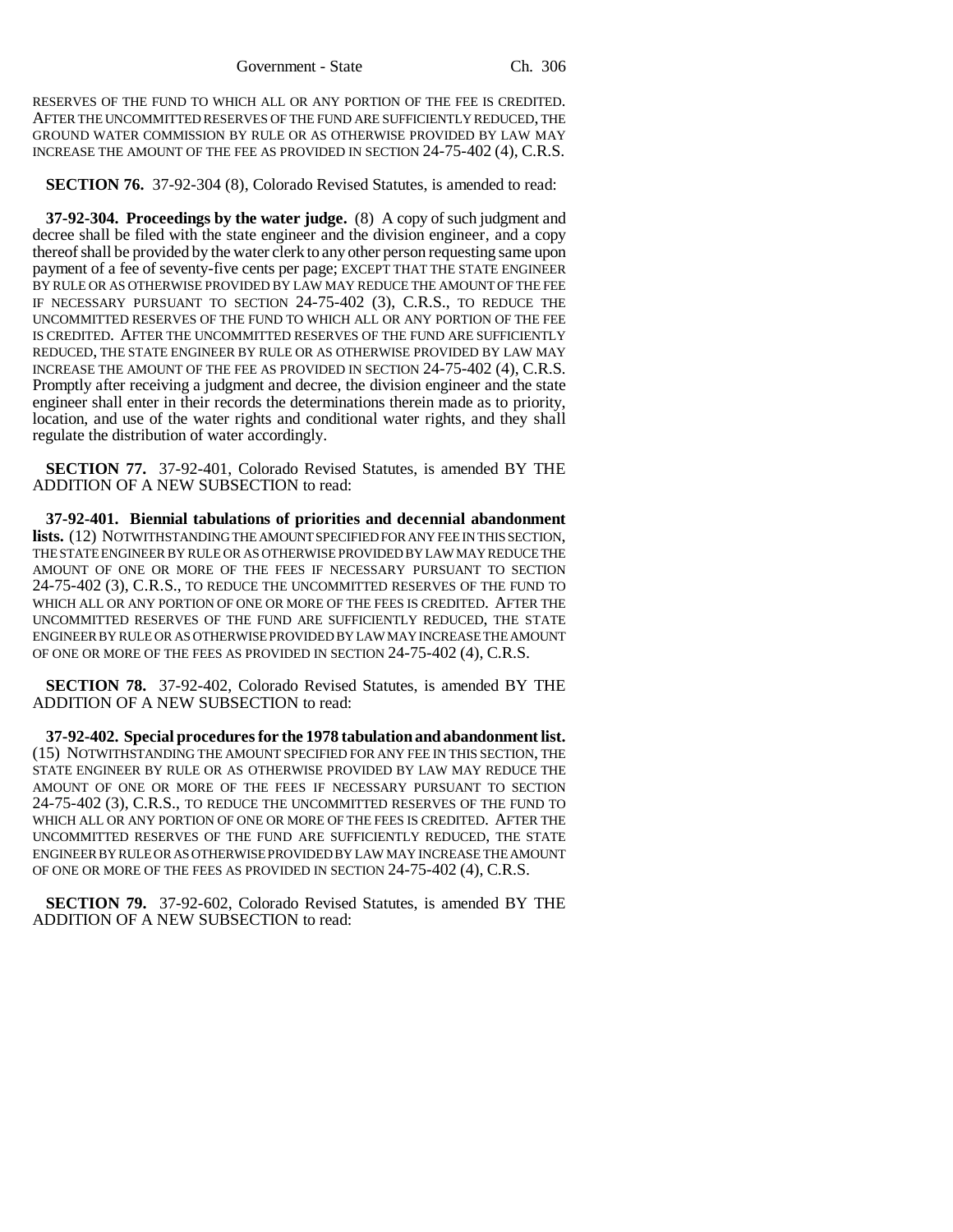**37-92-602. Exemptions - presumptions - legislative declaration.** (7) NOTWITHSTANDING THE AMOUNT SPECIFIED FOR ANY FEE IN THIS SECTION, THE STATE ENGINEER BY RULE OR AS OTHERWISE PROVIDED BY LAW MAY REDUCE THE AMOUNT OF ONE OR MORE OF THE FEES IF NECESSARY PURSUANT TO SECTION 24-75-402 (3), C.R.S., TO REDUCE THE UNCOMMITTED RESERVES OF THE FUND TO WHICH ALL OR ANY PORTION OF ONE OR MORE OF THE FEES IS CREDITED. AFTER THE UNCOMMITTED RESERVES OF THE FUND ARE SUFFICIENTLY REDUCED, THE STATE ENGINEER BY RULE OR AS OTHERWISE PROVIDED BY LAW MAY INCREASE THE AMOUNT OF ONE OR MORE OF THE FEES AS PROVIDED IN SECTION 24-75-402 (4), C.R.S.

**SECTION 80.** 38-25.5-103 (3), Colorado Revised Statutes, is amended to read:

**38-25.5-103. Copies of returns and filings - summary statement - fees.** (3) (a) A fee of ten dollars shall be collected for each specifically identified tax included in such summary statement issued by a public entity. A fee of one dollar and twenty-five cents shall be collected for each page of tax returns and filings of a taxpayer copied and delivered by a public entity.

(b) NOTWITHSTANDING THE AMOUNT OF ANY FEE SPECIFIED IN PARAGRAPH (a) OF THIS SUBSECTION (3), IF THE PUBLIC ENTITY COLLECTING THE FEE IS A STATE AGENCY, THE EXECUTIVE DIRECTOR OF THE STATE AGENCY BY RULE OR AS OTHERWISE PROVIDED BY LAW MAY REDUCE THE AMOUNT OF ONE OR MORE OF THE FEES IF NECESSARY PURSUANT TO SECTION 24-75-402 (3), C.R.S., TO REDUCE THE UNCOMMITTED RESERVES OF THE FUND TO WHICH ALL OR ANY PORTION OF ONE OR MORE OF THE FEES IS CREDITED. AFTER THE UNCOMMITTED RESERVES OF THE FUND ARE SUFFICIENTLY REDUCED, THE EXECUTIVE DIRECTOR OF THE STATE AGENCY BY RULE OR AS OTHERWISE PROVIDED BY LAW MAY INCREASE THE AMOUNT OF ONE OR MORE OF THE FEES AS PROVIDED IN SECTION 24-75-402 (4), C.R.S.

**SECTION 81.** 39-11-114 (3), Colorado Revised Statutes, is amended to read:

**39-11-114. Record of sales of tax liens on real estate and mobile homes.** (3) (a) Upon recordation of the tax sale, the treasurer shall also make a separate list of all mobile homes for which tax liens are sold at the sale and file such list with the motor vehicle division of the department of revenue. Such list shall include the mobile home's identification number, year and make, parcel number, and all pertinent tax sale information. For maintaining this recorded tax sale information on mobile homes, the executive director of the department of revenue may impose a fee of five dollars which shall become part of the mobile home tax sale redemption cost.

(b) NOTWITHSTANDING THE AMOUNT SPECIFIED FOR THE FEE IN THIS SECTION, THE EXECUTIVE DIRECTOR OF THE DEPARTMENT OF REVENUE BY RULE OR AS OTHERWISE PROVIDED BY LAW MAY REDUCE THE AMOUNT OF THE FEE IF NECESSARY PURSUANT TO SECTION 24-75-402 (3), C.R.S., TO REDUCE THE UNCOMMITTED RESERVES OF THE FUND TO WHICH ALL OR ANY PORTION OF THE FEE IS CREDITED. AFTER THE UNCOMMITTED RESERVES OF THE FUND ARE SUFFICIENTLY REDUCED, THE EXECUTIVE DIRECTOR BY RULE OR AS OTHERWISE PROVIDED BY LAW MAY INCREASE THE AMOUNT OF THE FEE AS PROVIDED IN SECTION 24-75-402 (4), C.R.S.

**SECTION 82.** 39-22-514, Colorado Revised Statutes, is amended BY THE ADDITION OF A NEW SUBSECTION to read: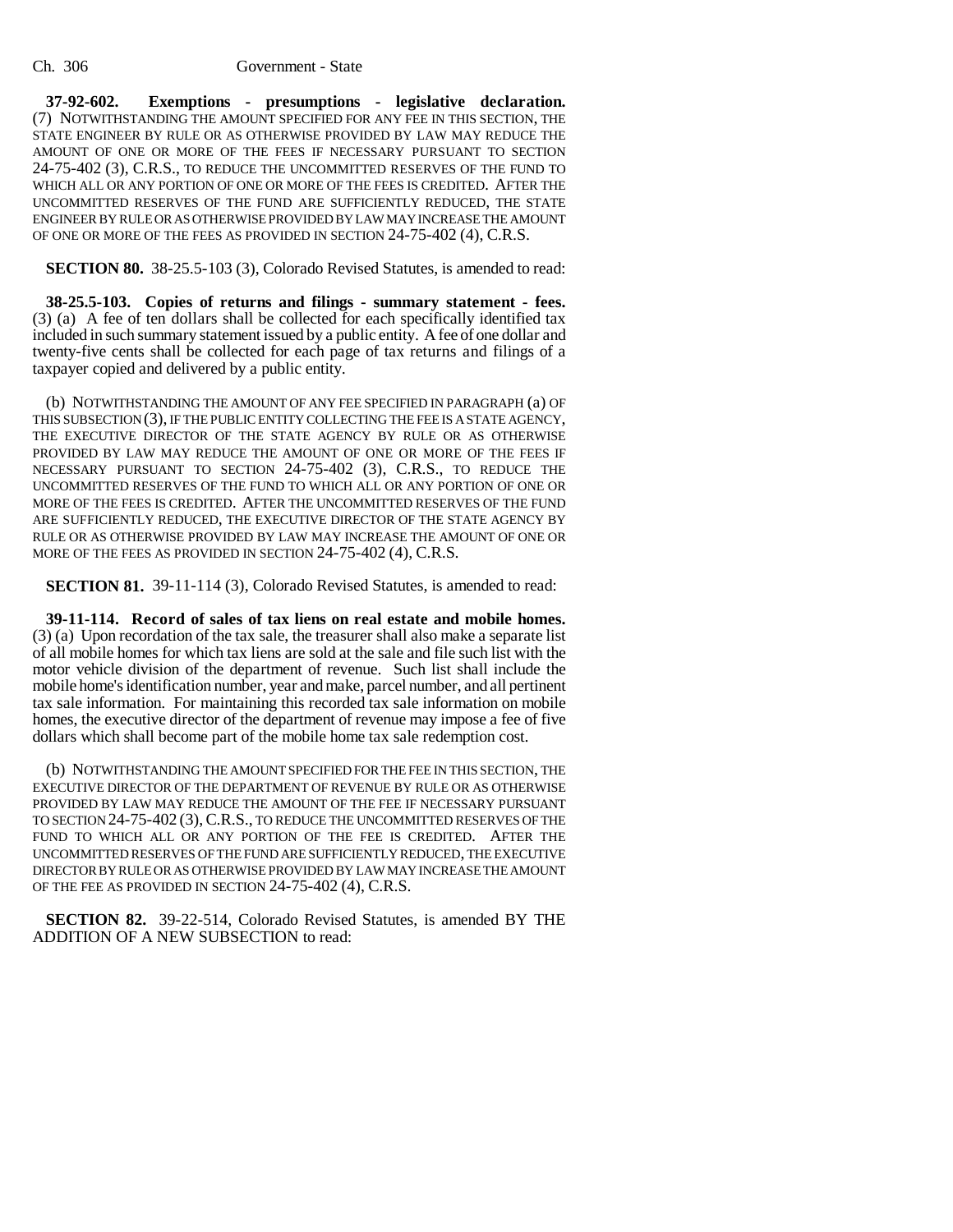**39-22-514. Tax credit for qualified costs incurred in preservation of historic properties.** (11.5) NOTWITHSTANDING THE AMOUNT SPECIFIED FOR ANY FEE IN THIS SECTION, THE EXECUTIVE DIRECTOR BY RULE OR AS OTHERWISE PROVIDED BY LAW MAY REDUCE THE AMOUNT OF ONE OR MORE OF THE FEES IF NECESSARY PURSUANT TO SECTION 24-75-402 (3), C.R.S., TO REDUCE THE UNCOMMITTED RESERVES OF THE FUND TO WHICH ALL OR ANY PORTION OF ONE OR MORE OF THE FEES IS CREDITED. AFTER THE UNCOMMITTED RESERVES OF THE FUND ARE SUFFICIENTLY REDUCED, THE EXECUTIVE DIRECTOR BY RULE OR AS OTHERWISE PROVIDED BY LAW MAY INCREASE THE AMOUNT OF ONE OR MORE OF THE FEES AS PROVIDED IN SECTION 24-75-402 (4), C.R.S.

**SECTION 83.** 39-26-103, Colorado Revised Statutes, is amended BY THE ADDITION OF A NEW SUBSECTION to read:

**39-26-103. Licenses - fee - revocation.** (10) NOTWITHSTANDING THE AMOUNT SPECIFIED FOR ANY FEE IN THIS SECTION, THE EXECUTIVE DIRECTOR OF THE DEPARTMENT OF REVENUE BY RULE OR AS OTHERWISE PROVIDED BY LAW MAY REDUCE THE AMOUNT OF ONE OR MORE OF THE FEES IF NECESSARY PURSUANT TO SECTION 24-75-402 (3), C.R.S., TO REDUCE THE UNCOMMITTED RESERVES OF THE FUND TO WHICH ALL OR ANY PORTION OF ONE OR MORE OF THE FEES IS CREDITED. AFTER THE UNCOMMITTED RESERVES OF THE FUND ARE SUFFICIENTLY REDUCED, THE EXECUTIVE DIRECTOR OF THE DEPARTMENT OF REVENUE BY RULE OR AS OTHERWISE PROVIDED BY LAW MAY INCREASE THE AMOUNT OF ONE OR MORE OF THE FEES AS PROVIDED IN SECTION 24-75-402 (4), C.R.S.

**SECTION 84.** 39-26-114 (7) (b) (V), Colorado Revised Statutes, is amended to read:

**39-26-114. Exemptions - disputes - credits or refunds.** (7) (b) To be eligible for the exemption provided for in this subsection (7), each vendor shall:

(V) Remit a fee of ten cents per machine with the application submitted under this paragraph (b), to defray the expenses of the department of revenue in furnishing such identification numbers; EXCEPT THAT THE EXECUTIVE DIRECTOR OF THE DEPARTMENT OF REVENUE BY RULE OR AS OTHERWISE PROVIDED BY LAW MAY REDUCE THE AMOUNT OF THE FEE IF NECESSARY PURSUANT TO SECTION 24-75-402 (3), C.R.S., TO REDUCE THE UNCOMMITTED RESERVES OF THE FUND TO WHICH ALL OR ANY PORTION OF THE FEE IS CREDITED. AFTER THE UNCOMMITTED RESERVES OF THE FUND ARE SUFFICIENTLY REDUCED, THE EXECUTIVE DIRECTOR BY RULE OR AS OTHERWISE PROVIDED BY LAW MAY INCREASE THE AMOUNT OF THE FEE AS PROVIDED IN SECTION 24-75-402 (4), C.R.S.

**SECTION 85.** 39-27-204 (1), Colorado Revised Statutes, is amended BY THE ADDITION OF A NEW PARAGRAPH to read:

**39-27-204. Licenses - deposits - exception.** (1) (f) NOTWITHSTANDING THE AMOUNT SPECIFIED FOR ANY FEE IN THIS SUBSECTION (1), THE EXECUTIVE DIRECTOR OF THE DEPARTMENT OF REVENUE BY RULE OR AS OTHERWISE PROVIDED BY LAW MAY REDUCE THE AMOUNT OF ONE OR MORE OF THE FEES IF NECESSARY PURSUANT TO SECTION 24-75-402 (3), C.R.S., TO REDUCE THE UNCOMMITTED RESERVES OF THE FUND TO WHICH ALL OR ANY PORTION OF ONE OR MORE OF THE FEES IS CREDITED.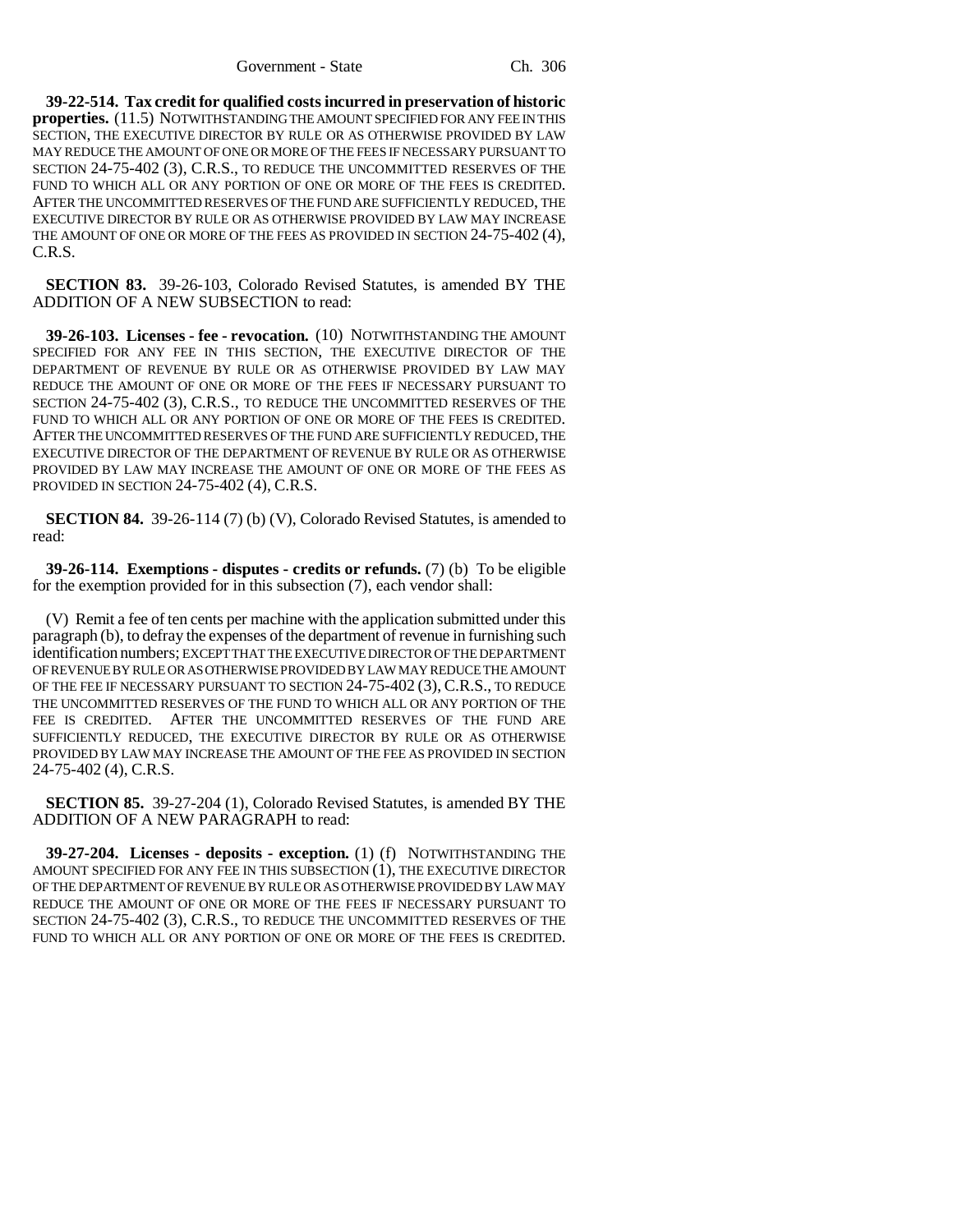AFTER THE UNCOMMITTED RESERVES OF THE FUND ARE SUFFICIENTLY REDUCED, THE EXECUTIVE DIRECTOR BY RULE OR AS OTHERWISE PROVIDED BY LAW MAY INCREASE THE AMOUNT OF ONE OR MORE OF THE FEES AS PROVIDED IN SECTION 24-75-402 (4), C.R.S.

**SECTION 86.** 40-2-110.5, Colorado Revised Statutes, is amended BY THE ADDITION OF A NEW SUBSECTION to read:

**40-2-110.5. Annual fees - motor carriers.** (8) NOTWITHSTANDING THE AMOUNT SPECIFIED FOR ANY FEE IN THIS SECTION, THE COMMISSION BY RULE OR AS OTHERWISE PROVIDED BY LAW MAY REDUCE THE AMOUNT OF ONE OR MORE OF THE FEES IF NECESSARY PURSUANT TO SECTION 24-75-402 (3), C.R.S., TO REDUCE THE UNCOMMITTED RESERVES OF THE FUND TO WHICH ALL OR ANY PORTION OF ONE OR MORE OF THE FEES IS CREDITED. AFTER THE UNCOMMITTED RESERVES OF THE FUND ARE SUFFICIENTLY REDUCED, THE COMMISSION BY RULE OR AS OTHERWISE PROVIDED BY LAW MAY INCREASE THE AMOUNT OF ONE OR MORE OF THE FEES AS PROVIDED IN SECTION 24-75-402 (4), C.R.S.

**SECTION 87.** 40-3.4-108 (2), Colorado Revised Statutes, is amended to read:

**40-3.4-108. Funding - federal requirements - program participation low-income telephone assistance fund.** (2) (a) Upon collecting the charge imposed pursuant to subsection (1) of this section, each provider may retain, from the total charges collected, an amount sufficient to reimburse such provider for its provision of low-income telephone assistance and shall transmit the remaining portion of the total charges collected to the state treasurer, who shall credit the same to the low-income telephone assistance fund, which fund is hereby created. The moneys in the fund shall be subject to annual appropriation by the general assembly for the direct and indirect costs incurred by the department of human services under this article.

(b) THE LOW-INCOME TELEPHONE ASSISTANCE FUND MAY MAINTAIN AN AMOUNT OF UNCOMMITTED RESERVES, AS DEFINED IN SECTION  $24-75-402$  (2) (g), C.R.S., THAT SHALL NOT EXCEED TWO HUNDRED FIFTY THOUSAND DOLLARS.

**SECTION 88.** 40-10-109, Colorado Revised Statutes, is amended to read:

**40-10-109. Filing and issuance fees for certificates.** (1) The commission shall collect from all motor vehicle carriers the following fees: Filing fee for application for certificate of public convenience and necessity to operate in intrastate commerce, thirty-five dollars; filing fee for application to register interstate operating rights as set out in section 40-10-120, fifteen dollars; filing fee for transfer or lease of a certificate of public convenience and necessity in intrastate commerce, thirty-five dollars; and filing fee for transfer of a registration of interstate operating rights, five dollars. In addition, the commission shall charge a fee of five dollars for issuing a certificate of public convenience and necessity in intrastate commerce or a registration in interstate commerce, or both. All fees collected under this section shall be transmitted to the state treasurer, who shall credit the same to the public utilities commission motor carrier fund.

(2) NOTWITHSTANDING THE AMOUNT SPECIFIED FOR ANY FEE IN SUBSECTION (1)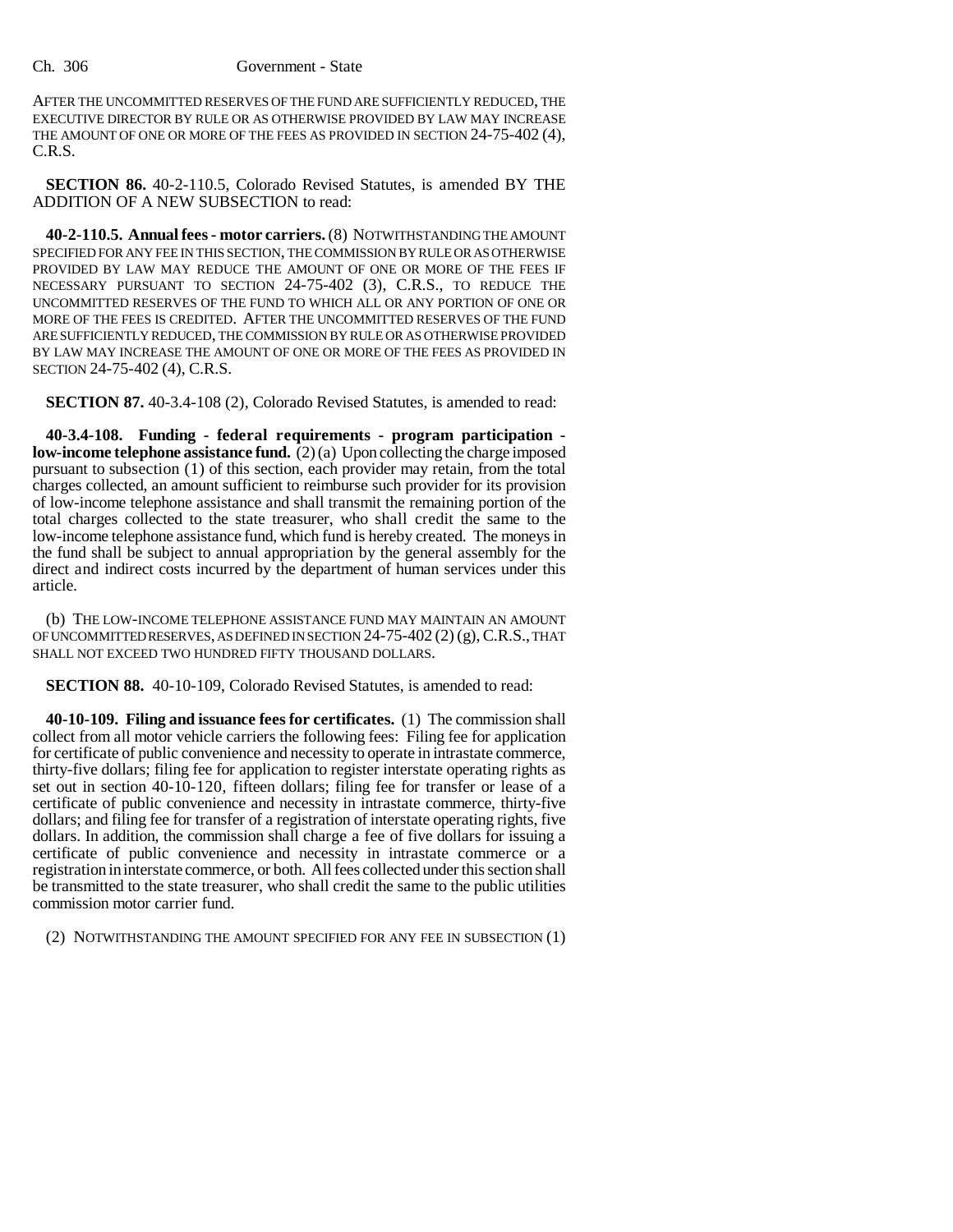OF THIS SECTION, THE COMMISSION BY RULE OR AS OTHERWISE PROVIDED BY LAW MAY REDUCE THE AMOUNT OF ONE OR MORE OF THE FEES IF NECESSARY PURSUANT TO SECTION 24-75-402 (3), C.R.S., TO REDUCE THE UNCOMMITTED RESERVES OF THE FUND TO WHICH ALL OR ANY PORTION OF ONE OR MORE OF THE FEES IS CREDITED. AFTER THE UNCOMMITTED RESERVES OF THE FUND ARE SUFFICIENTLY REDUCED, THE COMMISSION BY RULE OR AS OTHERWISE PROVIDED BY LAW MAY INCREASE THE AMOUNT OF ONE OR MORE OF THE FEES AS PROVIDED IN SECTION 24-75-402 (4), C.R.S.

**SECTION 89.** 40-11-108, Colorado Revised Statutes, is amended to read:

**40-11-108. Filing fees and issuance fees for permits.** (1) The commission shall collect from all contract carriers by motor vehicle the following fees: Filing fee for application for a permit in intrastate commerce, thirty-five dollars; filing fee for application to register interstate operating rights as set out in section 40-11-115, fifteen dollars; filing fee for application to transfer or lease a permit authorizing intrastate commerce, thirty-five dollars; filing fee for application to transfer a registration of interstate operating rights, five dollars. In addition, the commission shall collect a fee of five dollars for issuing a permit or a registration in interstate commerce, or both. All fees collected under this section shall be transmitted to the state treasurer, who shall credit the same to the public utilities commission motor carrier fund.

(2) NOTWITHSTANDING THE AMOUNT SPECIFIED FOR ANY FEE IN SUBSECTION (1) OF THIS SECTION, THE COMMISSION BY RULE OR AS OTHERWISE PROVIDED BY LAW MAY REDUCE THE AMOUNT OF ONE OR MORE OF THE FEES IF NECESSARY PURSUANT TO SECTION 24-75-402 (3), C.R.S., TO REDUCE THE UNCOMMITTED RESERVES OF THE FUND TO WHICH ALL OR ANY PORTION OF ONE OR MORE OF THE FEES IS CREDITED. AFTER THE UNCOMMITTED RESERVES OF THE FUND ARE SUFFICIENTLY REDUCED, THE COMMISSION BY RULE OR AS OTHERWISE PROVIDED BY LAW MAY INCREASE THE AMOUNT OF ONE OR MORE OF THE FEES AS PROVIDED IN SECTION 24-75-402 (4), C.R.S.

**SECTION 90.** 40-13-104, Colorado Revised Statutes, is amended to read:

**40-13-104. Requirements for issuance of permit.** (1) Application for a permit under this article shall be made to the commission in such form and with such information, including rates and charges, as the commission may require, accompanied by a fee of ten dollars and by satisfactory evidence of insurance or bond as required by section 40-13-105.

(2) NOTWITHSTANDING THE AMOUNT SPECIFIED FOR THE FEE IN SUBSECTION (1) OF THIS SECTION, THE COMMISSION BY RULE OR AS OTHERWISE PROVIDED BY LAW MAY REDUCE THE AMOUNT OF THE FEE IF NECESSARY PURSUANT TO SECTION 24-75-402(3), C.R.S., TO REDUCE THE UNCOMMITTED RESERVES OF THE FUND TO WHICH ALL OR ANY PORTION OF THE FEE IS CREDITED. AFTER THE UNCOMMITTED RESERVES OF THE FUND ARE SUFFICIENTLY REDUCED, THE COMMISSION BY RULE OR AS OTHERWISE PROVIDED BY LAW MAY INCREASE THE AMOUNT OF THE FEE AS PROVIDED IN SECTION 24-75-402 (4), C.R.S.

**SECTION 91.** 40-16-110, Colorado Revised Statutes, is amended BY THE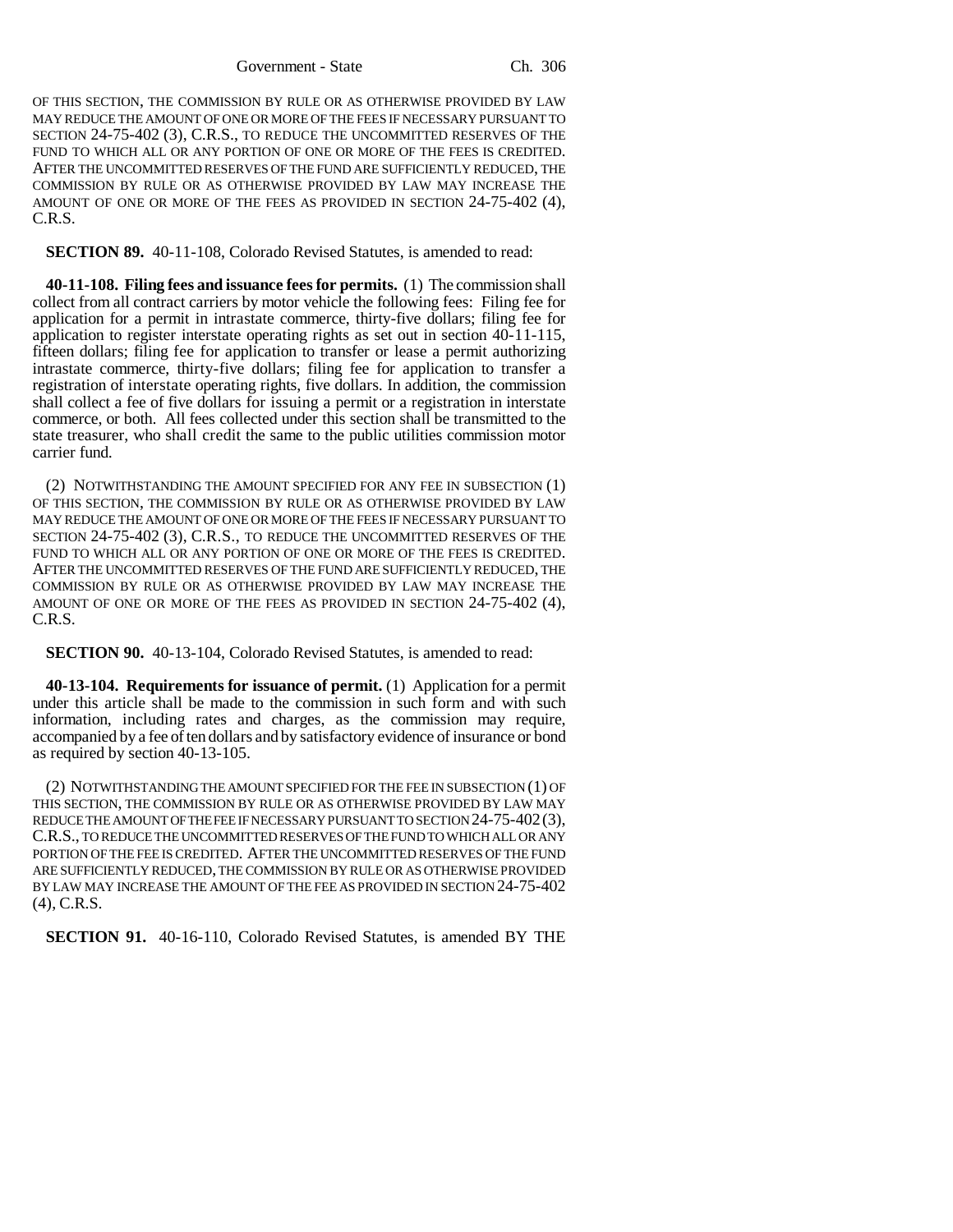## ADDITION OF A NEW SUBSECTION to read:

**40-16-110. Legislative declaration - federal preemption - property carriers to surrender certificates and permits - issuance by ports of entry.** (6) NOTWITHSTANDING THE AMOUNT SPECIFIED FOR ANY FEE IN THIS SECTION, THE COMMISSION BY RULE OR AS OTHERWISE PROVIDED BY LAW MAY REDUCE THE AMOUNT OF ONE OR MORE OF THE FEES IF NECESSARY PURSUANT TO SECTION 24-75-402 (3), C.R.S., TO REDUCE THE UNCOMMITTED RESERVES OF THE FUND TO WHICH ALL OR ANY PORTION OF ONE OR MORE OF THE FEES IS CREDITED. AFTER THE UNCOMMITTED RESERVES OF THE FUND ARE SUFFICIENTLY REDUCED, THE COMMISSION BY RULE OR AS OTHERWISE PROVIDED BY LAW MAY INCREASE THE AMOUNT OF ONE OR MORE OF THE FEES AS PROVIDED IN SECTION 24-75-402 (4), C.R.S.

**SECTION 92.** 42-1-206, Colorado Revised Statutes, is amended BY THE ADDITION OF A NEW SUBSECTION to read:

**42-1-206. Records open to inspection - furnishing of copies.** (4) NOTWITHSTANDING THE AMOUNT SPECIFIED FOR ANY FEE IN THIS SECTION, THE EXECUTIVE DIRECTOR OF THE DEPARTMENT BY RULE OR AS OTHERWISE PROVIDED BY LAW MAY REDUCE THE AMOUNT OF ONE OR MORE OF THE FEES IF NECESSARY PURSUANT TO SECTION 24-75-402 (3), C.R.S., TO REDUCE THE UNCOMMITTED RESERVES OF THE FUND TO WHICH ALL OR ANY PORTION OF ONE OR MORE OF THE FEES IS CREDITED. AFTER THE UNCOMMITTED RESERVES OF THE FUND ARE SUFFICIENTLY REDUCED, THE EXECUTIVE DIRECTOR OF THE DEPARTMENT BY RULE OR AS OTHERWISE PROVIDED BY LAW MAY INCREASE THE AMOUNT OF ONE OR MORE OF THE FEES AS PROVIDED IN SECTION 24-75-402 (4), C.R.S.

**SECTION 93.** 42-2-107, Colorado Revised Statutes, is amended BY THE ADDITION OF A NEW SUBSECTION to read:

**42-2-107. Application for license or instruction permit - anatomical gifts donations to organ and tissue donation awareness fund - legislative declaration.** (6) NOTWITHSTANDING THE AMOUNT SPECIFIED FOR ANY FEE IN THIS SECTION, THE EXECUTIVE DIRECTOR OF THE DEPARTMENT BY RULE OR AS OTHERWISE PROVIDED BY LAW MAY REDUCE THE AMOUNT OF ONE OR MORE OF THE FEES IF NECESSARY PURSUANT TO SECTION 24-75-402 (3), C.R.S., TO REDUCE THE UNCOMMITTED RESERVES OF THE FUND TO WHICH ALL OR ANY PORTION OF ONE OR MORE OF THE FEES IS CREDITED. AFTER THE UNCOMMITTED RESERVES OF THE FUND ARE SUFFICIENTLY REDUCED, THE EXECUTIVE DIRECTOR OF THE DEPARTMENT BY RULE OR AS OTHERWISE PROVIDED BY LAW MAY INCREASE THE AMOUNT OF ONE OR MORE OF THE FEES AS PROVIDED IN SECTION 24-75-402 (4), C.R.S.

**SECTION 94.** 42-2-114, Colorado Revised Statutes, is amended BY THE ADDITION OF A NEW SUBSECTION to read:

**42-2-114. License issued - fees.** (9) NOTWITHSTANDING THE AMOUNT SPECIFIED FOR ANY FEE IN THIS SECTION, THE EXECUTIVE DIRECTOR OF THE DEPARTMENT BY RULE OR AS OTHERWISE PROVIDED BY LAW MAY REDUCE THE AMOUNT OF ONE OR MORE OF THE FEES IF NECESSARY PURSUANT TO SECTION 24-75-402 (3), C.R.S., TO REDUCE THE UNCOMMITTED RESERVES OF THE FUND TO WHICH ALL OR ANY PORTION OF ONE OR MORE OF THE FEES IS CREDITED. AFTER THE UNCOMMITTED RESERVES OF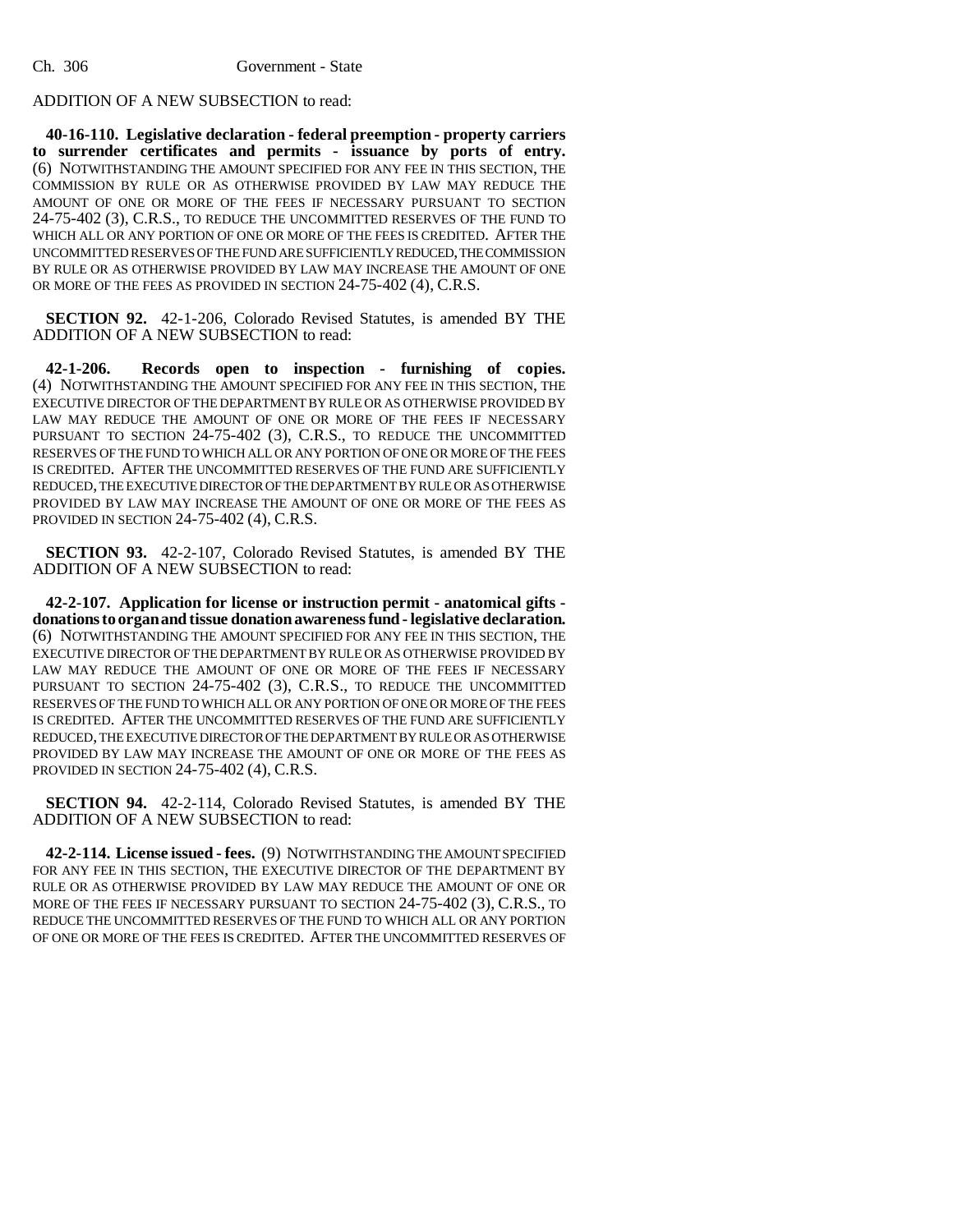THE FUND ARE SUFFICIENTLY REDUCED, THE EXECUTIVE DIRECTOR OF THE DEPARTMENT BY RULE OR AS OTHERWISE PROVIDED BY LAW MAY INCREASE THE AMOUNT OF ONE OR MORE OF THE FEES AS PROVIDED IN SECTION 24-75-402 (4), C.R.S.

**SECTION 95.** 42-2-117, Colorado Revised Statutes, is amended to read:

**42-2-117. Duplicate permits and licenses.** (1) In the event that an instruction permit or a driver's license issued under the provisions of this article is lost, stolen, or destroyed, the person to whom the same was issued, upon request and the payment of a fee of five dollars for the first duplicate and ten dollars for any subsequent duplicate to the department, may obtain a duplicate or substitute therefor upon furnishing satisfactory proof to the department that such permit or license had been lost, stolen, or destroyed and that the applicant is qualified to have such a license.

(2) NOTWITHSTANDING THE AMOUNT SPECIFIED FOR THE FEE IN THIS SECTION, THE EXECUTIVE DIRECTOR OF THE DEPARTMENT BY RULE OR AS OTHERWISE PROVIDED BY LAW MAY REDUCE THE AMOUNT OF THE FEE IF NECESSARY PURSUANT TO SECTION 24-75-402 (3), C.R.S., TO REDUCE THE UNCOMMITTED RESERVES OF THE FUND TO WHICH ALL OR ANY PORTION OF THE FEE IS CREDITED. AFTER THE UNCOMMITTED RESERVES OF THE FUND ARE SUFFICIENTLY REDUCED, THE EXECUTIVE DIRECTOR OF THE DEPARTMENT BY RULE OR AS OTHERWISE PROVIDED BY LAW MAY INCREASE THE AMOUNT OF THE FEE AS PROVIDED IN SECTION 24-75-402 (4), C.R.S.

**SECTION 96.** 42-2-118, Colorado Revised Statutes, is amended BY THE ADDITION OF A NEW SUBSECTION to read:

**42-2-118. Renewal of license in person or by mail - donations to organ and tissue donation awareness fund.** (4) NOTWITHSTANDING THE AMOUNT SPECIFIED FOR ANY FEE IN THIS SECTION, THE EXECUTIVE DIRECTOR OF THE DEPARTMENT BY RULE OR AS OTHERWISE PROVIDED BY LAW MAY REDUCE THE AMOUNT OF ONE OR MORE OF THE FEES IF NECESSARY PURSUANT TO SECTION 24-75-402 (3), C.R.S., TO REDUCE THE UNCOMMITTED RESERVES OF THE FUND TO WHICH ALL OR ANY PORTION OF ONE OR MORE OF THE FEES IS CREDITED. AFTER THE UNCOMMITTED RESERVES OF THE FUND ARE SUFFICIENTLY REDUCED, THE EXECUTIVE DIRECTOR OF THE DEPARTMENT BY RULE OR AS OTHERWISE PROVIDED BY LAW MAY INCREASE THE AMOUNT OF ONE OR MORE OF THE FEES AS PROVIDED IN SECTION 24-75-402 (4), C.R.S.

**SECTION 97.** 42-2-126.1 (2.5), Colorado Revised Statutes, is amended to read:

**42-2-126.1. Probationary licenses for persons convicted of alcohol-related driving offenses - ignition interlock devices - fees - interlock fund - violations of probationary license - repeal.** (2.5) (a) The leasing agency for any approved ignition interlock device shall remit a filing fee in the amount of thirty-three dollars for each person leasing a device to cover program start-up and operational costs incurred by the department of revenue and the department of public health and environment. The leasing agency shall remit the fees to the state treasurer, who shall credit the fees to the interlock fund, which fund is hereby created. Any federal grant moneys received for purposes of supporting this pilot program also shall be remitted to the interlock fund. The moneys in the fund shall be subject to annual appropriation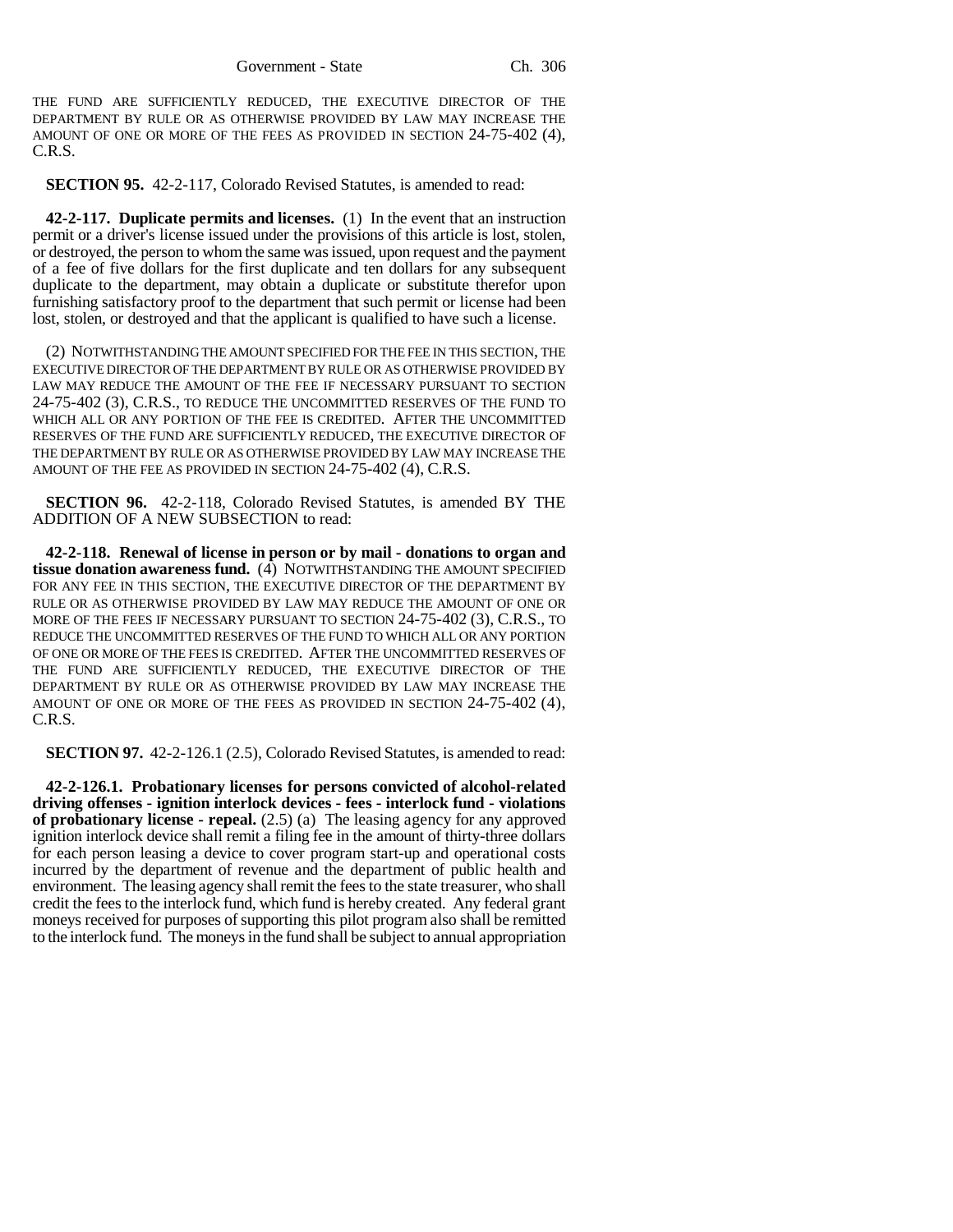by the general assembly for the direct and indirect costs of the administration of this section. Any interest received from the deposit and investment of moneys in the fund shall be credited to the fund. Any unexpended and unencumbered moneys remaining in the fund on July 1, 2000, shall be transferred to the highway users tax fund created pursuant to section 43-4-201, C.R.S.

(b) NOTWITHSTANDING THE AMOUNT SPECIFIED FOR THE FEE IN PARAGRAPH (a) OF THIS SUBSECTION (2.5), THE EXECUTIVE DIRECTOR OF THE DEPARTMENT BY RULE OR AS OTHERWISE PROVIDED BY LAW MAY REDUCE THE AMOUNT OF THE FEE IF NECESSARY PURSUANT TO SECTION 24-75-402 (3), C.R.S., TO REDUCE THE UNCOMMITTED RESERVES OF THE FUND TO WHICH ALL OR ANY PORTION OF THE FEE IS CREDITED. AFTER THE UNCOMMITTED RESERVES OF THE FUND ARE SUFFICIENTLY REDUCED, THE EXECUTIVE DIRECTOR OF THE DEPARTMENT BY RULE OR AS OTHERWISE PROVIDED BY LAW MAY INCREASE THE AMOUNT OF THE FEE AS PROVIDED IN SECTION 24-75-402 (4), C.R.S.

**SECTION 98.** 42-2-127.7 (4) (d) (II), Colorado Revised Statutes, is amended to read:

**42-2-127.7. Authority to suspend license - uninsured motorists - legislative declaration.** (4) (d) (II) (A) The person whose driver's license was taken possession of by a law enforcement officer pursuant to this section may obtain such license by the payment of a fee of five dollars to the department.

(B) NOTWITHSTANDING THE AMOUNT SPECIFIED FOR THE FEE IN SUB-SUBPARAGRAPH (A) OF THIS SUBPARAGRAPH (II), THE EXECUTIVE DIRECTOR OF THE DEPARTMENT BY RULE OR AS OTHERWISE PROVIDED BY LAW MAY REDUCE THE AMOUNT OF THE FEE IF NECESSARY PURSUANT TO SECTION 24-75-402 (3), C.R.S., TO REDUCE THE UNCOMMITTED RESERVES OF THE FUND TO WHICH ALL OR ANY PORTION OF THE FEE IS CREDITED. AFTER THE UNCOMMITTED RESERVES OF THE FUND ARE SUFFICIENTLY REDUCED, THE EXECUTIVE DIRECTOR OF THE DEPARTMENT BY RULE OR AS OTHERWISE PROVIDED BY LAW MAY INCREASE THE AMOUNT OF THE FEE AS PROVIDED IN SECTION 24-75-402 (4), C.R.S.

**SECTION 99.** 42-2-132 (4) (a), Colorado Revised Statutes, is amended to read:

**42-2-132. Period of suspension or revocation.** (4) (a) (I) Any person whose license or other privilege to operate a motor vehicle in this state has been suspended, cancelled, or revoked, pursuant to either this article or article 4 or 7 of this title, shall pay a restoration fee of forty dollars to the executive director of the department prior to the issuance to such person of a new license or the restoration of such license or privilege.

(II) NOTWITHSTANDING THE AMOUNT SPECIFIED FOR THE FEE IN SUBPARAGRAPH (I) OF THIS PARAGRAPH (a), THE EXECUTIVE DIRECTOR OF THE DEPARTMENT BY RULE OR AS OTHERWISE PROVIDED BY LAW MAY REDUCE THE AMOUNT OF THE FEE IF NECESSARY PURSUANT TO SECTION 24-75-402 (3), C.R.S., TO REDUCE THE UNCOMMITTED RESERVES OF THE FUND TO WHICH ALL OR ANY PORTION OF THE FEE IS CREDITED. AFTER THE UNCOMMITTED RESERVES OF THE FUND ARE SUFFICIENTLY REDUCED, THE EXECUTIVE DIRECTOR OF THE DEPARTMENT BY RULE OR AS OTHERWISE PROVIDED BY LAW MAY INCREASE THE AMOUNT OF THE FEE AS PROVIDED IN SECTION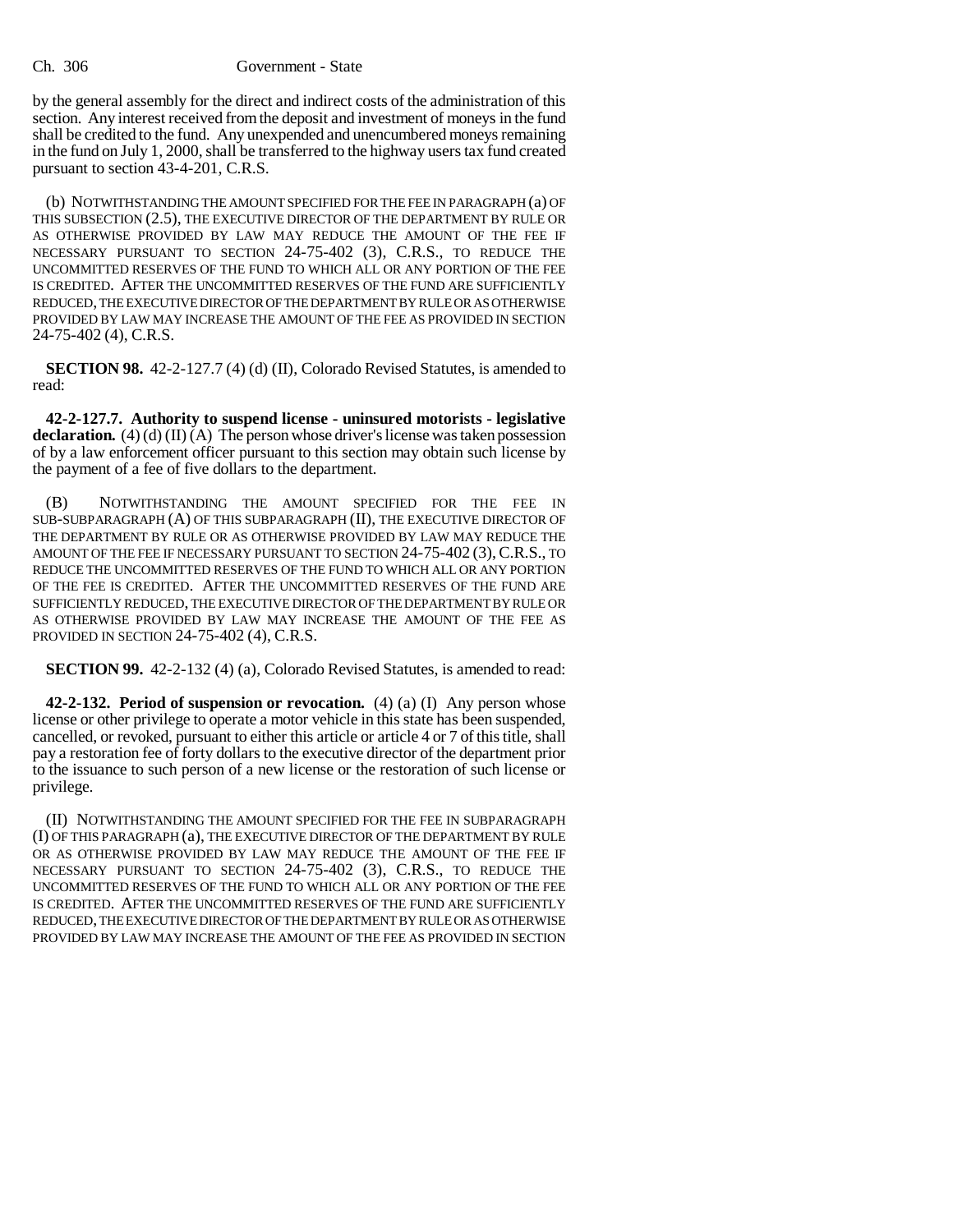24-75-402 (4), C.R.S.

**SECTION 100.** 42-2-406, Colorado Revised Statutes, is amended BY THE ADDITION OF A NEW SUBSECTION to read:

**42-2-406. Fees.** (7) NOTWITHSTANDING THE AMOUNT SPECIFIED FOR ANY FEE IN THIS SECTION, THE EXECUTIVE DIRECTOR OF THE DEPARTMENT BY RULE OR AS OTHERWISE PROVIDED BY LAW MAY REDUCE THE AMOUNT OF ONE OR MORE OF THE FEES IF NECESSARY PURSUANT TO SECTION 24-75-402 (3), C.R.S., TO REDUCE THE UNCOMMITTED RESERVES OF THE FUND TO WHICH ALL OR ANY PORTION OF ONE OR MORE OF THE FEES IS CREDITED. AFTER THE UNCOMMITTED RESERVES OF THE FUND ARE SUFFICIENTLY REDUCED, THE EXECUTIVE DIRECTOR OF THE DEPARTMENT BY RULE OR AS OTHERWISE PROVIDED BY LAW MAY INCREASE THE AMOUNT OF ONE OR MORE OF THE FEES AS PROVIDED IN SECTION 24-75-402 (4), C.R.S.

**SECTION 101.** 42-3-107, Colorado Revised Statutes, is amended BY THE ADDITION OF A NEW SUBSECTION to read:

**42-3-107. Taxable value of classes of property - rate of tax - when and where payable - department duties - apportionment of tax collections.** (25) NOTWITHSTANDING THE AMOUNT SPECIFIED FOR THE FEES IN PARAGRAPH (e) OF SUBSECTION (11) AND PARAGRAPH (b) OF SUBSECTION (16) OF THIS SECTION, THE EXECUTIVE DIRECTOR OF THE DEPARTMENT BY RULE OR AS OTHERWISE PROVIDED BY LAW MAY REDUCE THE AMOUNT OF ONE OR MORE OF THE FEES IF NECESSARY PURSUANT TO SECTION 24-75-402 (3), C.R.S., TO REDUCE THE UNCOMMITTED RESERVES OF THE FUND TO WHICH ALL OR ANY PORTION OF ONE OR MORE OF THE FEES IS CREDITED. AFTER THE UNCOMMITTED RESERVES OF THE FUND ARE SUFFICIENTLY REDUCED, THE EXECUTIVE DIRECTOR OF THE DEPARTMENT BY RULE OR AS OTHERWISE PROVIDED BY LAW MAY INCREASE THE AMOUNT OF ONE OR MORE OF THE FEES AS PROVIDED IN SECTION 24-75-402 (4), C.R.S.

**SECTION 102.** 42-3-114, Colorado Revised Statutes, is amended BY THE ADDITION OF A NEW SUBSECTION to read:

**42-3-114. Issuance of personalized plates authorized.** (11) NOTWITHSTANDING THE AMOUNT SPECIFIED FOR ANY FEE IN THIS SECTION, THE EXECUTIVE DIRECTOR OF THE DEPARTMENT BY RULE OR AS OTHERWISE PROVIDED BY LAW MAY REDUCE THE AMOUNT OF ONE OR MORE OF THE FEES IF NECESSARY PURSUANT TO SECTION 24-75-402 (3), C.R.S., TO REDUCE THE UNCOMMITTED RESERVES OF THE FUND TO WHICH ALL OR ANY PORTION OF ONE OR MORE OF THE FEES IS CREDITED. AFTER THE UNCOMMITTED RESERVES OF THE FUND ARE SUFFICIENTLY REDUCED, THE EXECUTIVE DIRECTOR OF THE DEPARTMENT BY RULE OR AS OTHERWISE PROVIDED BY LAW MAY INCREASE THE AMOUNT OF ONE OR MORE OF THE FEES AS PROVIDED IN SECTION 24-75-402 (4), C.R.S.

**SECTION 103.** 42-3-115 (4), Colorado Revised Statutes, is amended to read:

**42-3-115. Issuance of optional plates authorized.** (4) (a) The amount of the taxes and fees for such license plates shall be the same as the amount of the taxes and fees specified for regular motor vehicle plates plus an additional annual fee of twenty-five dollars. Such additional fee shall be transmitted to the state treasurer,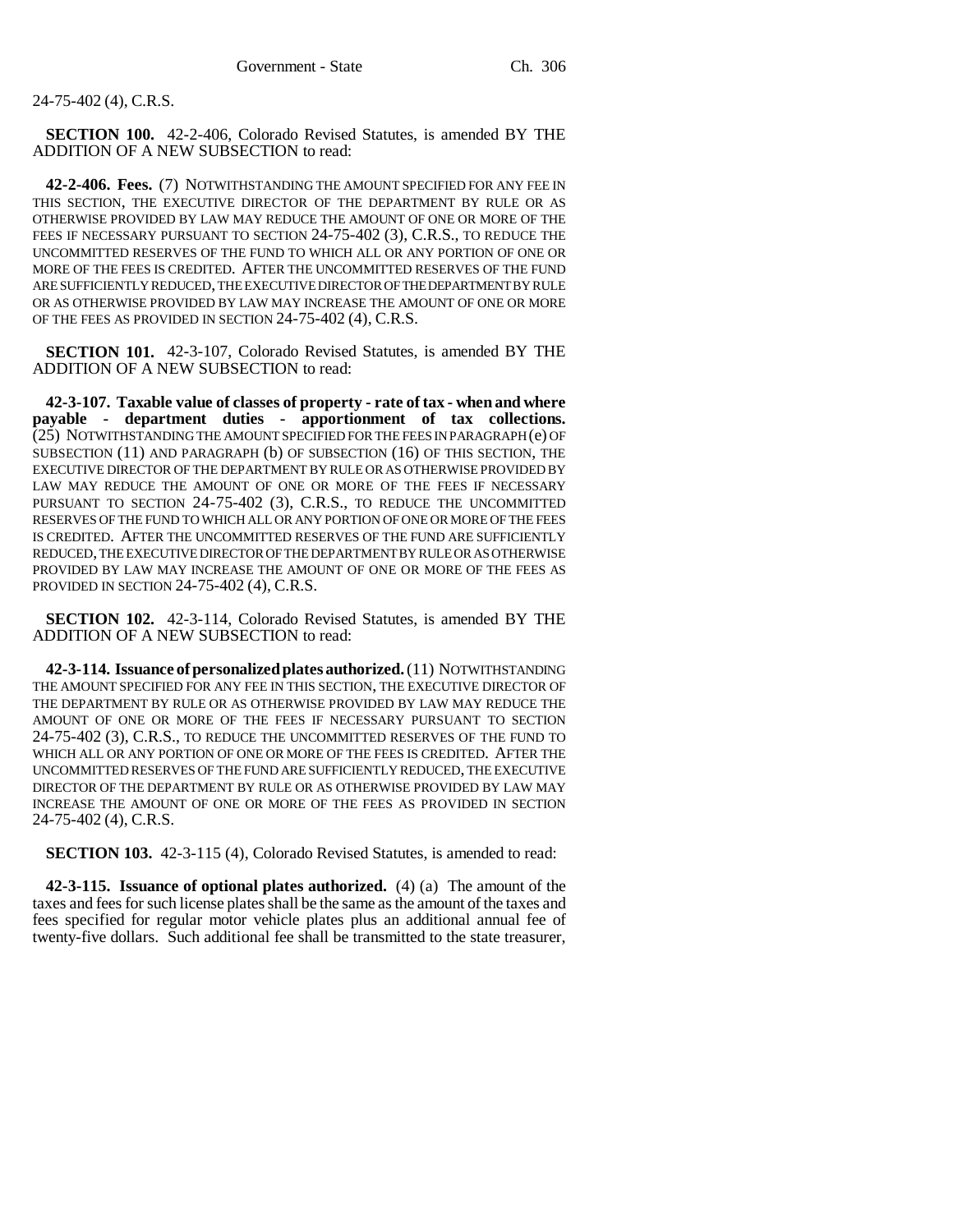who shall credit the same to the highway users tax fund.

(b) NOTWITHSTANDING THE AMOUNT SPECIFIED FOR THE ADDITIONAL FEE IN PARAGRAPH (a) OF THIS SUBSECTION (4), THE EXECUTIVE DIRECTOR OF THE DEPARTMENT BY RULE OR AS OTHERWISE PROVIDED BY LAW MAY REDUCE THE AMOUNT OF THE ADDITIONAL FEE IF NECESSARY PURSUANT TO SECTION 24-75-402(3), C.R.S., TO REDUCE THE UNCOMMITTED RESERVES OF THE FUND TO WHICH ALL OR ANY PORTION OF THE ADDITIONAL FEE IS CREDITED. AFTER THE UNCOMMITTED RESERVES OF THE FUND ARE SUFFICIENTLY REDUCED, THE EXECUTIVE DIRECTOR OF THE DEPARTMENT BY RULE OR AS OTHERWISE PROVIDED BY LAW MAY INCREASE THE AMOUNT OF THE ADDITIONAL FEE AS PROVIDED IN SECTION 24-75-402 (4), C.R.S.

**SECTION 104.** 42-3-115.5 (1) (c), Colorado Revised Statutes, is amended BY THE ADDITION OF A NEW SUBPARAGRAPH to read:

**42-3-115.5. Special plates - military veterans - rules.** (1) (c) (III) NOTWITHSTANDING THE AMOUNT SPECIFIED FOR ANY FEE IN THIS PARAGRAPH (c), THE EXECUTIVE DIRECTOR OF THE DEPARTMENT BY RULE OR AS OTHERWISE PROVIDED BY LAW MAY REDUCE THE AMOUNT OF ONE OR MORE OF THE FEES IF NECESSARY PURSUANT TO SECTION 24-75-402 (3), C.R.S., TO REDUCE THE UNCOMMITTED RESERVES OF THE FUND TO WHICH ALL OR ANY PORTION OF ONE OR MORE OF THE FEES IS CREDITED. AFTER THE UNCOMMITTED RESERVES OF THE FUND ARE SUFFICIENTLY REDUCED, THE EXECUTIVE DIRECTOR OF THE DEPARTMENT BY RULE OR AS OTHERWISE PROVIDED BY LAW MAY INCREASE THE AMOUNT OF ONE OR MORE OF THE FEES AS PROVIDED IN SECTION 24-75-402 (4), C.R.S.

**SECTION 105.** 42-3-117 (5), Colorado Revised Statutes, is amended to read:

**42-3-117. Special plates - active and retired members of the Colorado national guard.** (5) (a) The amount of taxes and fees for such special license plates shall be the same as the amount of taxes and fees specified for regular motor vehicle registration plus an additional one-time fee of ten dollars. Such additional fee shall be transmitted to the state treasurer, who shall credit the same to the highway users tax fund.

(b) NOTWITHSTANDING THE AMOUNT SPECIFIED FOR THE ADDITIONAL FEE IN PARAGRAPH (a) OF THIS SUBSECTION (5), THE EXECUTIVE DIRECTOR OF THE DEPARTMENT BY RULE OR AS OTHERWISE PROVIDED BY LAW MAY REDUCE THE AMOUNT OF THE ADDITIONAL FEE IF NECESSARY PURSUANT TO SECTION 24-75-402(3), C.R.S., TO REDUCE THE UNCOMMITTED RESERVES OF THE FUND TO WHICH ALL OR ANY PORTION OF THE ADDITIONAL FEE IS CREDITED. AFTER THE UNCOMMITTED RESERVES OF THE FUND ARE SUFFICIENTLY REDUCED, THE EXECUTIVE DIRECTOR OF THE DEPARTMENT BY RULE OR AS OTHERWISE PROVIDED BY LAW MAY INCREASE THE AMOUNT OF THE ADDITIONAL FEE AS PROVIDED IN SECTION 24-75-402 (4), C.R.S.

**SECTION 106.** 42-3-124, Colorado Revised Statutes, is amended BY THE ADDITION OF A NEW SUBSECTION to read:

**42-3-124. Expiration - temporary, new, and old plates - reflectorized plates.** (5) NOTWITHSTANDING THE AMOUNT SPECIFIED FOR ANY FEE IN THIS SECTION, THE EXECUTIVE DIRECTOR OF THE DEPARTMENT BY RULE OR AS OTHERWISE PROVIDED BY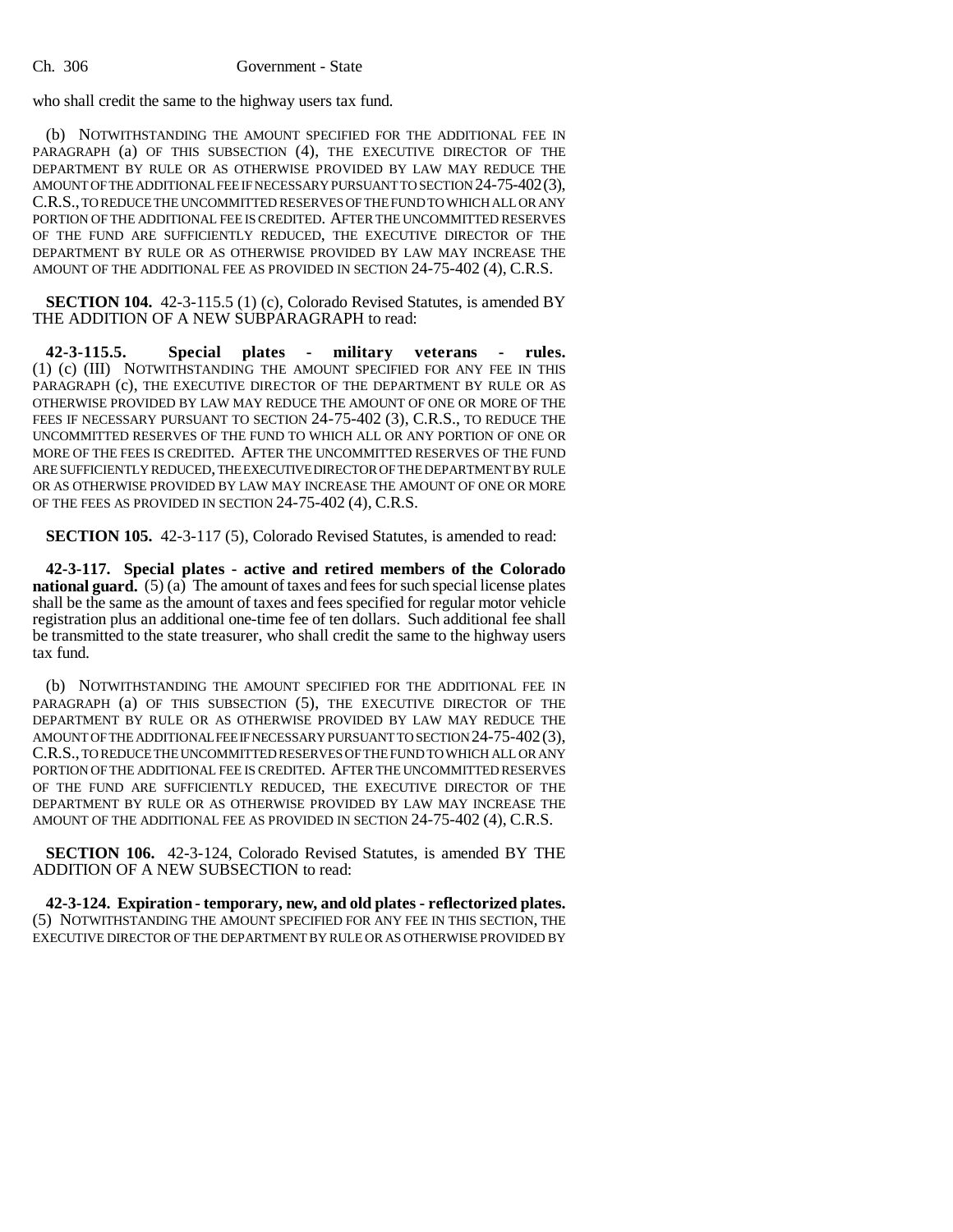LAW MAY REDUCE THE AMOUNT OF ONE OR MORE OF THE FEES IF NECESSARY PURSUANT TO SECTION 24-75-402 (3), C.R.S., TO REDUCE THE UNCOMMITTED RESERVES OF THE FUND TO WHICH ALL OR ANY PORTION OF ONE OR MORE OF THE FEES IS CREDITED. AFTER THE UNCOMMITTED RESERVES OF THE FUND ARE SUFFICIENTLY REDUCED, THE EXECUTIVE DIRECTOR OF THE DEPARTMENT BY RULE OR AS OTHERWISE PROVIDED BY LAW MAY INCREASE THE AMOUNT OF ONE OR MORE OF THE FEES AS PROVIDED IN SECTION 24-75-402 (4), C.R.S.

**SECTION 107.** 42-3-127 (4), Colorado Revised Statutes, is amended BY THE ADDITION OF A NEW PARAGRAPH to read:

**42-3-127. Manufacturers or dealers.** (4) (c) NOTWITHSTANDING THE AMOUNT SPECIFIED FOR THE FEE IN THIS SUBSECTION (4), THE EXECUTIVE DIRECTOR OF THE DEPARTMENT BY RULE OR AS OTHERWISE PROVIDED BY LAW MAY REDUCE THE AMOUNT OF THE FEE IF NECESSARY PURSUANT TO SECTION 24-75-402 (3), C.R.S., TO REDUCE THE UNCOMMITTED RESERVES OF THE FUND TO WHICH ALL OR ANY PORTION OF THE FEE IS CREDITED. AFTER THE UNCOMMITTED RESERVES OF THE FUND ARE SUFFICIENTLY REDUCED, THE EXECUTIVE DIRECTOR OF THE DEPARTMENT BY RULE OR AS OTHERWISE PROVIDED BY LAW MAY INCREASE THE AMOUNT OF THE FEE AS PROVIDED IN SECTION 24-75-402 (4), C.R.S.

**SECTION 108.** 42-3-134, Colorado Revised Statutes, is amended BY THE ADDITION OF A NEW SUBSECTION to read:

**42-3-134. Registration fees - passenger and passenger-mile taxes.** (30) NOTWITHSTANDING THE AMOUNT SPECIFIED FOR ANY FEE IN THIS SECTION, THE EXECUTIVE DIRECTOR OF THE DEPARTMENT BY RULE OR AS OTHERWISE PROVIDED BY LAW MAY REDUCE THE AMOUNT OF ONE OR MORE OF THE FEES IF NECESSARY PURSUANT TO SECTION 24-75-402 (3), C.R.S., TO REDUCE THE UNCOMMITTED RESERVES OF THE FUND TO WHICH ALL OR ANY PORTION OF ONE OR MORE OF THE FEES IS CREDITED. AFTER THE UNCOMMITTED RESERVES OF THE FUND ARE SUFFICIENTLY REDUCED, THE EXECUTIVE DIRECTOR OF THE DEPARTMENT BY RULE OR AS OTHERWISE PROVIDED BY LAW MAY INCREASE THE AMOUNT OF ONE OR MORE OF THE FEES AS PROVIDED IN SECTION 24-75-402 (4), C.R.S.

**SECTION 109.** 42-3-138 (4), Colorado Revised Statutes, is amended to read:

**42-3-138. Special registration of collectors' items.** (4) (a) The fee for issuing such registration and special registration plate or tab shall be five dollars for each five-year period or fractional part thereof. In addition to said five-dollar registration fee, the executive director of the department shall collect the one dollar and fifty cent annual specific ownership fee provided by law for each year of registration. This fee shall be collected for the number of years remaining at the time of registration and issuance or renewal of said registration.

(b) NOTWITHSTANDING THE AMOUNT SPECIFIED FOR ANY FEE IN PARAGRAPH (a) OF THIS SUBSECTION (4), THE EXECUTIVE DIRECTOR OF THE DEPARTMENT BY RULE OR AS OTHERWISE PROVIDED BY LAW MAY REDUCE THE AMOUNT OF ONE OR MORE OF THE FEES IF NECESSARY PURSUANT TO SECTION 24-75-402 (3), C.R.S., TO REDUCE THE UNCOMMITTED RESERVES OF THE FUND TO WHICH ALL OR ANY PORTION OF ONE OR MORE OF THE FEES IS CREDITED. AFTER THE UNCOMMITTED RESERVES OF THE FUND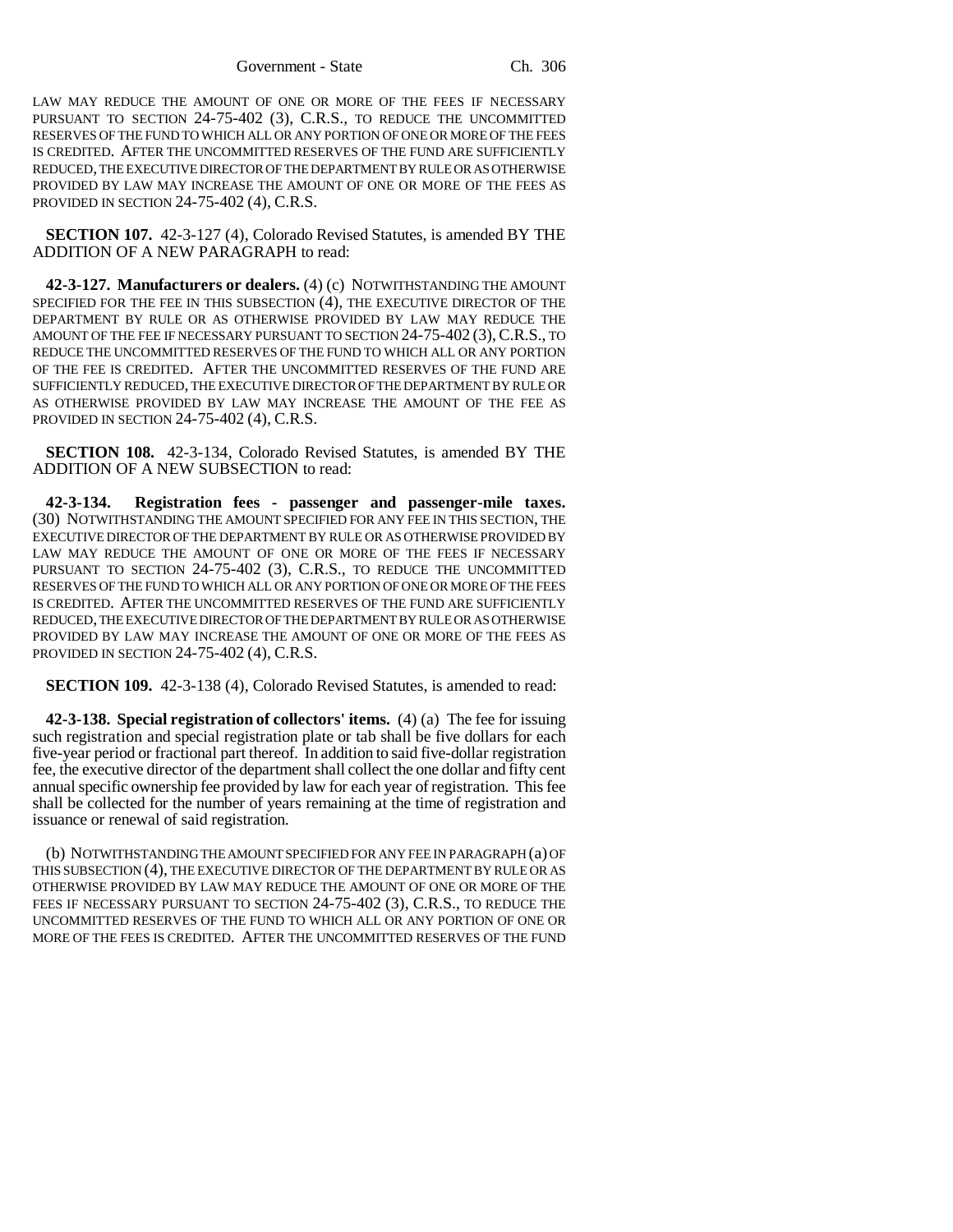ARE SUFFICIENTLY REDUCED, THE EXECUTIVE DIRECTOR OF THE DEPARTMENT BY RULE OR AS OTHERWISE PROVIDED BY LAW MAY INCREASE THE AMOUNT OF ONE OR MORE OF THE FEES AS PROVIDED IN SECTION 24-75-402 (4), C.R.S.

**SECTION 110.** 42-3-144, Colorado Revised Statutes, is amended to read:

**42-3-144. Motorized bicycle registration - fee.** (1) Every motorized bicycle sold in this state shall have an identification number stamped on its frame which shall be recorded upon registration. Motorized bicycles shall be registered with the department, and such registration shall be evidenced by a decal which is securely affixed to the motorized bicycle frame in a conspicuous place. Registration shall be valid for a period of three years, and the fee for such registration shall be five dollars. Retail sellers of motorized bicycles shall retain one dollar from each such fee, and four dollars of each such fee shall be forwarded monthly to the department for deposit in the state treasury to the credit of the highway users tax fund. The general assembly shall make appropriations from the highway users tax fund for the expenses of the administration of this section. The department shall promulgate regulations providing that retail sellers of motorized bicycles may be agents of the department for such registration.

(2) NOTWITHSTANDING THE AMOUNT SPECIFIED FOR THE FEE IN SUBSECTION (1) OF THIS SECTION, THE EXECUTIVE DIRECTOR OF THE DEPARTMENT BY RULE OR AS OTHERWISE PROVIDED BY LAW MAY REDUCE THE AMOUNT OF THE FEE IF NECESSARY PURSUANT TO SECTION 24-75-402 (3), C.R.S., TO REDUCE THE UNCOMMITTED RESERVES OF THE FUND TO WHICH ALL OR ANY PORTION OF THE FEE IS CREDITED. AFTER THE UNCOMMITTED RESERVES OF THE FUND ARE SUFFICIENTLY REDUCED, THE EXECUTIVE DIRECTOR OF THE DEPARTMENT BY RULE OR AS OTHERWISE PROVIDED BY LAW MAY INCREASE THE AMOUNT OF THE FEE AS PROVIDED IN SECTION 24-75-402 (4), C.R.S.

**SECTION 111.** 42-4-202 (4), Colorado Revised Statutes, is amended BY THE ADDITION OF A NEW PARAGRAPH to read:

**42-4-202. Unsafe vehicles - penalty - identification plates.** (4) (g) NOTWITHSTANDING THE AMOUNT SPECIFIED FOR ANY FEE IN THIS SUBSECTION (4), THE EXECUTIVE DIRECTOR OF THE DEPARTMENT BY RULE OR AS OTHERWISE PROVIDED BY LAW MAY REDUCE THE AMOUNT OF ONE OR MORE OF THE FEES IF NECESSARY PURSUANT TO SECTION 24-75-402 (3), C.R.S., TO REDUCE THE UNCOMMITTED RESERVES OF THE FUND TO WHICH ALL OR ANY PORTION OF ONE OR MORE OF THE FEES IS CREDITED. AFTER THE UNCOMMITTED RESERVES OF THE FUND ARE SUFFICIENTLY REDUCED, THE EXECUTIVE DIRECTOR OF THE DEPARTMENT BY RULE OR AS OTHERWISE PROVIDED BY LAW MAY INCREASE THE AMOUNT OF ONE OR MORE OF THE FEES AS PROVIDED IN SECTION 24-75-402 (4), C.R.S.

**SECTION 112.** 42-4-305 (1), Colorado Revised Statutes, is amended to read:

**42-4-305. Powers and duties of executive director - automobile inspection and readjustment program - basic emissions program - enhanced emissions program.** (1) (a) The executive director is authorized to issue, deny, cancel, suspend, or revoke licenses for, and shall furnish instructions to, inspection and readjustment stations, inspection-only facilities, fleet inspection stations, motor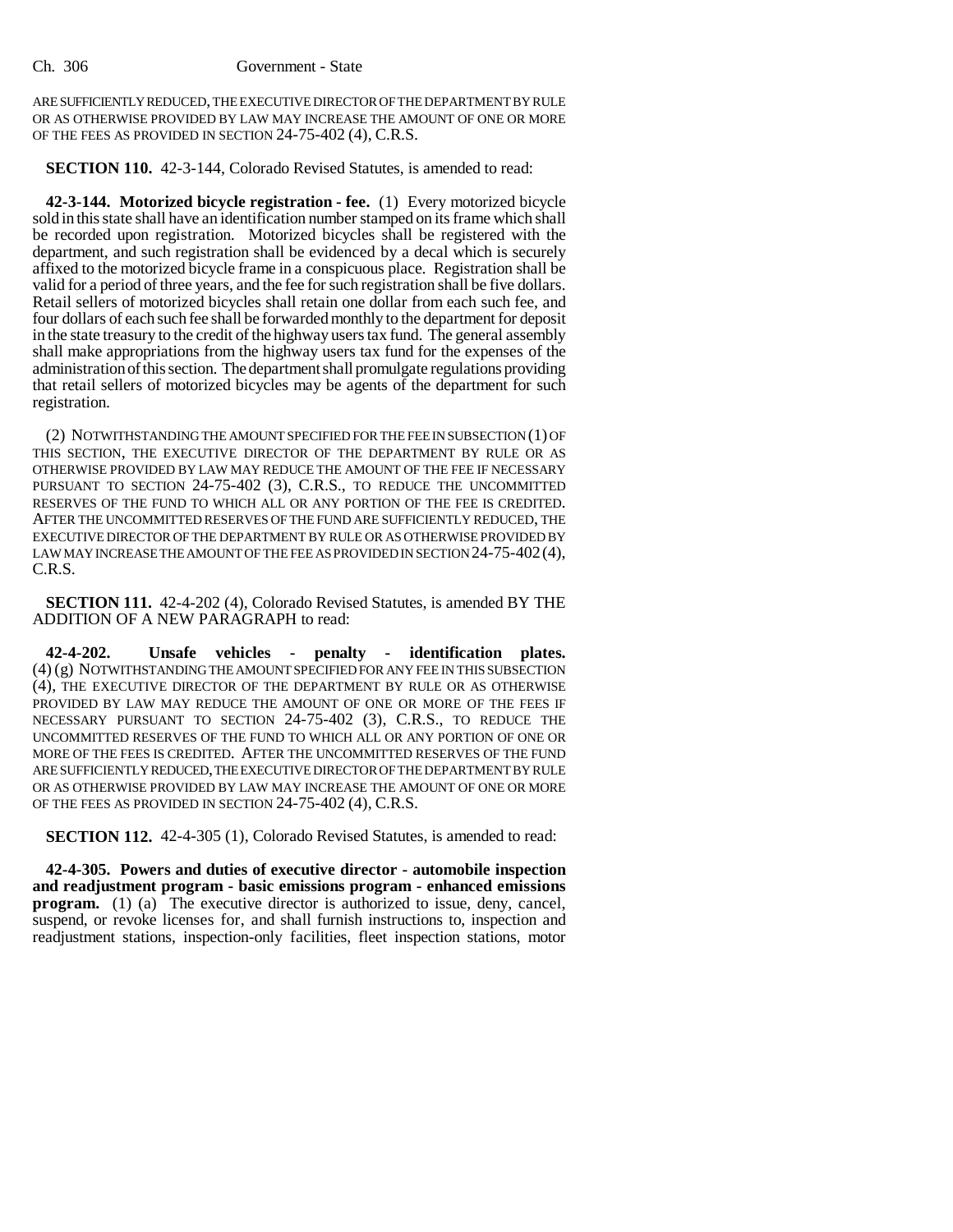vehicle dealer test facilities, and enhanced inspection centers. The executive director shall provide all necessary forms for inspection and readjustment stations, inspection-only facilities, and fleet inspection stations. Motor vehicle dealer test facilities and enhanced inspection centers shall purchase necessary inspection forms from the vendor or vendors identified by the executive director. Said inspection and readjustment stations, inspection-only facilities, fleet inspection stations, motor vehicle dealer test facilities, and enhanced inspection centers shall be responsible for the issuance of certifications of emissions control. The executive director is authorized to furnish forms and instructions and issue or deny licenses to, or cancel, suspend, or revoke licenses of, emissions inspectors and emissions mechanics. The initial biennial fee for an inspection and readjustment station license, an inspection-only facility license, a fleet inspection station license, a motor vehicle dealer test facility license, and an enhanced inspection center authorization shall be thirty-five dollars, and the biennial renewal fee shall be twenty dollars. The initial biennial fee for issuance of an emissions inspector license or an emissions mechanic license shall be fifteen dollars, and the biennial renewal fee shall be ten dollars. The fee for each transfer of an emissions inspector license or an emissions mechanic license shall be ten dollars. The moneys received from such fees shall be deposited to the credit of the AIR account in the highway users tax fund, and such moneys shall be expended by the department of revenue only for the administration of the inspection and readjustment program upon appropriation by the general assembly.

(b) NOTWITHSTANDING THE AMOUNT SPECIFIED FOR ANY FEE IN PARAGRAPH (a) OF THIS SUBSECTION (1), THE EXECUTIVE DIRECTOR OF THE DEPARTMENT BY RULE OR AS OTHERWISE PROVIDED BY LAW MAY REDUCE THE AMOUNT OF ONE OR MORE OF THE FEES IF NECESSARY PURSUANT TO SECTION 24-75-402 (3), C.R.S., TO REDUCE THE UNCOMMITTED RESERVES OF THE FUND TO WHICH ALL OR ANY PORTION OF ONE OR MORE OF THE FEES IS CREDITED. AFTER THE UNCOMMITTED RESERVES OF THE FUND ARE SUFFICIENTLY REDUCED, THE EXECUTIVE DIRECTOR OF THE DEPARTMENT BY RULE OR AS OTHERWISE PROVIDED BY LAW MAY INCREASE THE AMOUNT OF ONE OR MORE OF THE FEES AS PROVIDED IN SECTION 24-75-402 (4), C.R.S.

**SECTION 113.** 42-4-505 (1), Colorado Revised Statutes, is amended to read:

**42-4-505. Longer vehicle combinations.** (1) (a) Notwithstanding any other provision of this article to the contrary, the department of transportation, in the exercise of its discretion, may issue permits for the use of longer vehicle combinations. An annual permit for such use may be issued to each qualified carrier company. The carrier company shall maintain a copy of such annual permit in each vehicle operating as a longer vehicle combination. The fee for the permit shall be two hundred fifty dollars per year.

(b) NOTWITHSTANDING THE AMOUNT SPECIFIED FOR THE FEE IN PARAGRAPH (a) OF THIS SUBSECTION (1), THE EXECUTIVE DIRECTOR OF THE DEPARTMENT BY RULE OR AS OTHERWISE PROVIDED BY LAW MAY REDUCE THE AMOUNT OF THE FEE IF NECESSARY PURSUANT TO SECTION 24-75-402 (3), C.R.S., TO REDUCE THE UNCOMMITTED RESERVES OF THE FUND TO WHICH ALL OR ANY PORTION OF THE FEE IS CREDITED. AFTER THE UNCOMMITTED RESERVES OF THE FUND ARE SUFFICIENTLY REDUCED, THE EXECUTIVE DIRECTOR OF THE DEPARTMENT BY RULE OR AS OTHERWISE PROVIDED BY LAW MAY INCREASE THE AMOUNT OF THE FEE AS PROVIDED IN SECTION 24-75-402 (4), C.R.S.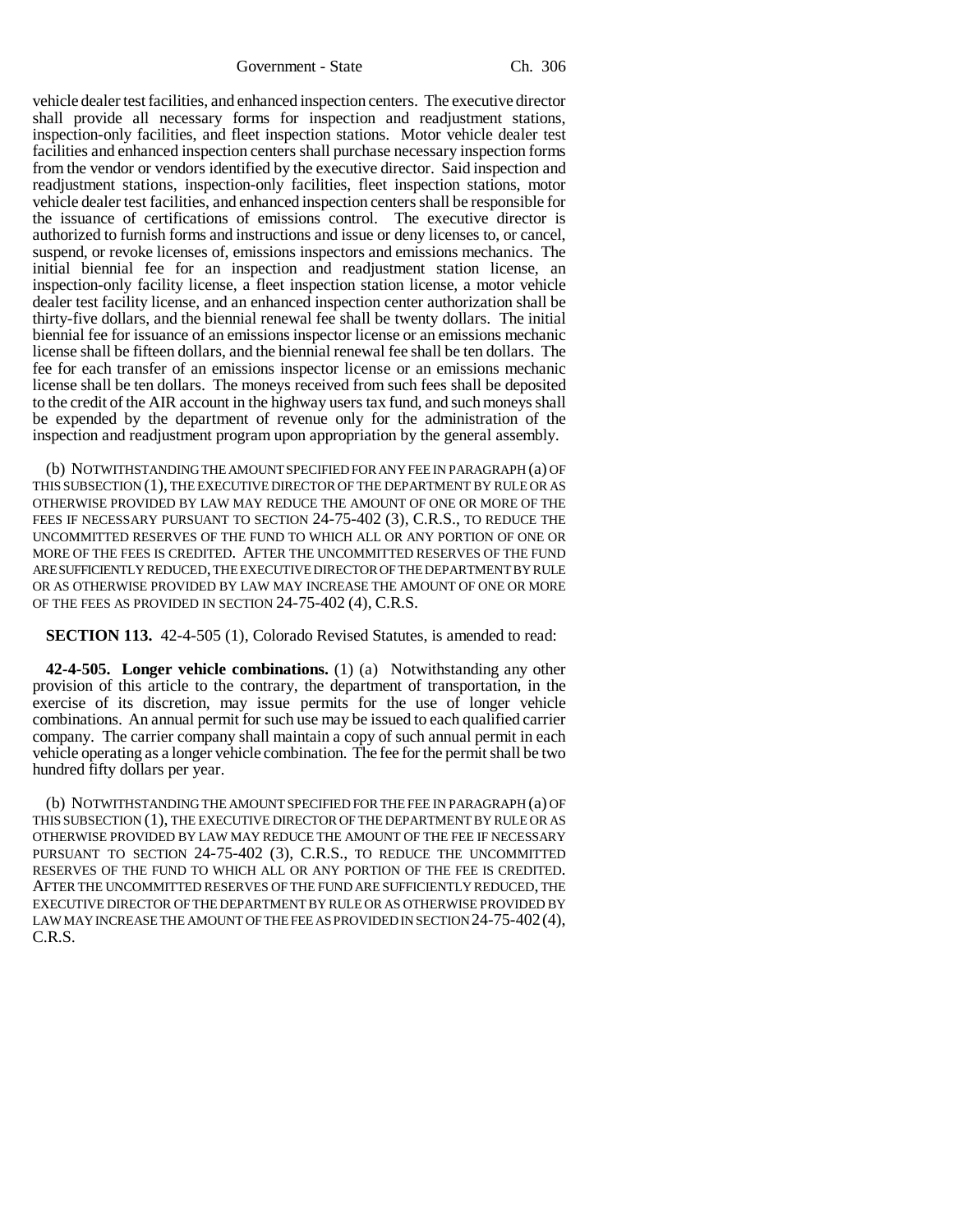#### **SECTION 114.** 42-5-204 (1), Colorado Revised Statutes, is amended to read:

**42-5-204. Inspection fees - vehicle number inspection funds.** (1) (a) A fee of twenty dollars shall be charged for each inspection performed pursuant to this part 2. Upon payment of the fee, the owner of the vehicle or commercial vehicle inspected shall be issued a receipt as evidence of payment.

(b) NOTWITHSTANDING THE AMOUNT SPECIFIED FOR THE FEE IN PARAGRAPH (a) OF THIS SUBSECTION (1), THE EXECUTIVE DIRECTOR OF THE DEPARTMENT OF REVENUE BY RULE OR AS OTHERWISE PROVIDED BY LAW MAY REDUCE THE AMOUNT OF THE FEE IF NECESSARY PURSUANT TO SECTION 24-75-402 (3), C.R.S., TO REDUCE THE UNCOMMITTED RESERVES OF THE FUND TO WHICH ALL OR ANY PORTION OF THE FEE IS CREDITED. AFTER THE UNCOMMITTED RESERVES OF THE FUND ARE SUFFICIENTLY REDUCED, THE EXECUTIVE DIRECTOR OF THE DEPARTMENT OF REVENUE BY RULE OR AS OTHERWISE PROVIDED BY LAW MAY INCREASE THE AMOUNT OF THE FEE AS PROVIDED IN SECTION 24-75-402 (4), C.R.S.

**SECTION 115.** 42-6-137, Colorado Revised Statutes, is amended BY THE ADDITION OF A NEW SUBSECTION to read:

**42-6-137. Fees.** (7) NOTWITHSTANDING THE AMOUNT SPECIFIED FOR ANY FEE IN THIS SECTION, THE DIRECTOR BY RULE OR AS OTHERWISE PROVIDED BY LAW MAY REDUCE THE AMOUNT OF ONE OR MORE OF THE FEES IF NECESSARY PURSUANT TO SECTION 24-75-402 (3), C.R.S., TO REDUCE THE UNCOMMITTED RESERVES OF THE FUND TO WHICH ALL OR ANY PORTION OF ONE OR MORE OF THE FEES IS CREDITED. AFTER THE UNCOMMITTED RESERVES OF THE FUND ARE SUFFICIENTLY REDUCED, THE DIRECTOR BY RULE OR AS OTHERWISE PROVIDED BY LAW MAY INCREASE THE AMOUNT OF ONE OR MORE OF THE FEES AS PROVIDED IN SECTION 24-75-402 (4), C.R.S.

**SECTION 116.** 42-12-102, Colorado Revised Statutes, is amended BY THE ADDITION OF A NEW SUBSECTION to read:

**42-12-102. Registration of collectors' items.** (3) NOTWITHSTANDING THE AMOUNT SPECIFIED FOR ANY FEE IN SUBSECTION (1) OF THIS SECTION, THE EXECUTIVE DIRECTOR OF THE DEPARTMENT OF REVENUE BY RULE OR AS OTHERWISE PROVIDED BY LAW MAY REDUCE THE AMOUNT OF ONE OR MORE OF THE FEES IF NECESSARY PURSUANT TO SECTION 24-75-402 (3), C.R.S., TO REDUCE THE UNCOMMITTED RESERVES OF THE FUND TO WHICH ALL OR ANY PORTION OF ONE OR MORE OF THE FEES IS CREDITED. AFTER THE UNCOMMITTED RESERVES OF THE FUND ARE SUFFICIENTLY REDUCED, THE EXECUTIVE DIRECTOR OF THE DEPARTMENT OF REVENUE BY RULE OR AS OTHERWISE PROVIDED BY LAW MAY INCREASE THE AMOUNT OF ONE OR MORE OF THE FEES AS PROVIDED IN SECTION 24-75-402 (4), C.R.S.

**SECTION 117.** 24-21-104 (3) (d), Colorado Revised Statutes, is amended BY THE ADDITION OF A NEW SUBPARAGRAPH to read:

**24-21-104. Fees of secretary of state.** (3) (d) (VII) NOTWITHSTANDING ANY PROVISION OF PARAGRAPH (b) OF THIS SUBSECTION (3) TO THE CONTRARY, IN ADDITION TO ANY TRANSFERS AUTHORIZED IN HB98-1234, ON JULY 1, 1998, THE STATE TREASURER SHALL DEDUCT ONE MILLION DOLLARS FROM THE DEPARTMENT OF STATE CASH FUND AND TRANSFER SUCH SUM TO THE STATE PUBLIC SCHOOL FUND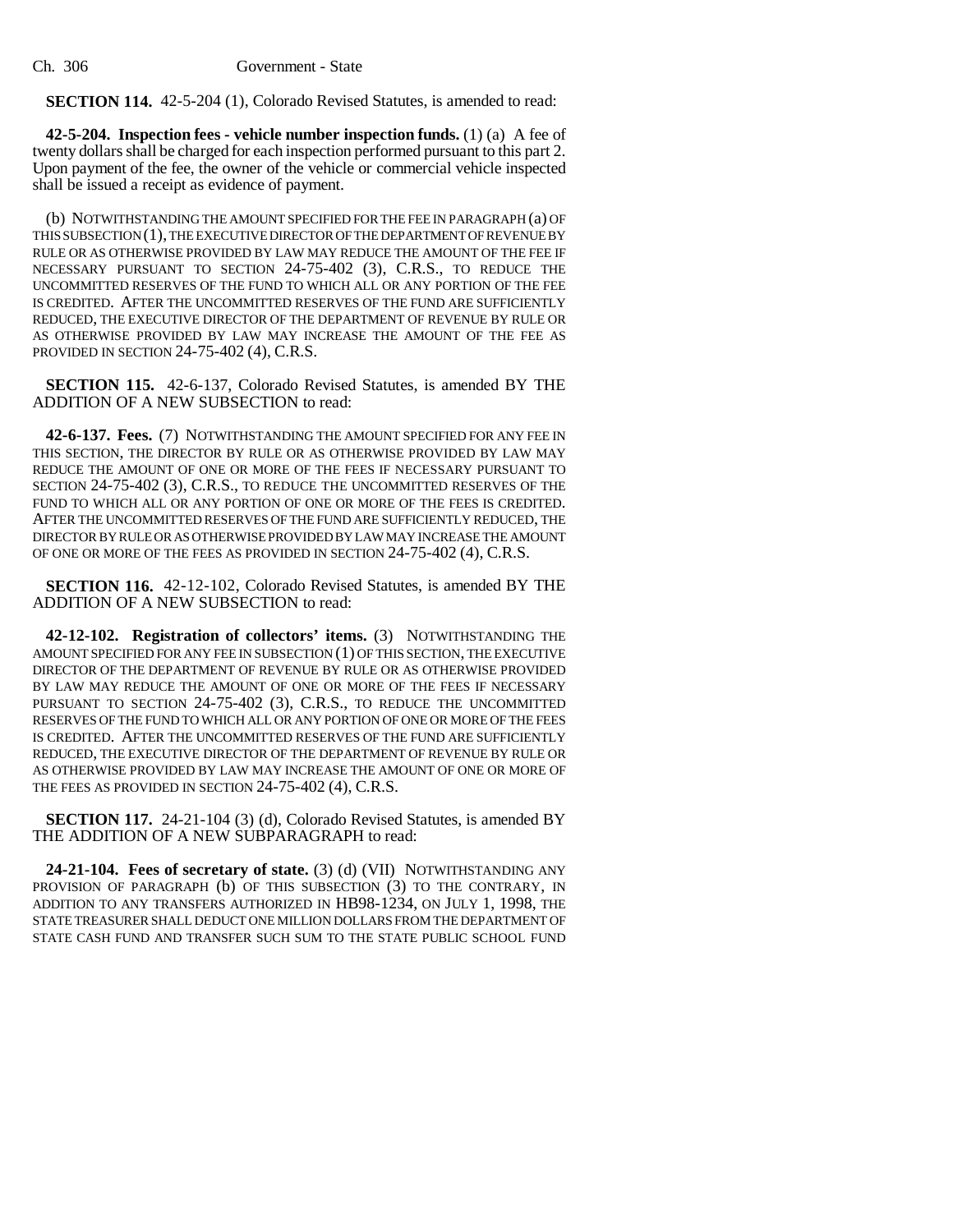## CREATED IN SECTION 22-54-114, C.R.S.

**SECTION 118. Appropriations - adjustments in 1998 long bill.** The appropriation made in the annual general appropriation act for the fiscal year beginning July 1, 1998, to the department of education, public school finance, total program, is increased by one million dollars (\$1,000,000). Said sum shall be cash funds exempt from the state public school fund created in section 22-54-114, Colorado Revised Statutes.

**SECTION 119. Appropriation.** In addition to any other appropriation, there is hereby appropriated from the department of state cash fund created in section  $24-21-104$  (3), Colorado Revised Statutes, to the department of state, for reimbursement of county clerk and recorders for 1997 election costs, for the fiscal year beginning July 1, 1997, the sum of six hundred thousand dollars (\$600,000).

**SECTION 120.** 24-75-102, Colorado Revised Statutes, is amended to read:

**24-75-102. Appropriations expended, when - balance - repeal.** (1) Except as otherwise provided by law, all moneys appropriated by the general assembly may be expended or encumbered, if authorized by the controller, only in the fiscal year for which appropriated. and EXCEPT AS OTHERWISE PROVIDED BY LAW, any moneys unexpended or not encumbered from the appropriation to each department for any fiscal year shall revert to the general fund or, if made from a special fund, to such special fund. Determination of such expenditures or encumbrances shall be made no later than thirty-five days after the close of the fiscal year and pursuant to the provisions of section 24-30-202 (11).

(2) ANY MONEYS APPROPRIATED TO ALL DEPARTMENTS OF STATE GOVERNMENT FOR THE 1997-98 FISCAL YEAR THAT WOULD OTHERWISE REVERT TO THE GENERAL FUND PURSUANT TO SUBSECTION (1) OF THIS SECTION SHALL BE TRANSFERRED BY THE STATE TREASURER TO THE FAMILY ISSUES CASH FUND CREATED IN SECTION 26-5.3-106, C.R.S.; EXCEPT THAT THE AMOUNT TRANSFERRED SHALL NOT EXCEED FIVE MILLION TWO HUNDRED THOUSAND DOLLARS. THIS SUBSECTION (2) IS REPEALED, EFFECTIVE SEPTEMBER 1, 1998.

**SECTION 121.** 24-90-105.5, Colorado Revised Statutes, is amended BY THE ADDITION OF A NEW SUBSECTION to read:

**24-90-105.5. Radio reading services.** (5) THE GENERAL ASSEMBLY HEREBY RECOGNIZES THE IMPORTANCE OF PRIVATELY OPERATED READING SERVICES TO ENABLE THOSE PERSONS WHO CANNOT EFFECTIVELY READ NEWSPAPERS OR OTHER PRINTED DOCUMENTS TO GAIN ACCESS TO SUCH OTHERWISE INACCESSIBLE PRINT MATERIALS. THE STATE LIBRARIAN SHALL HAVE THE AUTHORITY TO ADMINISTER FUNDS IN THE READING SERVICES FOR THE BLIND CASH FUND, WHICH IS HEREBY CREATED, FOR THE SUPPORT OF SAID PRIVATELY OPERATED READING SERVICES. THE FUND SHALL CONSIST OF ANY PUBLIC OR PRIVATE MONEYS TRANSFERRED, APPROPRIATED, OR OTHERWISE CREDITED THERETO. ALL MONEYS CREDITED TO THE FUND AND ALL INTEREST EARNED ON THE INVESTMENT OF MONEYS IN THE FUND SHALL BE A PART OF THE FUND AND SHALL NOT BE TRANSFERRED OR CREDITED TO THE GENERAL FUND OR TO ANY OTHER FUND EXCEPT AS DIRECTED BY THE GENERAL ASSEMBLY ACTING BY BILL. THE GENERAL ASSEMBLY SHALL MAKE ANNUAL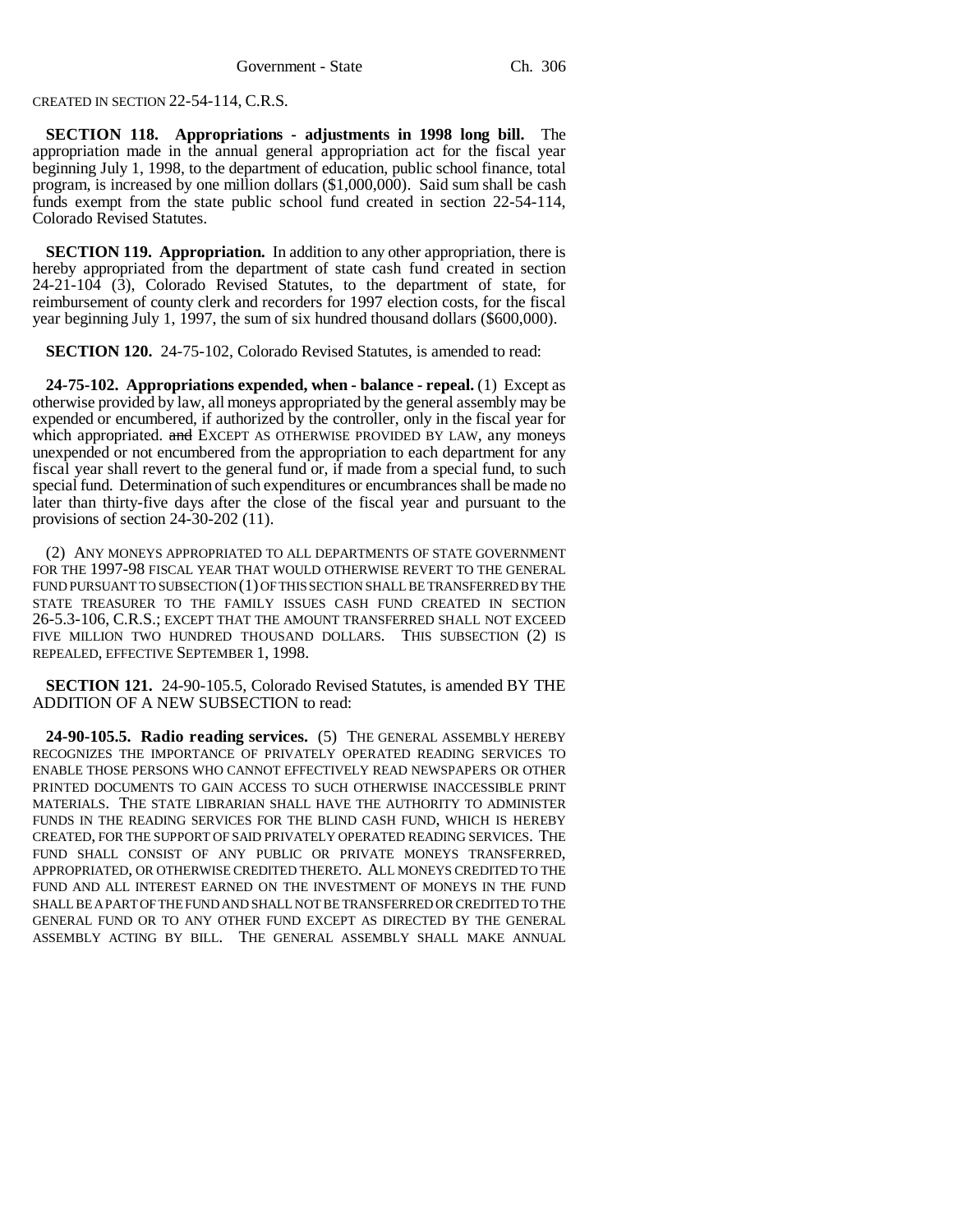APPROPRIATIONS FROM THE READING SERVICES FOR THE BLIND CASH FUND TO THE STATE LIBRARIAN TO CARRY OUT THE PURPOSES OF THIS SUBSECTION (5).

**SECTION 122.** 40-17-104, Colorado Revised Statutes, is amended to read:

**40-17-104. Colorado disabled telephone users fund - creation - purpose.** (1) Except as otherwise authorized to be retained by section 40-17-103 (3) (e), all moneys collected by the local exchange companies in accordance with said section shall be transmitted to the state treasurer, who shall credit the same to the "Colorado disabled telephone users fund", which fund is hereby created and is referred to in this article as the "fund". On July 1, 1992, any moneys in the "Colorado Disabled Telephone Users Fund" created by section 40-17-103, as said section existed prior to July 1, 1992, shall be credited to the fund as created by this section. The general assembly shall make annual appropriations out of such fund for the administration of the fund. The moneys in such fund not used for administration of such fund are hereby continuously appropriated to the public utilities commission for the reimbursement of providers who render telecommunications services authorized by this article.

(2) NOTWITHSTANDING ANY PROVISION OF SUBSECTION (1) OF THIS SECTION TO THE CONTRARY, ON JULY 1, 1998, THE STATE TREASURER SHALL DEDUCT NINETY-THREE THOUSAND EIGHT HUNDRED DOLLARS FROM THE COLORADO DISABLED TELEPHONE USERS FUND AND TRANSFER SUCH SUM TO THE READING SERVICES FOR THE BLIND CASH FUND, CREATED IN SECTION 24-90-105.5 (5), C.R.S.

**SECTION 123. Appropriation.** In addition to any other appropriation, there is hereby appropriated, out of any moneys in the reading services for the blind cash fund, created in section 24-90-105.5 (5), Colorado Revised Statutes, not otherwise appropriated, to the department of education, for the fiscal year beginning July 1, 1998, the sum of ninety-three thousand eight hundred dollars (\$93,800), or so much thereof as may be necessary, for the implementation of section 122 of this act.

**SECTION 124.** 24-34-105 (2) (b), Colorado Revised Statutes, is amended BY THE ADDITION OF A NEW SUBPARAGRAPH to read:

**24-34-105. Fee adjustments - division of registrations cash fund created legal defense account.** (2) (b) (III) NOTWITHSTANDING ANY PROVISION OF THIS PARAGRAPH (b) TO THE CONTRARY, ON JULY 1, 1998, THE STATE TREASURER SHALL DEDUCT ONE MILLION DOLLARS FROM THE DIVISION OF REGISTRATIONS CASH FUND AND TRANSFER SUCH SUM TO THE COLORADO ECONOMIC DEVELOPMENT FUND CREATED IN SECTION 24-46-105.

**SECTION 125.** 24-21-104 (3) (d), Colorado Revised Statutes, is amended BY THE ADDITION OF A NEW SUBPARAGRAPH to read:

**24-21-104. Fees of secretary of state.** (3) (d) (VIII) NOTWITHSTANDING ANY PROVISION OF PARAGRAPH (b) OF THIS SUBSECTION (3) TO THE CONTRARY, ON JULY 1, 1998, THE STATE TREASURER SHALL DEDUCT ONE MILLION SEVEN HUNDRED THOUSAND DOLLARS FROM THE DEPARTMENT OF STATE CASH FUND AND TRANSFER SUCH SUM TO THE CHILDREN'S BASIC HEALTH PLAN TRUST FUND CREATED IN SECTION 26-19-105, C.R.S.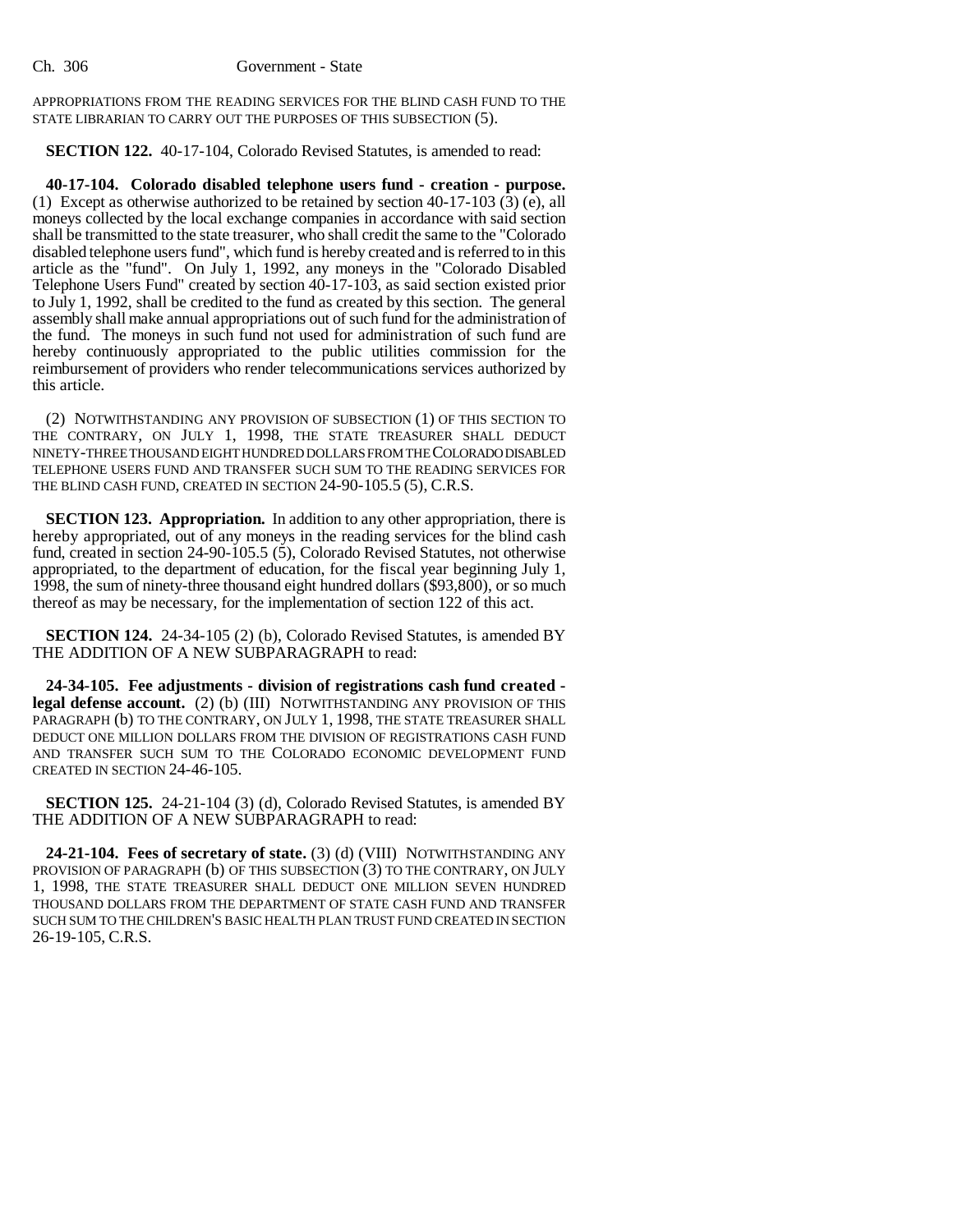**SECTION 126. Appropriations in long bill to be adjusted.** (1) For the implementation of H.B. 97-1304, as amended by H.B. 98-1325, appropriations made in the annual general appropriation act to the department of health care policy and financing for the fiscal year beginning July 1, 1998, shall be adjusted as follows:

(a) The appropriation to and the amount of federal funds anticipated to be received by the department of health care policy and financing, other medical services, for H.B. 97-1304 Children's Basic Health Plan, is increased by five million fifty-six thousand five hundred fourteen dollars (\$5,056,514). Of said sum, one million seven hundred thousand dollars (\$1,700,000) shall be cash funds exempt from the children's basic health plan trust fund, created in section 26-19-105, Colorado Revised Statutes, and three million three hundred fifty-six thousand five hundred fourteen dollars (\$3,356,514) shall be federal funds.

#### **SECTION 127.** 22-60.5-112, Colorado Revised Statutes, is amended to read:

**22-60.5-112. Fees.** (1) The fee for the examination and review of an application for any license, endorsement, certificate, or authorization, or any renewal or reinstatement thereof, shall be established by the state board of education and shall be nonrefundable. Upon determination of eligibility, such license, endorsement, certificate, or authorization shall be issued without an additional fee. The state board of education shall adjust if necessary all such fees annually so that they generate an amount of revenue that approximates the direct and indirect costs of the state board of education and of the department of education for the administration of this article; however, the state board of education shall establish and adjust such fees for licenses issued pursuant to section 22-60.5-201 (1) (a) so that the fees generate an amount of revenue that approximates the direct and indirect costs of the state board of education and the department of education for the administration of sections 22-60.5-201 (1) (a) and 22-60.5-205. All fees collected under this section shall be transmitted to the state treasurer and credited to the educator licensure cash fund, which fund is hereby created. All moneys credited to the teacher certification cash fund, as created in section 22-60-106, as of June 30, 1999, shall be transferred to the educator licensure cash fund on July 1, 1999. The general assembly shall make annual appropriations from the educator licensure cash fund for expenditures of the state board of education and of the department of education incurred in the administration of this article. At the end of any fiscal year, all unexpended and unencumbered moneys in the educator licensure cash fund shall remain therein and shall not be credited or transferred to the general fund or any other fund.

(2) NOTWITHSTANDING ANY PROVISION OF SUBSECTION (1) OF THIS SECTION TO THE CONTRARY, ON JULY 1, 1998, THE STATE TREASURER SHALL DEDUCT TWENTY-TWO THOUSAND TWO HUNDRED NINETY-THREE DOLLARS FROM THE EDUCATOR LICENSURE CASH FUND AND TRANSFER SUCH SUM TO THE STATE PUBLIC SCHOOL FUND CREATED IN SECTION 22-54-114.

**SECTION 128. Appropriation.** In addition to any other appropriation, there is hereby appropriated, out of any moneys in the state public school fund created in section 22-54-114, Colorado Revised Statutes, not otherwise appropriated, to the legislative department, for the fiscal year beginning July 1, 1998, the sum of twenty-two thousand two hundred ninety-three dollars (\$22,293) and 0.3 FTE, or so much thereof as may be necessary, for the implementation of H.J.R. 98-1008. Of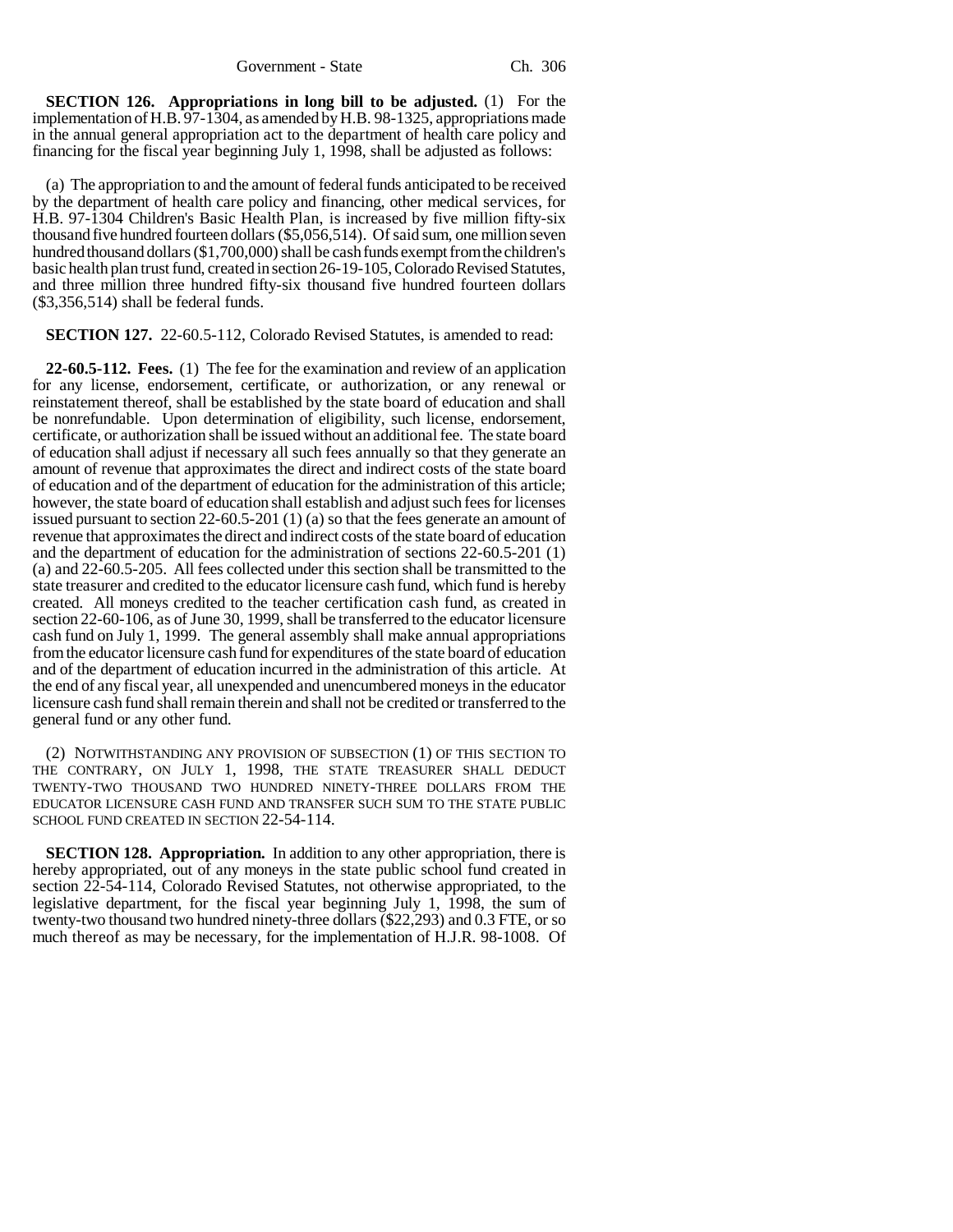said sum, five thousand nine hundred forty dollars (\$5,940) shall be allocated to the general assembly, eleven thousand seven hundred fifty-six dollars (\$11,756) and 0.2 FTE shall be allocated to the legislative council, and four thousand five hundred ninety-seven dollars (\$4,597) and 0.1 FTE shall be allocated to the office of legislative legal services.

**SECTION 129. Repeal.** 24-21-104 (3) (d) (IV), as enacted by House Bill 98-1058, enacted at the Second Regular Session of the Sixty-first General Assembly, is repealed as follows:

**24-21-104. Fees of secretary of state.** (3) (d) (IV) Notwithstanding any provision of paragraph (b) of this subsection (3) to the contrary, on July 1, 1998, the state treasurer shall deduct five hundred thousand dollars from the department of state cash fund and transfer such sum to the environmental leadership pollution prevention revolving fund, created in section 25-6.7-109 (2), C.R.S.

**SECTION 130.** 42-3-134 (26) (a), Colorado Revised Statutes, is amended to read:

**42-3-134. Registration fees - passenger and passenger-mile taxes.** (26) (a) (I) Effective July 1, 1986, in addition to any other fee imposed by this section, there shall be collected, at the time of registration, a fee of fifty cents on every item of class A, B, or C personal property required to be registered pursuant to this article. Such fee shall be transmitted to the state treasurer, who shall credit the same to a special account within the highway users tax fund, to be known as the AIR account, and such moneys shall be used, subject to appropriation by the general assembly, to cover the direct costs of the motor vehicle emissions activities of the department of public health and environment in the presently defined nonattainment area, and to pay for the costs of the commission in performing its duties under sections 25-7-106.1, 25-7-106.3, and 25-7-106.5, C.R.S. In the program areas within counties affected by this article, the county clerk and recorder shall impose and retain an additional fee of up to seventy cents on every such registration to cover reasonable costs of administration of the emissions compliance aspect of vehicle registration. The department of public health and environment is hereby authorized to accept and expend grants, gifts, and moneys from any source for the purpose of implementing its duties and functions under this section or sections 25-7-106.1, 25-7-106.3, and 25-7-106.5, C.R.S.

(II) NOTWITHSTANDING ANY PROVISION OF SUBPARAGRAPH (I) OF THIS PARAGRAPH (a) TO THE CONTRARY, ON JULY 1, 1998, THE STATE TREASURER SHALL DEDUCT FIVE HUNDRED THOUSAND DOLLARS FROM THE AIR ACCOUNT AND TRANSFER SUCH SUM TO THE ENVIRONMENTAL LEADERSHIP POLLUTION PREVENTION REVOLVING FUND, CREATED IN SECTION 25-6.7-109 (2), C.R.S.

**SECTION 131. Repeal.** 24-21-104 (3) (d) (V), as enacted by Senate Bill 98-152, enacted at the Second Regular Session of the Sixty-first General Assembly, is repealed as follows:

**24-21-104. Fees of secretary of state.** (3) (d) (V) Notwithstanding any provision of paragraph (b) of this subsection (3) to the contrary, on July 1, 1998, the state